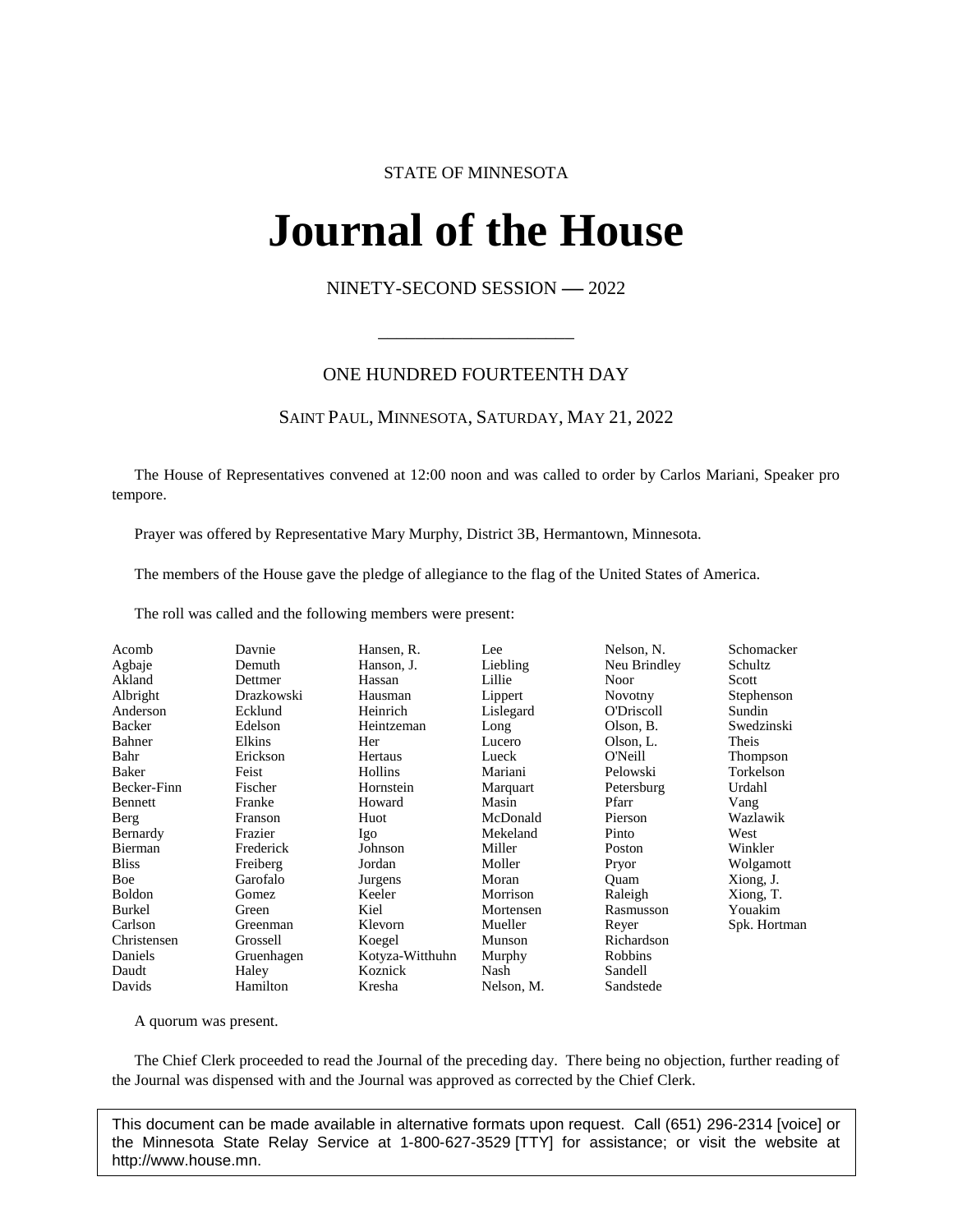# **MESSAGES FROM THE SENATE**

The following messages were received from the Senate:

Madam Speaker:

I hereby announce the Senate refuses to concur in the House amendments to the following Senate File:

S. F. No. 4476, A bill for an act relating to redistricting; adjusting the district boundaries of Senate Districts 15 and 16; adjusting the house of representatives district boundaries within Senate Districts 15, 16, and 58; proposing coding for new law in Minnesota Statutes, chapter 2.

The Senate respectfully requests that a Conference Committee be appointed thereon. The Senate has appointed as such committee:

Senators Johnson, Kiffmeyer, and Isaacson.

Said Senate File is herewith transmitted to the House with the request that the House appoint a like committee.

CAL R. LUDEMAN, Secretary of the Senate

Murphy moved that the House accede to the request of the Senate and that the Speaker appoint a Conference Committee of 3 members of the House to meet with a like committee appointed by the Senate on the disagreeing votes of the two houses on S. F. No. 4476. The motion prevailed.

Winkler moved that the House recess subject to the call of the Chair. The motion prevailed.

#### **RECESS**

#### RECONVENED

The House reconvened and was called to order by Speaker pro tempore Carlson.

## **MESSAGES FROM THE SENATE, Continued**

The following messages were received from the Senate:

Madam Speaker:

.

I hereby announce the passage by the Senate of the following House File, herewith returned:

H. F. No. 1442, A bill for an act relating to the military; modifying the Minnesota Code of Military Justice; making changes to data provisions; modifying certain requirements and qualifications; making jurisdictional and appellate changes; providing punitive article updates; providing punishable offenses under the military code;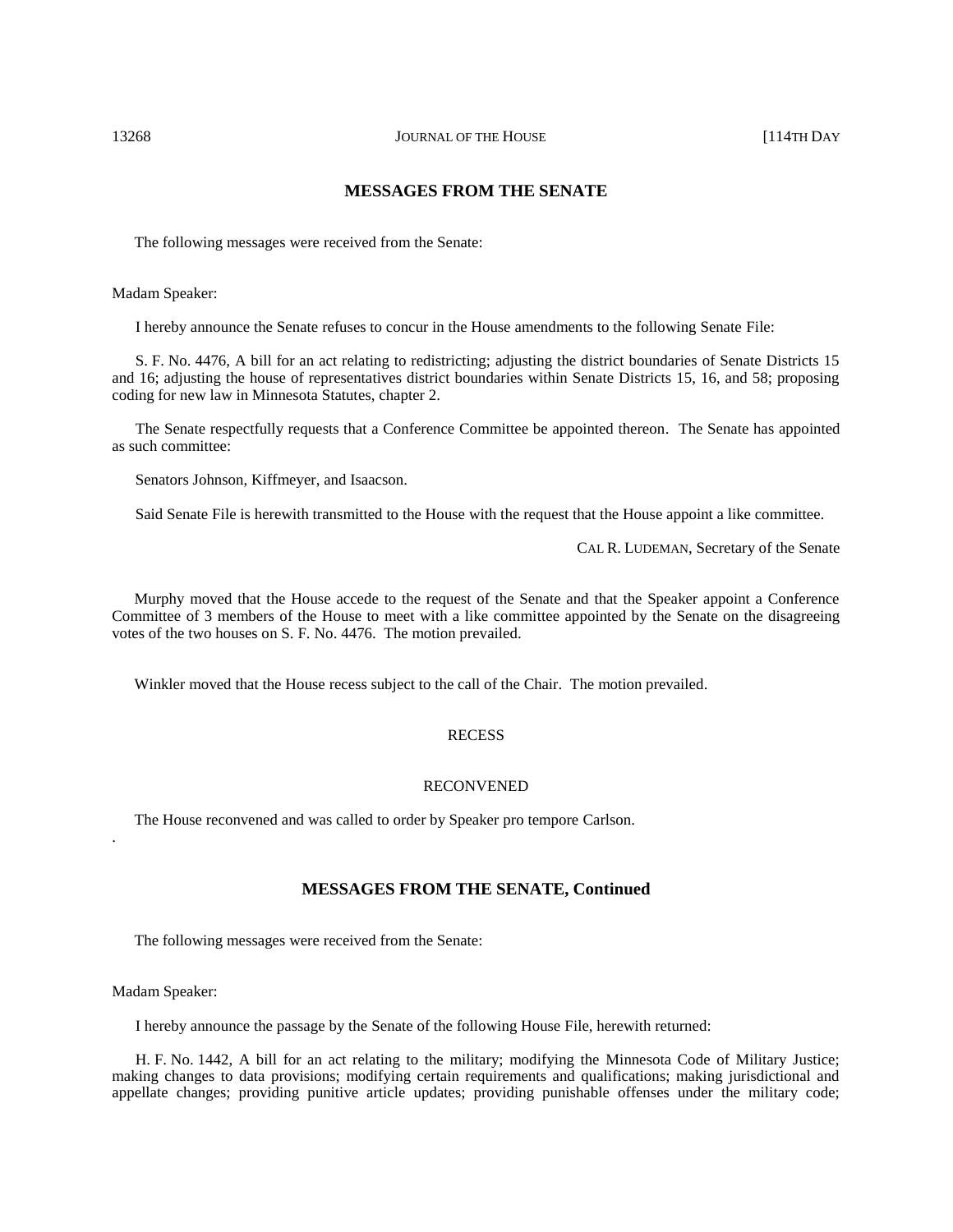providing penalties; amending Minnesota Statutes 2020, sections 192.67; 192A.02, subdivision 2; 192A.021; 192A.111; 192A.15, subdivisions 1, 2; 192A.155, subdivision 2; 192A.20; 192A.235, subdivision 3; 192A.343, subdivision 3; 192A.353, subdivision 2; 192A.371; 192A.384; 192A.56; 192A.612; 192A.62; 606.06; proposing coding for new law in Minnesota Statutes, chapter 192A; repealing Minnesota Statutes 2020, section 192A.385.

CAL R. LUDEMAN, Secretary of the Senate

Madam Speaker:

I hereby announce the passage by the Senate of the following House File, herewith returned:

H. F. No. 3001, A bill for an act relating to local government; allowing certificates of discharge from the armed forces of the United States of America to be recorded with the county recorder without a fee; amending Minnesota Statutes 2020, section 386.20, subdivision 1.

CAL R. LUDEMAN, Secretary of the Senate

Madam Speaker:

I hereby announce the passage by the Senate of the following House File, herewith returned:

H. F. No. 4670, A bill for an act relating to claims against the state; providing for the settlement of certain claims; appropriating money.

CAL R. LUDEMAN, Secretary of the Senate

Madam Speaker:

I hereby announce that the Senate accedes to the request of the House for the appointment of a Conference Committee on the amendments adopted by the Senate to the following House File:

H. F. No. 1829, A bill for an act relating to commerce; prohibiting discrimination against organ or bone marrow donors by certain insurers; amending Minnesota Statutes 2020, section 72A.20, by adding a subdivision.

The Senate has appointed as such committee:

Senators Utke, Draheim, and Dziedzic.

Said House File is herewith returned to the House.

CAL R. LUDEMAN, Secretary of the Senate

The following Conference Committee Reports were received:

#### CONFERENCE COMMITTEE REPORT ON H. F. No. 3420

A bill for an act relating to drought relief; modifying the disaster recovery loan program; increasing funding for agricultural drought relief loans; appropriating money for drought relief grants and other financial assistance for eligible farmers; providing financial assistance to municipalities, townships, and Tribal governments for increasing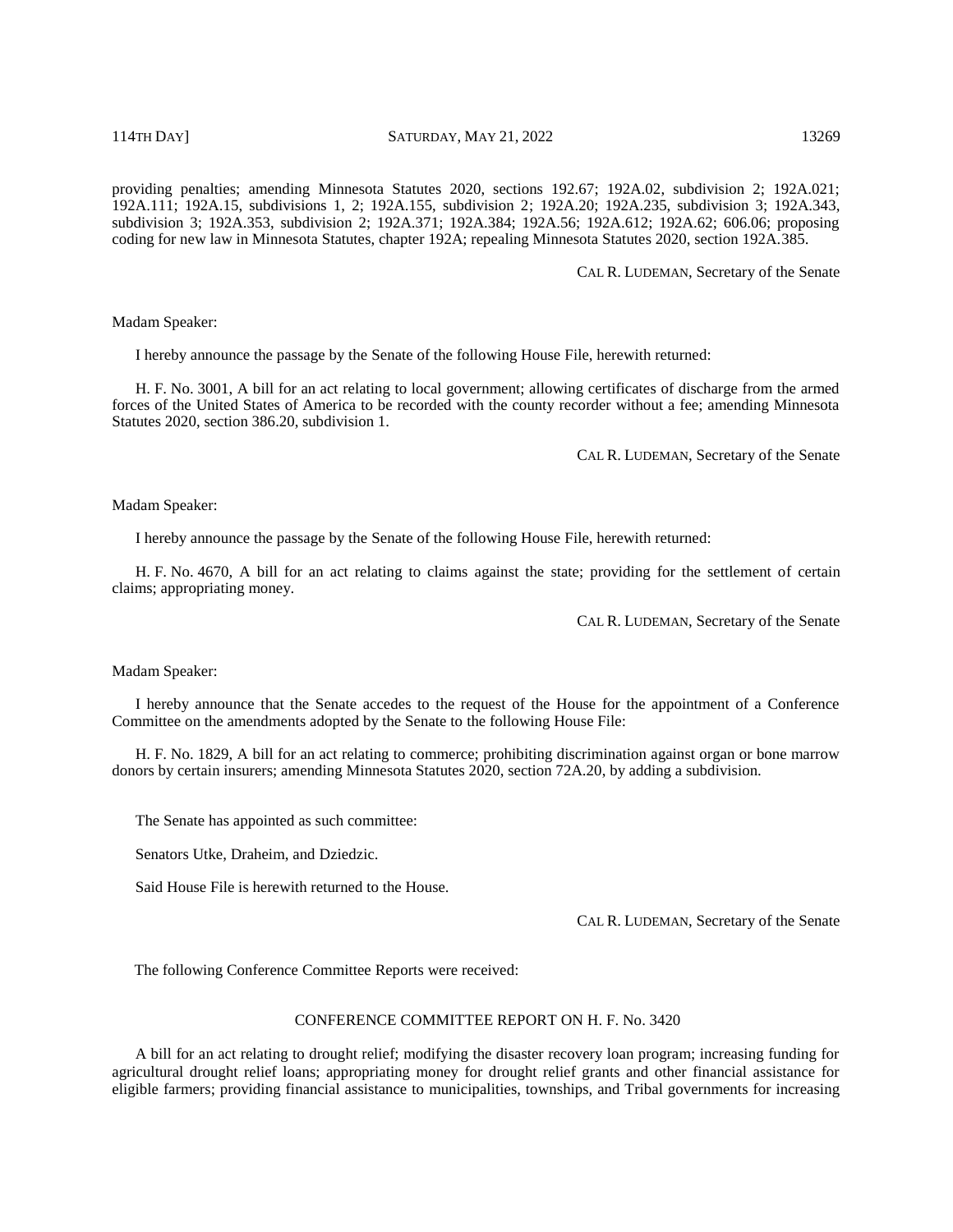water efficiency in public water supplies; providing grants for planting shade trees and purchasing tree-watering equipment; providing financial assistance to replace drought-killed seedlings; appropriating money; amending Minnesota Statutes 2020, section 41B.047, subdivision 3.

May 20, 2022

The Honorable Melissa Hortman Speaker of the House of Representatives

The Honorable David J. Osmek President of the Senate

We, the undersigned conferees for H. F. No. 3420 report that we have agreed upon the items in dispute and recommend as follows:

That the Senate recede from its amendments and that H. F. No. 3420 be further amended as follows:

Delete everything after the enacting clause and insert:

# "ARTICLE 1 AGRICULTURE APPROPRIATIONS

Section 1. Laws 2021, First Special Session chapter 3, article 1, section 2, is amended to read:

# Sec. 2. **DEPARTMENT OF AGRICULTURE**

|                             | Subdivision 1. Total Appropriation                              |                                     | \$59,303,000<br>60,803,000 | \$59,410,000<br>65,410,000 |
|-----------------------------|-----------------------------------------------------------------|-------------------------------------|----------------------------|----------------------------|
|                             | Appropriations by Fund                                          |                                     |                            |                            |
|                             | 2022                                                            | 2023                                |                            |                            |
| General                     | <del>58,904,000</del><br>60,404,000                             | <del>59.011.000</del><br>65,011,000 |                            |                            |
| Remediation                 | 399,000                                                         | 399,000                             |                            |                            |
| the following subdivisions. | The amounts that may be spent for each purpose are specified in |                                     |                            |                            |

# Subd. 2. **Protection Services**

Appropriations by Fund

|             | 2022       | 2023                     |
|-------------|------------|--------------------------|
| General     | 19.384,000 | 19,610,000<br>20,110,000 |
| Remediation | 399,000    | 399,000                  |

(a) \$399,000 the first year and \$399,000 the second year are from the remediation fund for administrative funding for the voluntary cleanup program.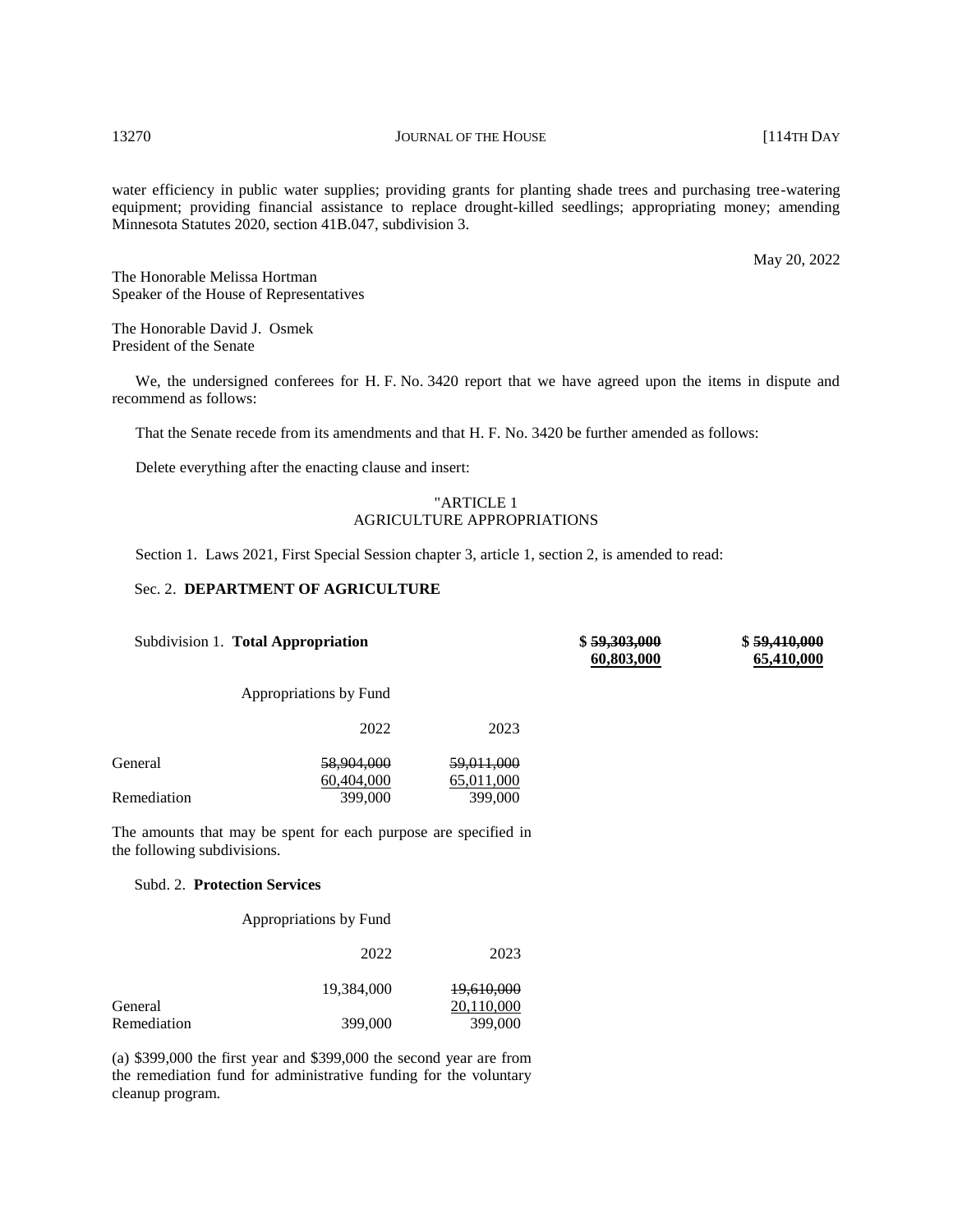(b) \$175,000 the first year and \$175,000 the second year are for compensation for destroyed or crippled livestock under Minnesota Statutes, section 3.737. The first year appropriation may be spent to compensate for livestock that were destroyed or crippled during fiscal year 2021. If the amount in the first year is insufficient, the amount in the second year is available in the first year. The commissioner may use up to \$5,000 each year to reimburse expenses incurred by university extension educators to provide fair market values of destroyed or crippled livestock. If the commissioner receives federal dollars to pay claims for destroyed or crippled livestock, an equivalent amount of this appropriation may be used to reimburse nonlethal prevention methods performed by federal wildlife services staff.

(c) \$155,000 the first year and \$155,000 the second year are for compensation for crop damage under Minnesota Statutes, section 3.7371. If the amount in the first year is insufficient, the amount in the second year is available in the first year. The commissioner may use up to \$10,000 of the appropriation each year to reimburse expenses incurred by the commissioner or the commissioner's approved agent to investigate and resolve claims, as well as for costs associated with training for approved agents. The commissioner may use up to \$20,000 of the appropriation each year to make grants to producers for measures to protect stored crops from elk damage.

If the commissioner determines that claims made under Minnesota Statutes, section 3.737 or 3.7371, are unusually high, amounts appropriated for either program may be transferred to the appropriation for the other program.

(d) \$225,000 the first year and \$225,000 the second year are for additional funding for the noxious weed and invasive plant program.

(e) \$50,000 the first year is for additional funding for the industrial hemp program for IT development. This is a onetime appropriation and is available until June 30, 2023.

(f) \$110,000 the first year and \$110,000 the second year are for additional meat and poultry inspection services. The commissioner is encouraged to seek inspection waivers, matching federal dollars, and offer more online inspections for the purposes under this paragraph.

(g) \$825,000 the first year and \$825,000 the second year are to replace capital equipment in the Department of Agriculture's analytical laboratory.

(h) \$274,000 the first year and \$550,000 the second year are to maintain the current level of service delivery.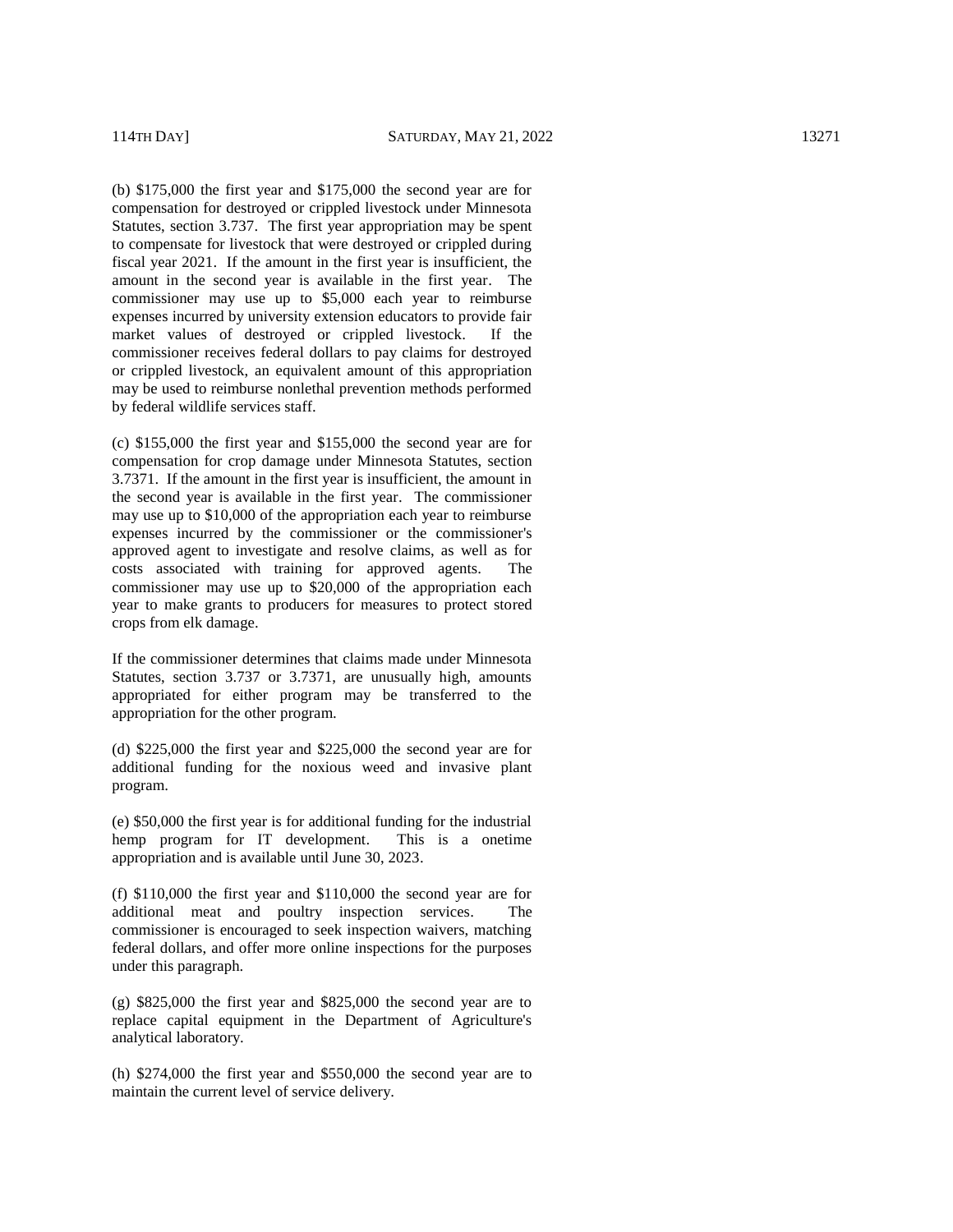(i) \$630,000 is added to the base of fiscal year 2024 and each year thereafter for grants to the Board of Regents of the University of Minnesota to fund the Forever Green Initiative and protect the state's natural resources while increasing the efficiency, profitability, and productivity of Minnesota farmers by incorporating perennial and winter-annual crops into existing agricultural practices. Eligible uses include but are not limited to (1) equipment and physical infrastructure to support breeding and agronomic activities necessary to develop perennial and winter-annual crops, and (2) to develop enterprises, supply chains, and markets for continuous living cover crops and cropping systems in the early stage of commercial development, Kernza perennial grain, winter camelina, hybrid hazelnuts, and elderberry.

(j) \$500,000 the second year is for the soil health financial assistance pilot program. This is a onetime appropriation and is available until June 30, 2024.

#### Subd. 3. **Agricultural Marketing and Development**  $4,200,000$   $4,205,000$

(a) \$186,000 the first year and \$186,000 the second year are for transfer to the Minnesota grown account and may be used as grants for Minnesota grown promotion under Minnesota Statutes, section 17.102. Grants may be made for one year. Notwithstanding Minnesota Statutes, section 16A.28, the appropriations encumbered under contract on or before June 30, 2023, for Minnesota grown grants in this paragraph are available until June 30, 2025.

(b) \$50,000 the first year is to expand international marketing opportunities for farmers and value-added processors, including in-market representation in Taiwan. This is a onetime appropriation and is available until June 30, 2023.

(c) \$634,000 the first year and \$634,000 the second year are for continuation of the dairy development and profitability enhancement programs including dairy profitability teams and dairy business planning grants under Minnesota Statutes, section 32D.30.

(d) \$50,000 the first year and \$50,000 the second year are for additional funding for mental health outreach and support to farmers and others in the agricultural community, including a 24-hour hotline, stigma reduction, and educational offerings. These are onetime appropriations.

(e) The commissioner may use funds appropriated in this subdivision for annual cost-share payments to resident farmers or entities that sell, process, or package agricultural products in this state for the costs of organic certification. The commissioner may allocate these funds for assistance to persons transitioning from conventional to organic agriculture.

4,215,000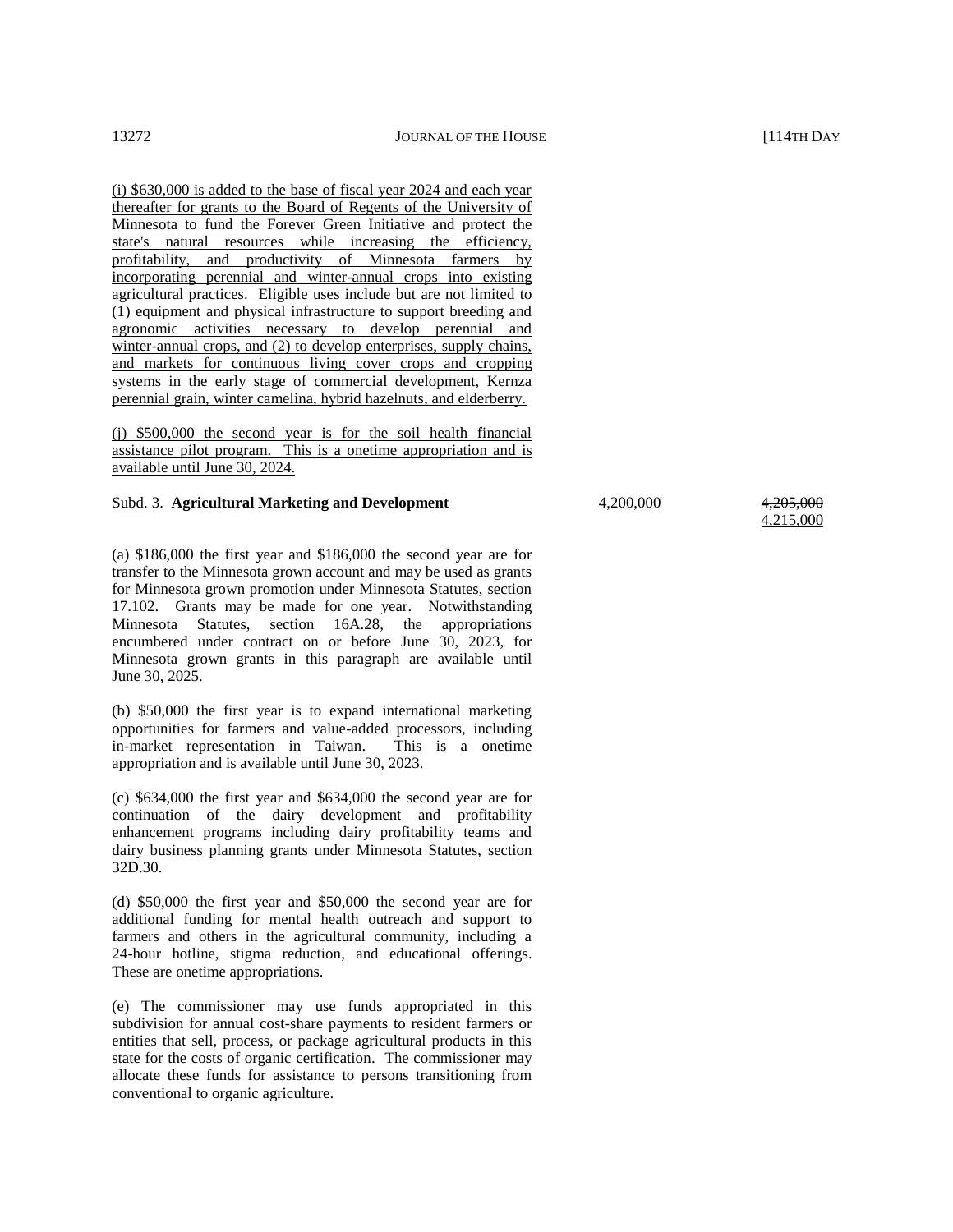(f) \$100,000 the first year and \$100,000 the second year are for the farm safety grant and outreach programs under Minnesota Statutes, section 17.1195. Notwithstanding Minnesota Statutes, section 16A.28, any unencumbered balance does not cancel at the end of the first year and is available in the second year. These are onetime appropriations.

(g) \$54,000 the first year and \$109,000 the second year are to maintain the current level of service delivery.

(h) \$10,000 the second year is to provide an interim report on the Statewide Cooperative Partnership for Local and Regional Markets, including recommendations for strengthening local and regional food systems. No later than February 1, 2023, the commissioner must submit the report to the legislative committees with jurisdiction over agriculture policy and finance. This is a onetime appropriation.

#### Subd. 4. **Agriculture, Bioenergy, and Bioproduct Advancement**

(a) \$9,300,000 the first year and \$9,300,000 the second year are for transfer to the agriculture research, education, extension, and technology transfer account under Minnesota Statutes, section 41A.14, subdivision 3. Of these amounts: at least \$600,000 the first year and \$600,000 the second year are for the Minnesota Agricultural Experiment Station's agriculture rapid response fund under Minnesota Statutes, section 41A.14, subdivision 1, clause (2); \$2,000,000 the first year and \$2,000,000 the second year are for grants to the Minnesota Agriculture Education Leadership Council to enhance agricultural education with priority given to Farm Business Management challenge grants; \$350,000 the first year and \$350,000 the second year are for potato breeding; and \$450,000 the first year and \$450,000 the second year are for the cultivated wild rice breeding project at the North Central Research and Outreach Center to include a tenure track/research associate plant breeder. The commissioner shall transfer the remaining funds in this appropriation each year to the Board of Regents of the University of Minnesota for purposes of Minnesota Statutes, section 41A.14. Of the amount transferred to the Board of Regents, up to \$1,000,000 each year is for research on avian influenza, salmonella, and other turkey-related diseases. By January 15, 2023, entities receiving grants for potato breeding and wild rice breeding are requested to report to the chairs and ranking minority members of the legislative committees with jurisdiction over agriculture and higher education regarding the use of the grant money and to provide an update on the status of research and related accomplishments.

To the extent practicable, money expended under Minnesota Statutes, section 41A.14, subdivision 1, clauses (1) and (2), must supplement and not supplant existing sources and levels of funding. The commissioner may use up to one percent of this appropriation for costs incurred to administer the program.

25,343,000 25,357,000

27,257,000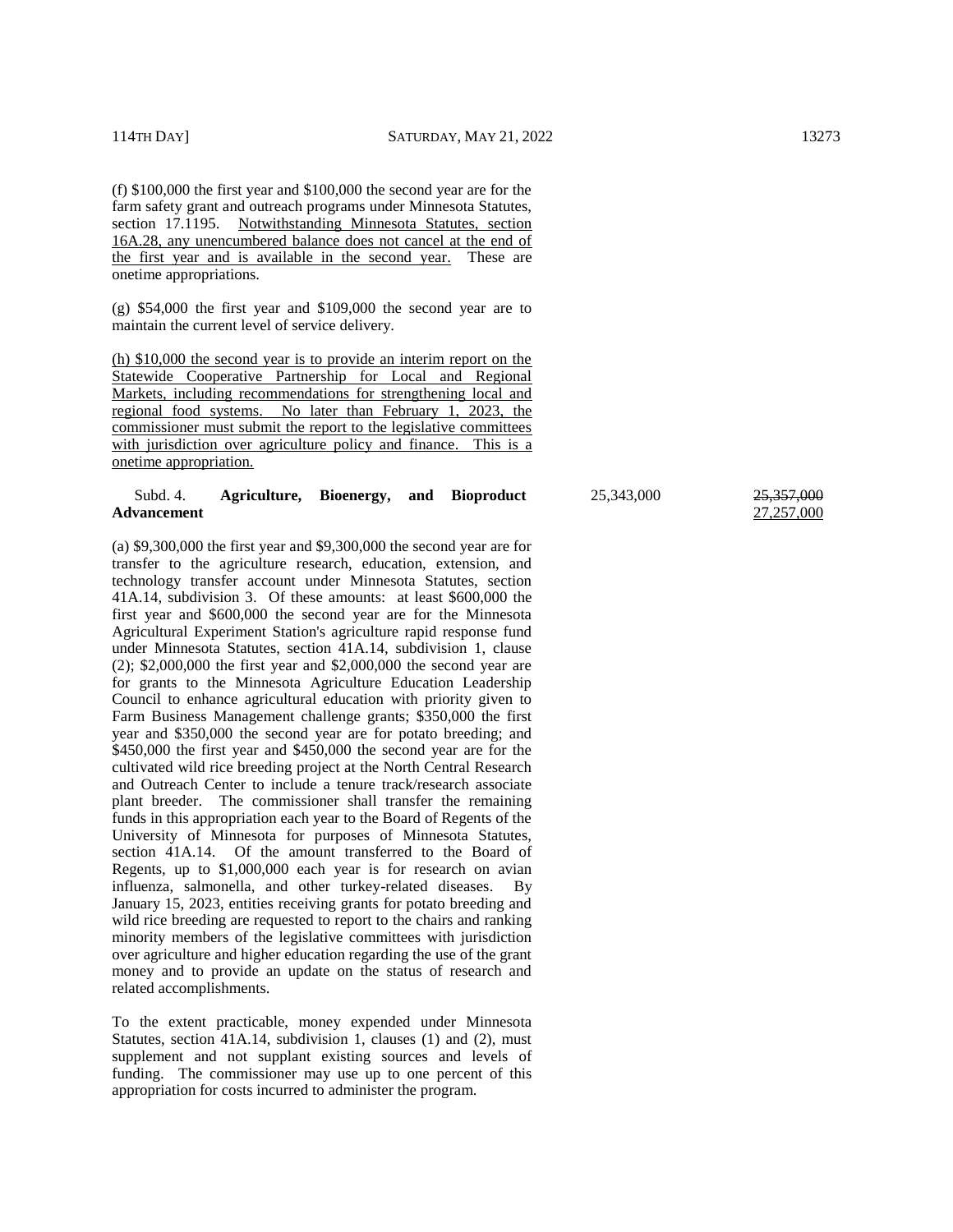(b) \$16,028,000 the first year and \$16,028,000 \$17,928,000 the second year are for the agricultural growth, research, and innovation program under Minnesota Statutes, section 41A.12. Except as provided below, the commissioner may allocate the appropriation each year among the following areas: facilitating the start-up, modernization, improvement, or expansion of livestock operations including beginning and transitioning livestock operations with preference given to robotic dairy-milking equipment; providing funding not to exceed \$800,000 each year to develop and enhance farm-to-school markets for Minnesota farmers by providing more fruits, vegetables, meat, grain, and dairy for Minnesota children in school and child care settings including, at the commissioner's discretion, reimbursing schools for purchases from local farmers; assisting value-added agricultural businesses to begin or expand, to access new markets, or to diversify, including aquaponics systems; providing funding not to exceed \$600,000 each year for urban youth agricultural education or urban agriculture community development of which \$10,000 each year is for transfer to the emerging farmer account under Minnesota Statutes, section 17.055, subdivision 1a; providing funding not to exceed \$450,000 each year for the good food access program under Minnesota Statutes, section 17.1017; facilitating the start-up, modernization, or expansion of other beginning and transitioning farms including by providing loans under Minnesota Statutes, section 41B.056; sustainable agriculture on-farm research and demonstration; development or expansion of food hubs and other alternative community-based food distribution systems; enhancing renewable energy infrastructure and use; crop research; Farm Business Management tuition assistance; and good agricultural practices and good handling practices certification assistance. The commissioner may use up to 6.5 percent of this appropriation for costs incurred to administer the program.

Of the amount appropriated for the agricultural growth, research, and innovation program under Minnesota Statutes, section 41A.12:

(1) \$1,000,000 the first year and \$1,000,000 the second year are for distribution in equal amounts to each of the state's county fairs to preserve and promote Minnesota agriculture;

(2) \$4,500,000 the first year and \$4,500,000 \$5,750,000 the second year are for incentive payments under Minnesota Statutes, sections 41A.16, 41A.17, 41A.18, and 41A.20. Notwithstanding Minnesota Statutes, section 16A.28, the first year appropriation is available until June 30, 2023, and the second year appropriation is available until June 30, 2024. If this appropriation exceeds the total amount for which all producers are eligible in a fiscal year, the balance of the appropriation is available for other purposes under this paragraph. The base appropriation under this clause is \$5,750,000 in fiscal year 2024 and thereafter;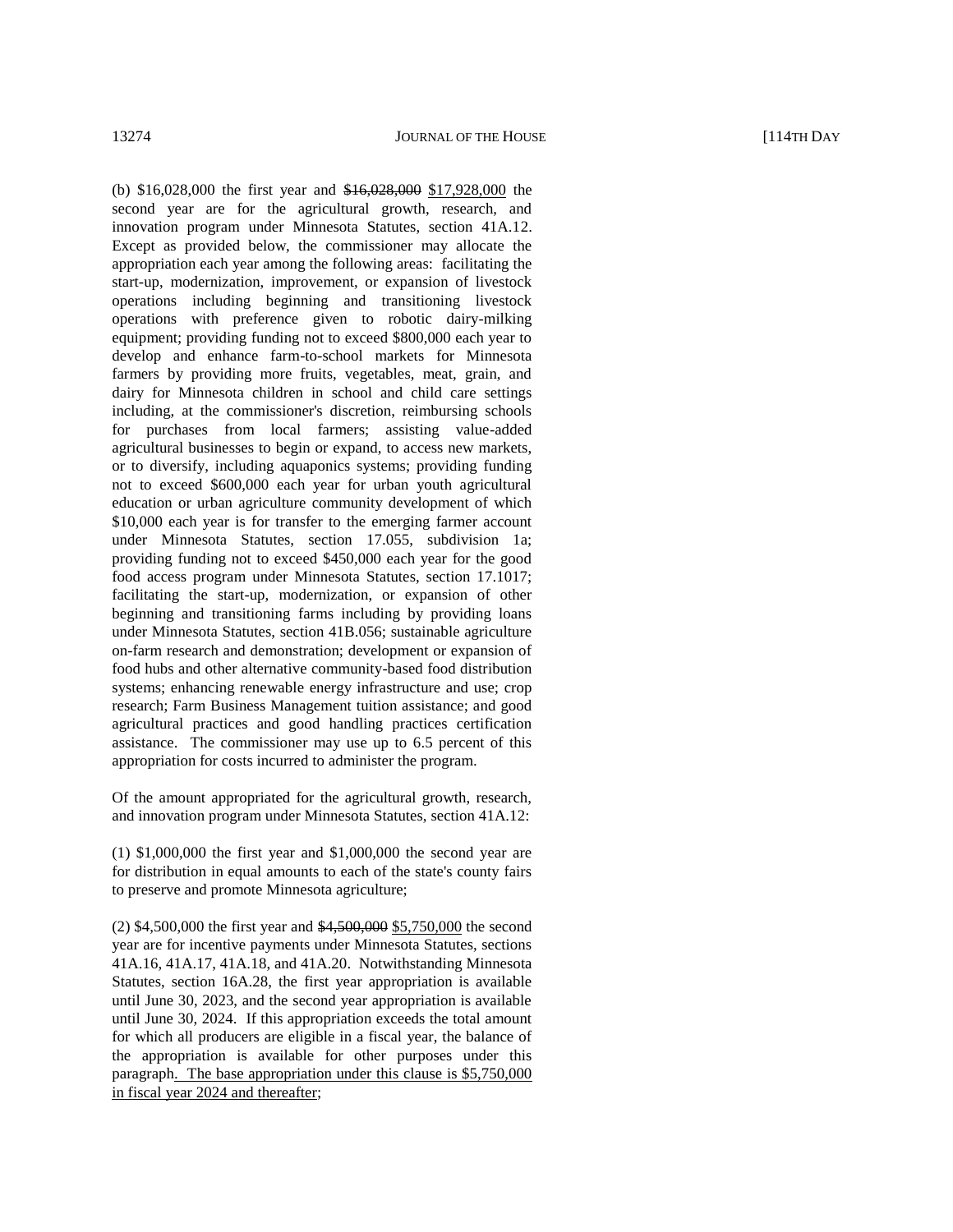(3) \$3,000,000 the first year and \$3,000,000 the second year are for grants that enable retail petroleum dispensers, fuel storage tanks, and other equipment to dispense biofuels to the public in accordance with the biofuel replacement goals established under Minnesota Statutes, section 239.7911. A retail petroleum dispenser selling petroleum for use in spark ignition engines for vehicle model years after 2000 is eligible for grant money under this clause if the retail petroleum dispenser has no more than 10 retail petroleum dispensing sites and each site is located in Minnesota. The grant money must be used to replace or upgrade equipment that does not have the ability to be certified for E25. A grant award must not exceed 65 percent of the cost of the appropriate technology. A grant award must not exceed \$200,000 per station. The commissioner must cooperate with biofuel stakeholders in the implementation of the grant program. The commissioner, in cooperation with any economic or community development financial institution and any other entity with which it contracts, must submit a report on the biofuels infrastructure financial assistance program by January 15 of each year to the chairs and ranking minority members of the legislative committees and divisions with jurisdiction over agriculture policy and finance. The annual report must include but not be limited to a summary of the following metrics: (i) the number and types of projects financed; (ii) the amount of dollars leveraged or matched per project; (iii) the geographic distribution of financed projects; (iv) any market expansion associated with upgraded infrastructure; (v) the demographics of the areas served; (vi) the costs of the program; and (vii) the number of grants to minority -owned or female -owned businesses;

(4) \$750,000 the first year and \$750,000 \$1,400,000 the second year are for grants to facilitate the start -up, modernization, or expansion of meat, poultry, egg, and milk processing facilities. A grant award under this clause must not exceed \$200,000. Any unencumbered balance at the end of the second year does not cancel until June 30, 2024, and may be used for other purposes under this paragraph. The appropriations under this clause are onetime The base appropriation under this clause is \$250,000 in fiscal year 2024 and thereafter; and

(5) \$1,400,000 the first year and \$1,400,000 the second year are for livestock investment grants under Minnesota Statutes, section 17.118. Any unencumbered balance at the end of the second year does not cancel until June 30, 2024, and may be used for other purposes under this paragraph. The appropriations under this clause are onetime.

Notwithstanding Minnesota Statutes, section 16A.28, any unencumbered balance does not cancel at the end of the first year and is available for the second year, and appropriations encumbered under contract on or before June 30, 2023, for agricultural growth, research, and innovation grants are available until June 30, 2026.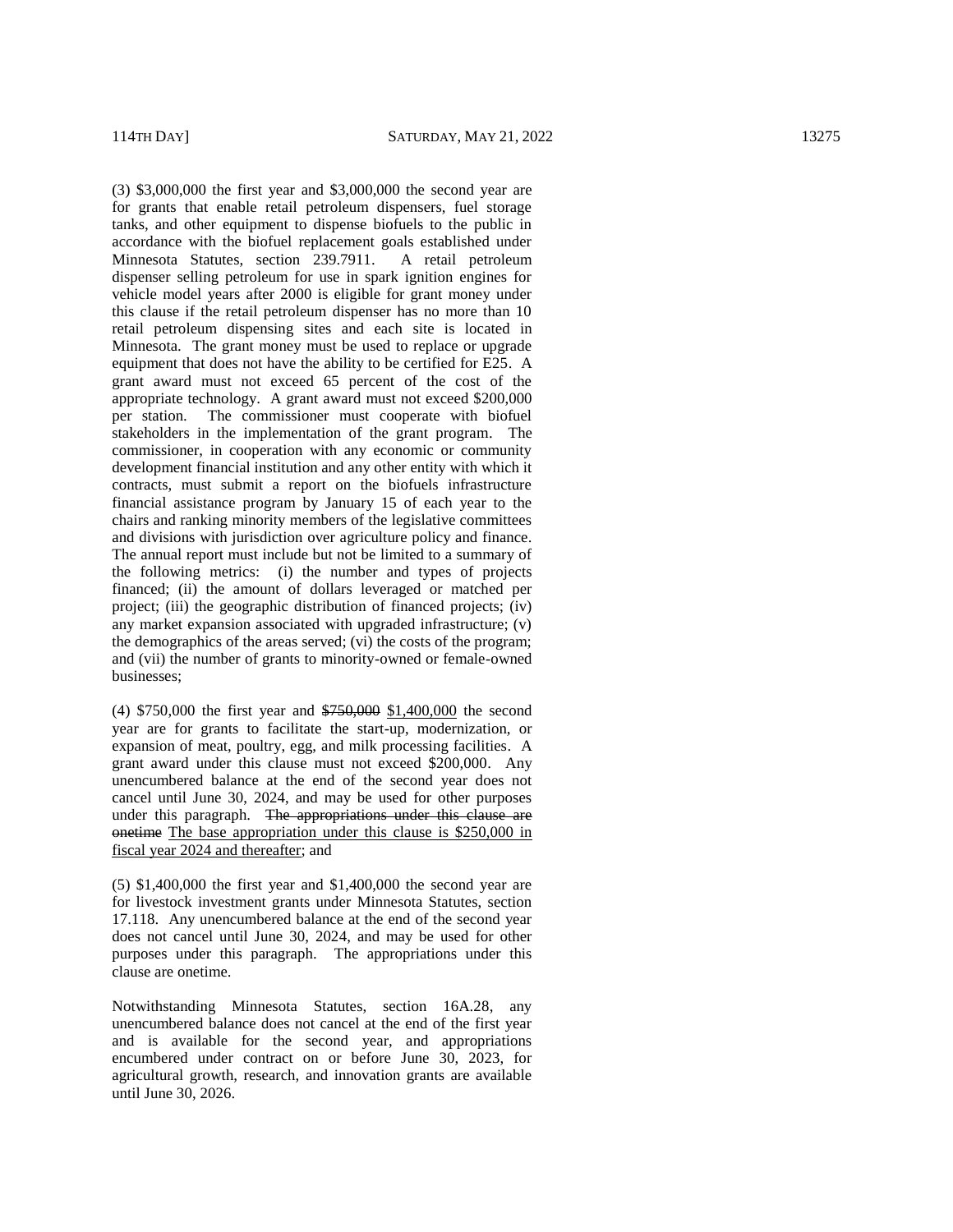The base amount for the agricultural growth, research, and innovation program is \$16,053,000 \$17,553,000 in fiscal year 2024 and \$16,053,000 \$17,553,000 in fiscal year 2025, and includes funding for incentive payments under Minnesota Statutes, sections 41A.16, 41A.17, 41A.18, and 41A.20.

(c) \$15,000 the first year and \$29,000 the second year are to maintain the current level of service delivery.

#### Subd. 5. **Administration and Financial Assistance** 9,977,000 11,477,000

(a) \$474,000 the first year and \$474,000 the second year are for payments to county and district agricultural societies and associations under Minnesota Statutes, section 38.02, subdivision 1. Aid payments to county and district agricultural societies and associations shall be disbursed no later than July 15 of each year. These payments are the amount of aid from the state for an annual fair held in the previous calendar year.

(b) \$387,000 the first year and \$337,000 the second year are for farm advocate services. Of these amounts, \$100,000 the first year and \$50,000 the second year are for a pilot program creating farmland access teams to provide technical assistance to potential beginning farmers. The farmland access teams must assist existing farmers and beginning farmers on transitioning farm ownership and operation. Services provided by teams may include but are not limited to providing mediation assistance, designing contracts, financial planning, tax preparation, estate planning, and housing assistance. Of this amount for farm transitions, up to \$50,000 the first year may be used to upgrade the Minnesota FarmLink web application that connects farmers looking for land with farmers looking to transition their land.

(c) \$47,000 the first year and \$47,000 the second year are for grants to the Northern Crops Institute that may be used to purchase equipment. These are onetime appropriations.

(d) \$238,000 the first year and \$238,000 \$260,000 the second year are for transfer to the Board of Trustees of the Minnesota State Colleges and Universities for statewide mental health counseling support to farm families and business operators through the Minnesota State Agricultural Centers of Excellence. South Central College and Central Lakes College shall serve as the fiscal agents. a pass-through grant to Region Five Development Commission to provide, in collaboration with Farm Business Management, statewide mental health counseling support to Minnesota farm operators, families, and employees, and individuals who work with Minnesota farmers in a professional capacity. Region Five Development Commission may use up to 6.5 percent of the grant awarded under this paragraph for administration. The base for this appropriation is \$260,000 in fiscal year 2024 and later.

9,839,000 13,429,000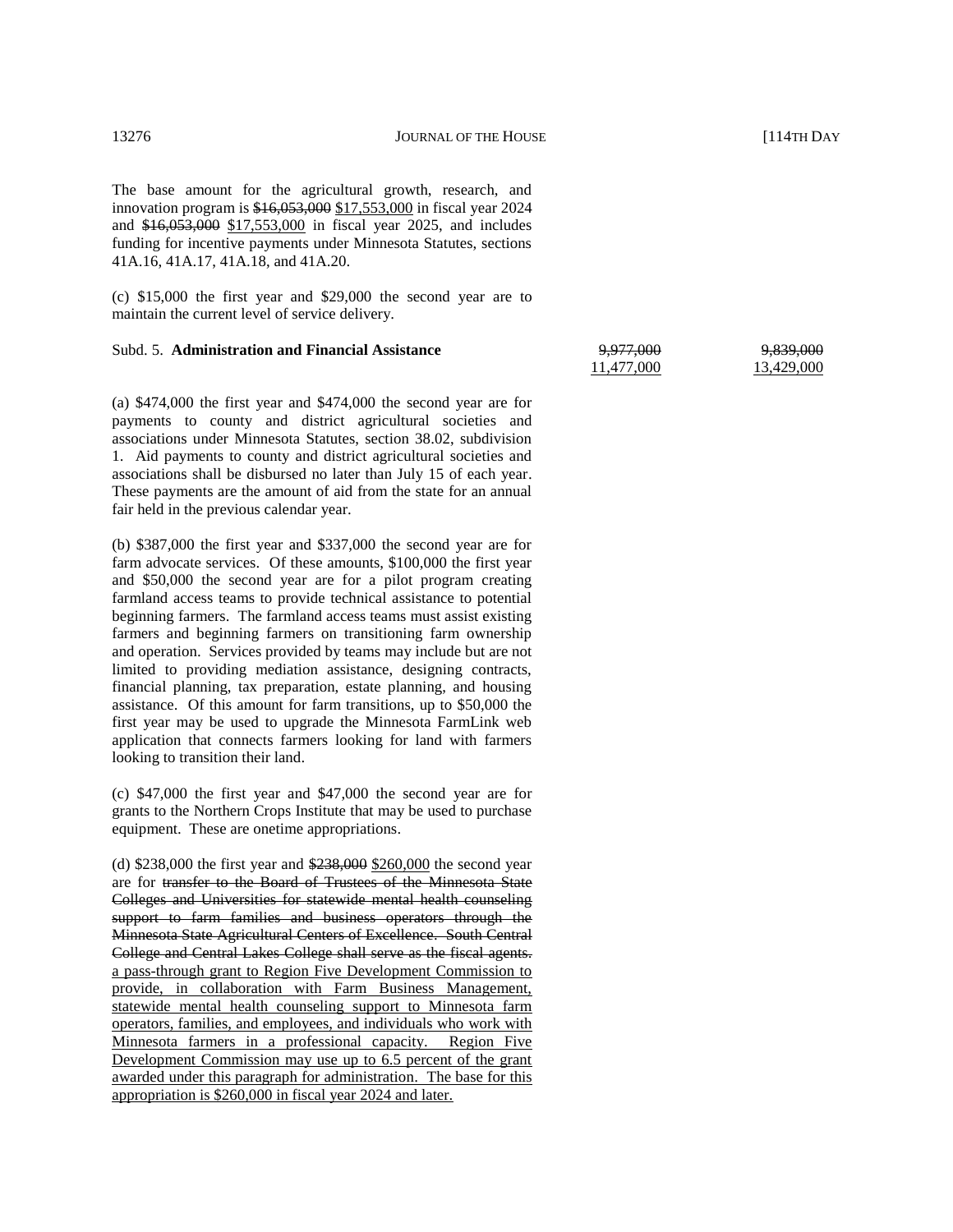(e) \$1,700,000 the first year and \$1,700,000 the second year are for grants to Second Harvest Heartland on behalf of Minnesota's six Feeding America food banks for the following:

(1) to purchase milk for distribution to Minnesota's food shelves and other charitable organizations that are eligible to receive food from the food banks. Milk purchased under the grants must be acquired from Minnesota milk processors and based on low -cost bids. The milk must be allocated to each Feeding America food bank serving Minnesota according to the formula used in the distribution of United States Department of Agriculture commodities under The Emergency Food Assistance Program. Second Harvest Heartland may enter into contracts or agreements with food banks for shared funding or reimbursement of the direct purchase of milk. Each food bank that receives funding under this clause may use up to two percent for administrative expenses;

(2) to compensate agricultural producers and processors for costs incurred to harvest and package for transfer surplus fruits, vegetables, and other agricultural commodities that would otherwise go unharvested, be discarded, or sold in a secondary market. Surplus commodities must be distributed statewide to food shelves and other charitable organizations that are eligible to receive food from the food banks. Surplus food acquired under this clause must be from Minnesota producers and processors. Second Harvest Heartland may use up to 15 percent of each grant awarded under this clause for administrative and transportation expenses; and

(3) to purchase and distribute protein products, including but not limited to pork, poultry, beef, dry legumes, cheese, and eggs to Minnesota's food shelves and other charitable organizations that are eligible to receive food from the food banks. Second Harvest Heartland may use up to two percent of each grant awarded under this clause for administrative expenses. Protein products purchased under the grants must be acquired from Minnesota processors and producers.

Of the amount appropriated under this paragraph, at least \$600,000 each year must be allocated under clause (1). Notwithstanding Minnesota Statutes, section 16A.28, any unencumbered balance the first year does not cancel and is available in the second year. Second Harvest Heartland must submit quarterly reports to the commissioner and the chairs and ranking minority members of the legislative committees with jurisdiction over agriculture finance in the form prescribed by the commissioner. The reports must include but are not limited to information on the expenditure of funds, the amount of milk or other commodities purchased, and the organizations to which this food was distributed.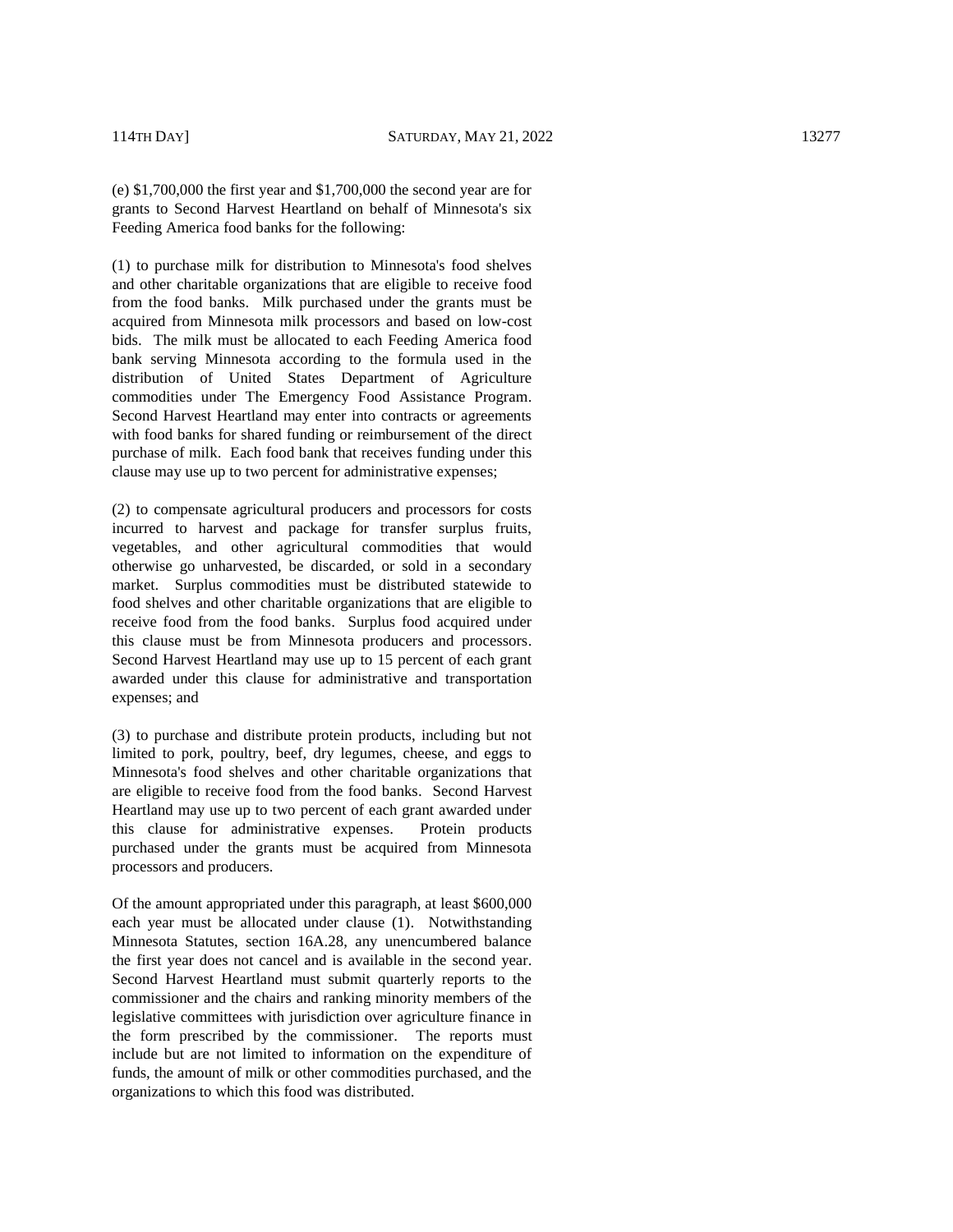(f) \$250,000 the first year and \$250,000 the second year are for grants to the Minnesota Agricultural Education and Leadership Council for programs of the council under Minnesota Statutes, chapter 41D.

(g) \$1,437,000 the first year and \$1,437,000 the second year are for transfer to the agricultural and environmental revolving loan account established under Minnesota Statutes, section 17.117, subdivision 5a, for low-interest loans under Minnesota Statutes, section 17.117. The base for appropriations under this paragraph in fiscal year 2024 and thereafter is \$1,425,000. The commissioner must examine how the department could use up to one-third of the amount transferred to the agricultural and environmental revolving loan account under this paragraph to award grants to rural landowners to replace septic systems that inadequately protect groundwater. No later than February 1, 2022, the commissioner must report to the legislative committees with jurisdiction over agriculture finance and environment finance on the results of the examination required under this paragraph. The commissioner's report may include other funding sources for septic system replacement that are available to rural landowners.

(h) \$150,000 the first year and \$150,000 the second year are for grants to the Center for Rural Policy and Development. These are onetime appropriations.

(i) \$150,000 the first year is to provide grants to Central Lakes College for the purposes of designing, building, and offering credentials in the area of meat cutting and butchery that align with industry needs as advised by local industry advisory councils. Notwithstanding Minnesota Statutes, section 16A.28, any unencumbered balance does not cancel at the end of the first year and is available for the second year. The commissioner may only award a grant under this paragraph if the grant is matched by a like amount from another funding source. The commissioner must seek matching dollars from Minnesota State Colleges and Universities or other entities. The appropriation is onetime and is available until June 30, 2024. Any money remaining on June 30, 2024, must be transferred to the agricultural growth, research, and innovation program under Minnesota Statutes, section 41A.12, and is available until June 30, 2025. Grants may be used for costs including but not limited to:

(1) facility renovation to accommodate meat cutting;

(2) curriculum design and approval from the Higher Learning Commission;

(3) program operational start-up costs;

(4) equipment required for a meat cutting program; and

(5) meat handling start-up costs in regard to meat access and market channel building.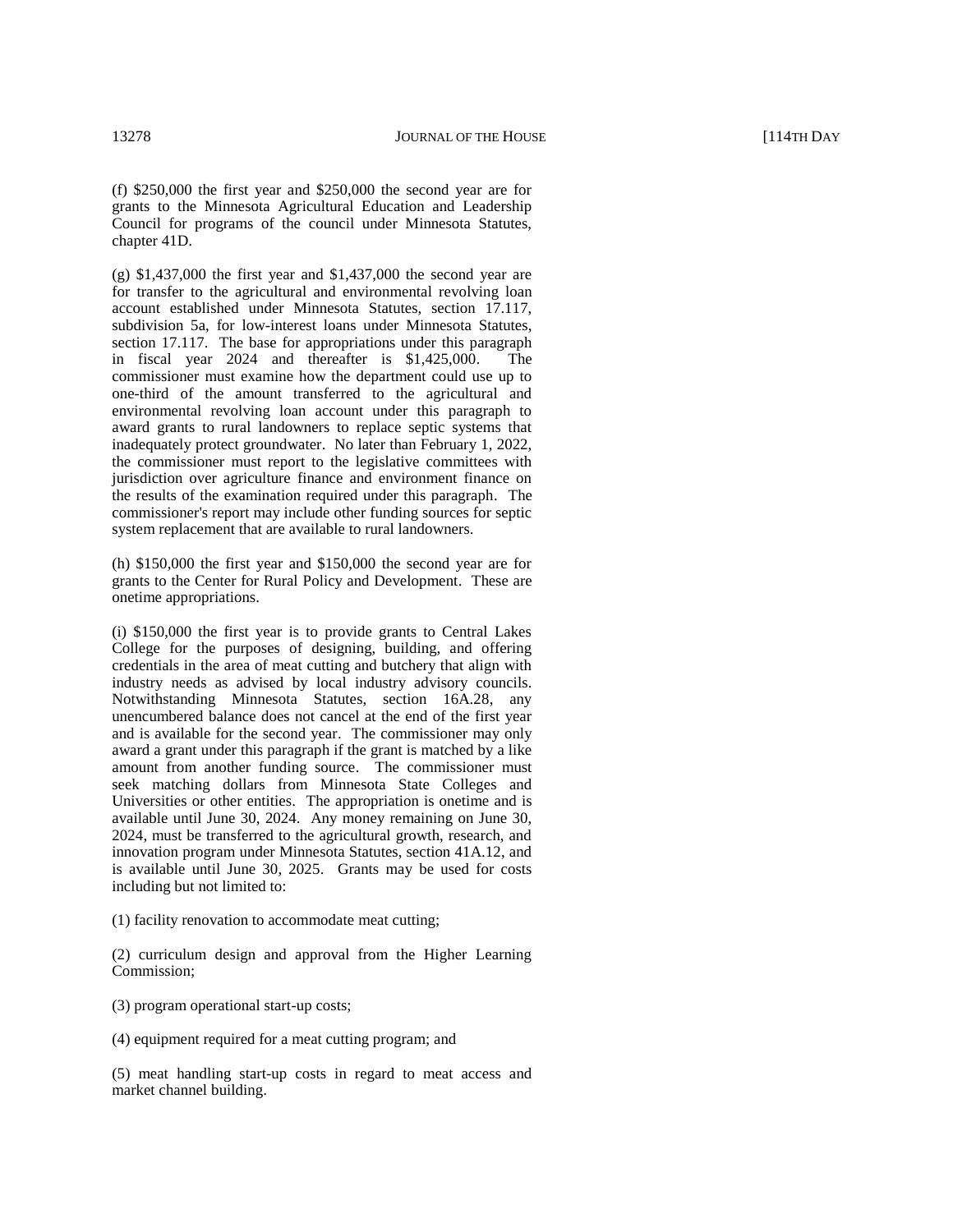(j) \$2,000 the first year is for grants to the Minnesota State Poultry Association. This is a onetime appropriation. Notwithstanding Minnesota Statutes, section 16A.28, any unencumbered balance does not cancel at the end of the first year and is available for the second year.

(k) \$17,000 the first year and \$17,000 the second year are for grants to the Minnesota State Horticultural Society. These are onetime appropriations.

(l) \$18,000 the first year and \$18,000 the second year are for grants to the Minnesota Livestock Breeders Association. These are onetime appropriations.

(m) The commissioner shall continue to increase connections with ethnic minority and immigrant farmers to farming opportunities and farming programs throughout the state.

(n) \$25,000 the first year and \$25,000 the second year are for grants to the Southern Minnesota Initiative Foundation to promote local foods through an annual event that raises public awareness of local foods and connects local food producers and processors with potential buyers.

(o) \$75,000 the first year and \$75,000 the second year are for grants to Greater Mankato Growth, Inc., for assistance to agriculture-related businesses to promote jobs, innovation, and synergy development. These are onetime appropriations.

(p) \$75,000 the first year and \$75,000 the second year are for grants to the Minnesota Turf Seed Council for basic and applied research. The Minnesota Turf Seed Council may subcontract with a qualified third party for some or all of the basic or applied research. No later than January 15, 2023, the Minnesota Turf Seed Council must submit a report outlining the use of the grant money and related accomplishments to the chairs and ranking minority members of the legislative committees with jurisdiction over agriculture. These are onetime appropriations. Any unencumbered balance does not cancel at the end of the first year and is available for the second year.

(q) \$150,000 the first year and \$150,000 the second year are to establish an emerging farmer office and hire a full-time emerging farmer outreach coordinator. The emerging farmer outreach coordinator must engage and support emerging farmers regarding resources and opportunities available throughout the Department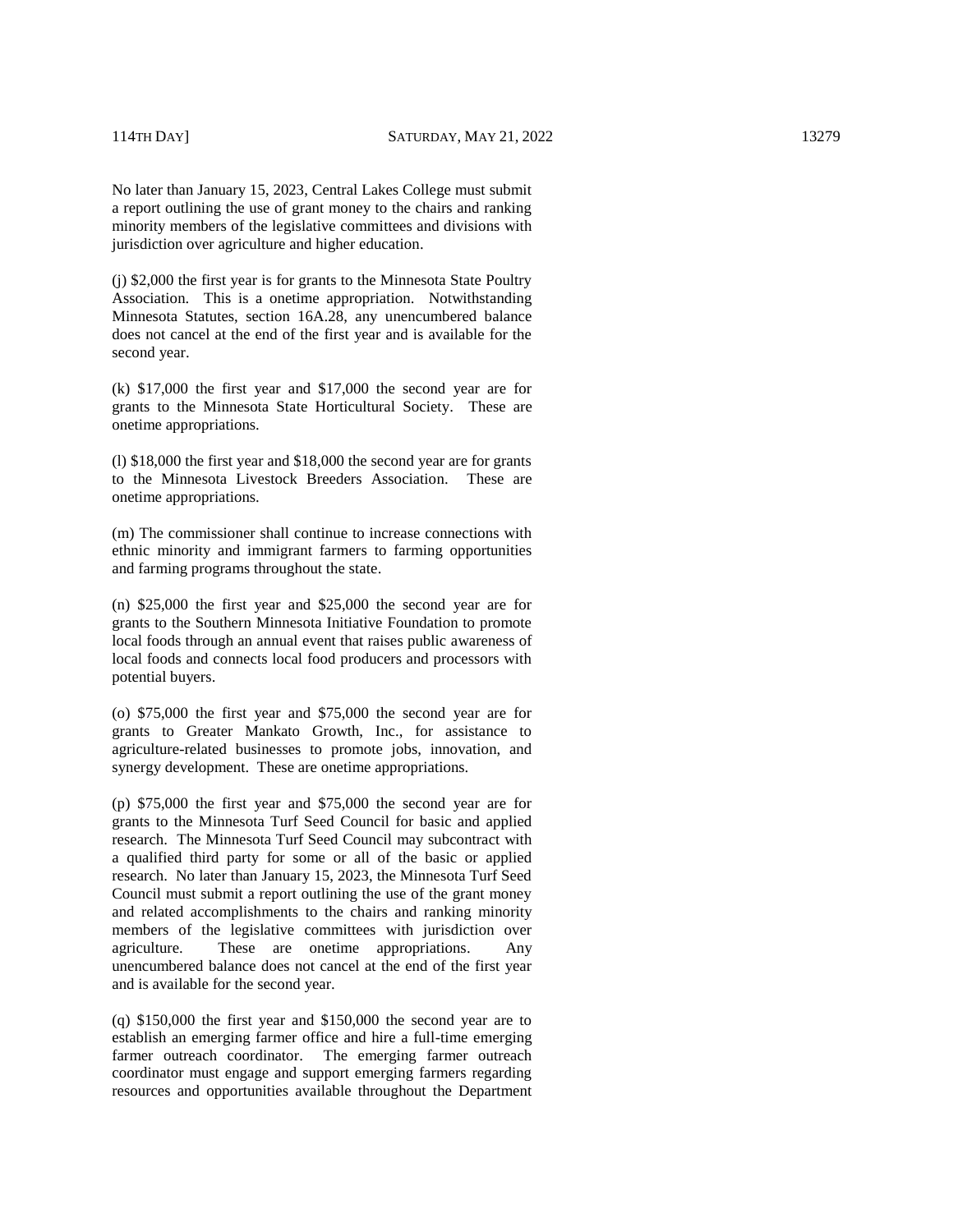of Agriculture and the state. For purposes of this paragraph, "emerging farmer" has the meaning provided in Minnesota Statutes, section 17.055, subdivision 1. Of the amount appropriated each year, \$25,000 is for translation services for farmers and cottage food producers.

(r) \$222,000 the first year and \$286,000 the second year are to maintain the current level of service delivery.

(s) \$827,000 the second year is to award and administer grants to:

(1) organizations to provide technical and culturally appropriate services to emerging farmers and related businesses;

(2) organizations to help emerging farmers pay for up to 65 percent of premium expenses each year up to two years under the federal micro farm insurance program; and

(3) The Good Acre for the Local Emergency Assistance Farmer Fund (LEAFF) program to compensate emerging farmers for crops donated to hunger relief organizations in Minnesota.

This is a onetime appropriation and is available until June 30, 2024.

(t) \$750,000 the second year is to support the IT modernization efforts, including laying the technology foundations needed for improving customer interactions with the department for licensing and payments. The base for this appropriation is \$584,000 in fiscal year 2024 and \$0 in fiscal year 2025.

(u) \$1,500,000 the first year is for transfer to the agricultural emergency account established under Minnesota Statutes, section 17.041. This is a onetime transfer. This transfer is in addition to the appropriations made in Laws 2022, chapter 47, section 2.

Notwithstanding Minnesota Statutes, section 17.041, the commissioner may use the amount to be transferred for the purposes identified under Laws 2022, chapter 47, section 2, paragraph (b). This paragraph expires on December 31, 2022.

(v) \$250,000 in the second year is for a grant to the Board of Regents of the University of Minnesota to purchase equipment for the Veterinary Diagnostic Laboratory to test for chronic wasting disease, African swine fever, avian influenza, and other animal diseases. The Veterinary Diagnostic Laboratory must report expenditures under this paragraph to the legislative committees with jurisdiction over agriculture finance and higher education with initial reports completed by January 3, 2023, and January 3, 2024, and a final report by September 1, 2025. The reports must include a list of equipment purchased, including the cost of each item. The base for this appropriation is \$250,000 in fiscal year 2024 and \$0 in fiscal year 2025.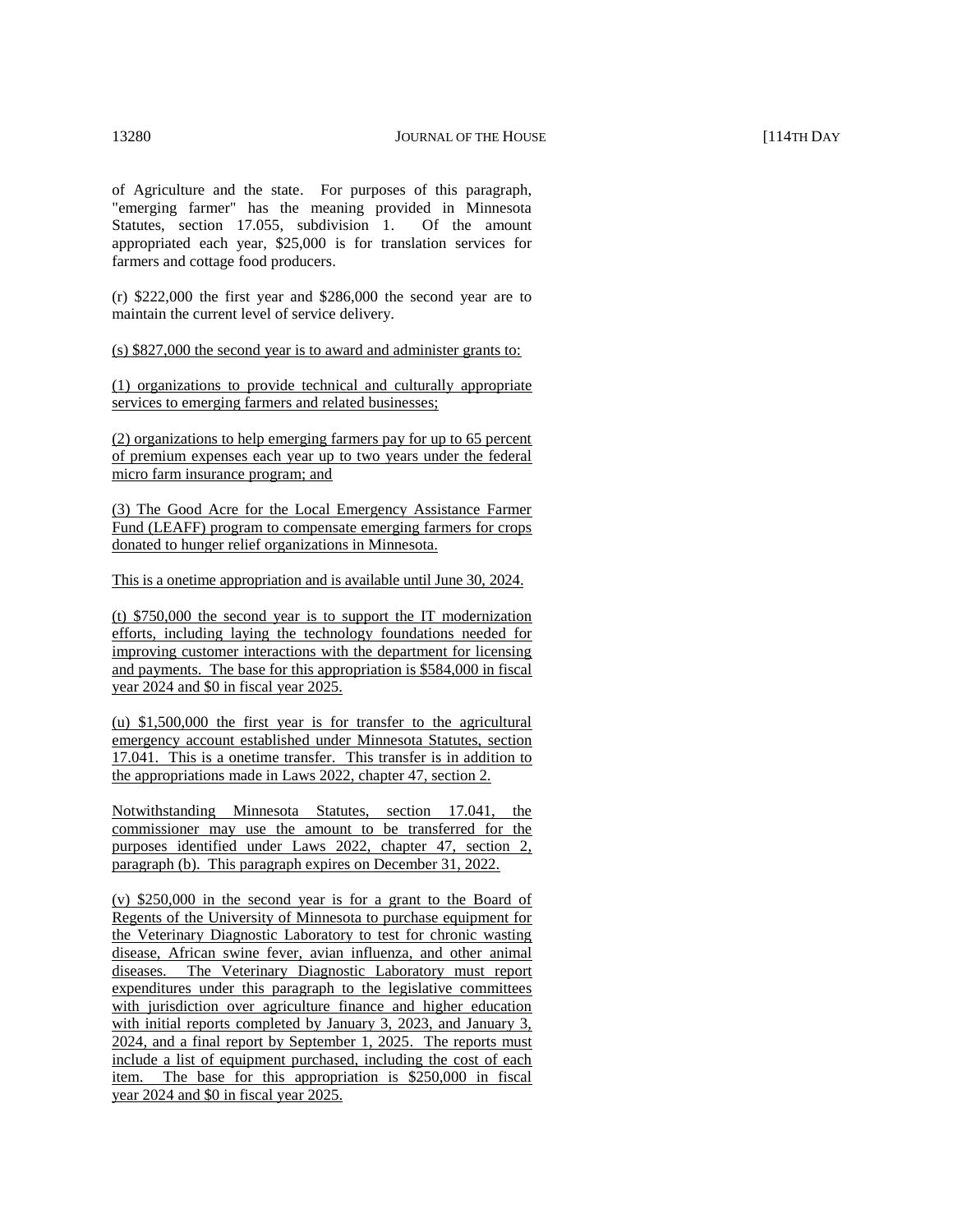(w) \$141,000 the second year is for additional funding to administer the beginning farmer tax credit. The base for this appropriation is \$56,000 in fiscal year 2024 and later.

(x) \$750,000 the second year is for a grant to the Ag Innovation Campus to continue construction of a soybean processing and research facility. This is a onetime appropriation.

The commissioner shall submit a report on the utilization of the grants to the chairs and ranking minority members of the legislative committees and divisions with jurisdiction over agriculture policy and finance by February 1, 2024.

(y) \$50,000 is added to the base for fiscal year 2024 and \$0 for fiscal year 2025 to provide technical assistance and leadership in the development of a comprehensive and well-documented state aquaculture plan. The commissioner must provide the state aquaculture plan to the legislative committees with jurisdiction over agriculture finance and policy by February 15, 2025.

(z) \$500,000 the second year is to award and administer down payment assistance grants under Minnesota Statutes, section 17.133. The base for this appropriation is \$750,000 in fiscal year 2024 and thereafter.

(aa) \$350,000 the second year is to provide grants to secondary career and technical education programs for the purpose of offering instruction in meat cutting and butchery. By January 15, 2023, the commissioner must report to the chairs and ranking minority members of the committees with jurisdiction over agriculture finance and education finance by listing the grants made under this paragraph by county and noting the number and amount of grant requests not fulfilled. The report may include additional information as determined by the commissioner, including but not limited to information regarding the outcomes produced by these grants. If additional grants are awarded under this paragraph that were not covered in the report due by January 15, 2023, the commissioner must submit an additional report to the chairs and ranking minority members of the committees with jurisdiction over agriculture finance and education finance regarding all grants issued under this paragraph by November 1, 2023. This is a onetime appropriation. Grants may be used for costs, including but not limited to:

(1) equipment required for a meat cutting program;

(2) facility renovation to accommodate meat cutting; and

(3) training faculty to teach the fundamentals of meat processing.

A grant recipient may be awarded a grant of up to \$70,000 and may use up to ten percent of the grant for faculty training.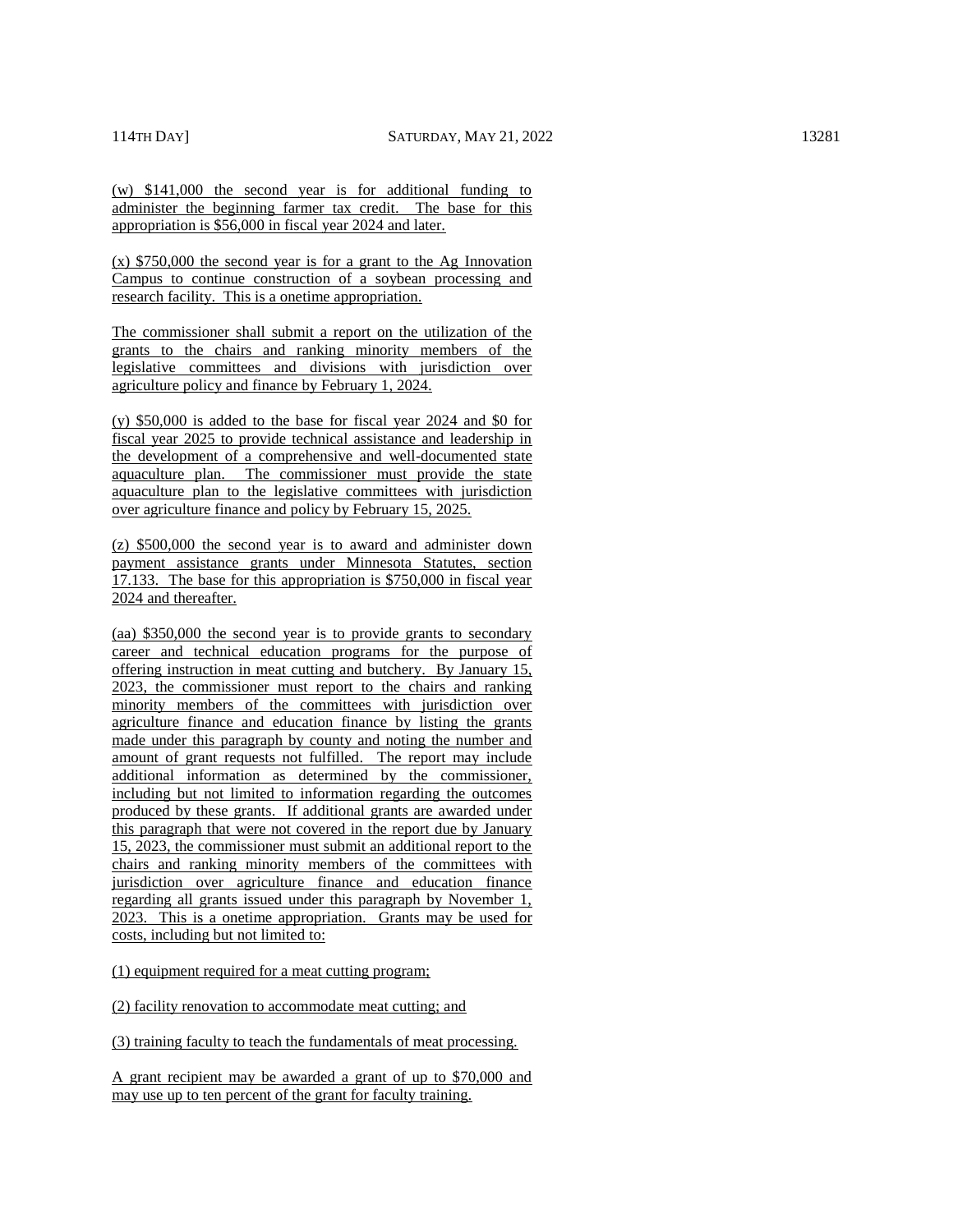Priority may be given to applicants who are coordinating with meat cutting and butchery programs at Minnesota State Colleges and Universities system and local industry partners.

#### **EFFECTIVE DATE.** This section is effective the day following final enactment.

Sec. 2. Laws 2021, First Special Session chapter 3, article 1, section 4, is amended to read:

# Sec. 4. **AGRICULTURAL UTILIZATION RESEARCH INSTITUTE \$4,543,000 \$4,043,000**

(a) \$150,000 the first year and \$150,000 the second year are for a meat scientist.

(b) \$500,000 the first year is for grants to organizations to acquire, host, and operate a mobile slaughter unit. The mobile unit must coordinate with Minnesota state two-year colleges that have meat cutting programs to accommodate training as it relates to animal slaughter. The mobile unit may coordinate with livestock producers who desire to provide value-added meat products by utilizing the mobile slaughter unit. The mobile unit may be used for research, training outside of the two-year colleges, and other activities that align with industry needs. The Agricultural Utilization Research Institute may only award a grant under this paragraph if the grant amount is matched by a like amount from another funding source. The Agricultural Utilization Research Institute must seek matching dollars from Minnesota State Colleges and Universities or other entities for purposes of this paragraph. The appropriation under this paragraph is onetime and is available until June 30, 2024. Any money remaining on June 30, 2024, must be transferred to the commissioner of agriculture for the agricultural growth, research, and innovation program under Minnesota Statutes, section 41A.12, and is available until June 30, 2025. By January 15, 2023, the institute must report to the chairs and ranking minority members of the legislative committees with jurisdiction over agriculture regarding the status of the project, including the status of the use of any state or matching dollars to complete the project.

(c) \$300,000 is added to the base in fiscal year 2024 and \$0 in fiscal year 2025 for equipment upgrades, equipment replacement, installation expenses, and laboratory infrastructure at the Agricultural Utilization Research Institute's laboratories in Crookston, Marshall, and Waseca.

(d) \$200,000 is added to the base for fiscal year 2024 and thereafter to maintain the current level of service delivery.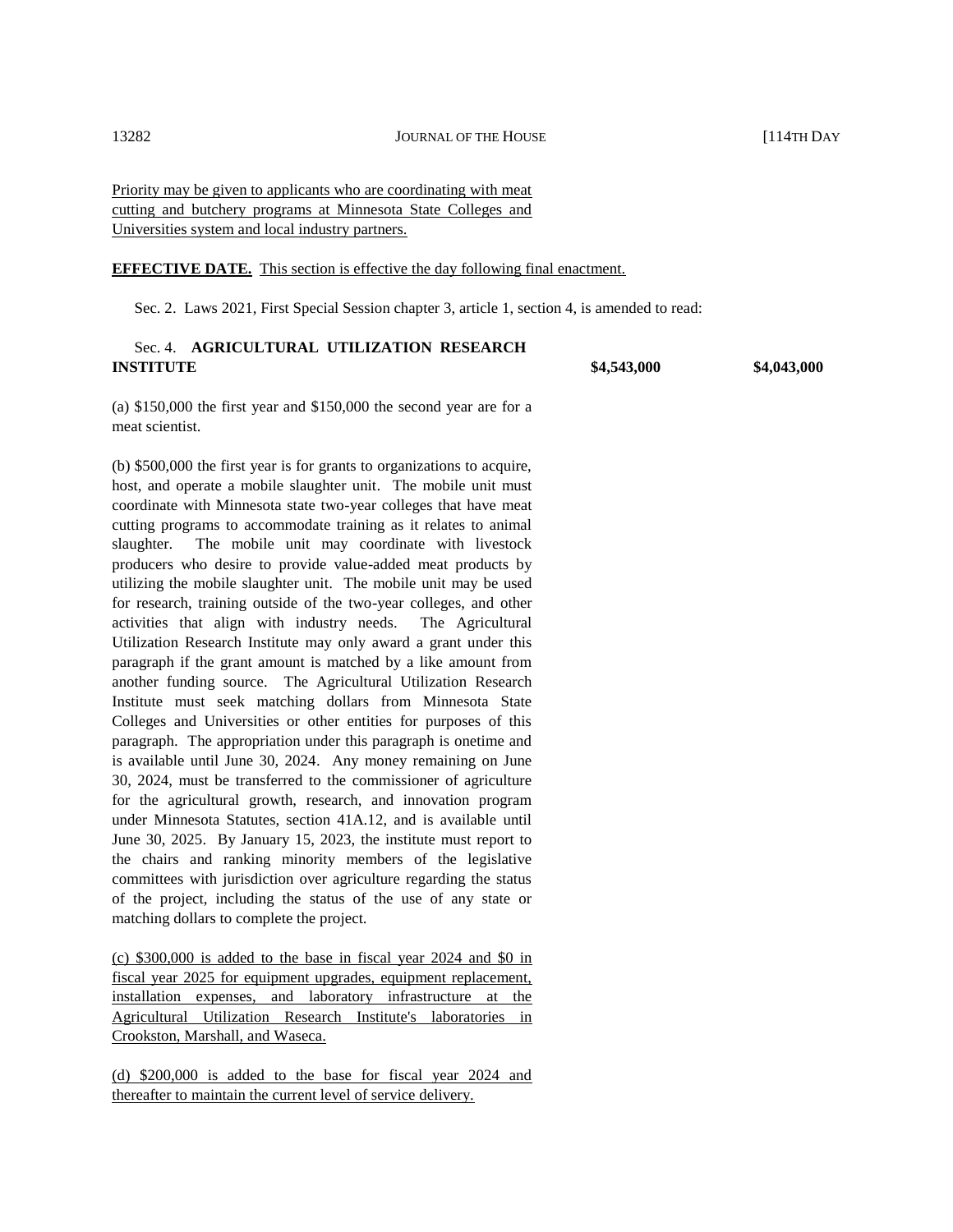# ARTICLE 2 AGRICULTURE POLICY

Section 1. Minnesota Statutes 2020, section 17.041, subdivision 1, is amended to read:

Subdivision 1. **Establishment; appropriation.** An agricultural emergency account is established in the agricultural fund. Money in the account, including interest, is appropriated to the commissioner for emergency preparedness and response activities for agricultural emergencies affecting producers of livestock, poultry, crops, or other agricultural products. Eligible emergency response uses include agency costs directly attributed to responding to agricultural emergencies and purchasing necessary equipment and reimbursing costs incurred by local units of government that are not eligible for reimbursement from other sources. Eligible emergency preparedness uses are limited to training and the procurement of equipment and supplies.

# Sec. 2. **[17.1016] COOPERATIVE GRANTS.**

Subdivision 1. **Definitions.** For purposes of this section:

(1) "agricultural commodity" and "agricultural product processing facility" have the meanings given in section 17.101, subdivision 5; and

(2) "agricultural service" means an action made under the direction of a farmer that provides value to another entity. Agricultural service includes grazing to manage vegetation.

Subd. 2. **Grant program.** (a) The commissioner may establish and implement a grant program to help farmers finance new cooperatives that organize for purposes of operating an agricultural product processing facility or marketing an agricultural product or agricultural service.

(b) To be eligible for this program, a grantee must:

(1) be a cooperative organized under chapter 308A;

(2) certify that all control and equity in the cooperative is from farmers, family farm partnerships, family farm limited liability companies, or family farm corporations as defined in section 500.24, subdivision 2, who are actively engaged in agricultural commodity production;

(3) be operated primarily to process agricultural commodities or market agricultural products or services produced in Minnesota; and

(4) receive agricultural commodities produced primarily by shareholders or members of the cooperative.

(c) The commissioner may receive applications and make grants up to \$50,000 to eligible grantees for feasibility, marketing analysis, assistance with organizational development, financing and managing new cooperatives, product development, development of business and marketing plans, and predesign of facilities, including site analysis, the development of bid specifications, preliminary blueprints and schematics, and the completion of purchase agreements and other necessary legal documents.

(d) Grants must be matched dollar-for-dollar with other money or in-kind contributions.

Sec. 3. Minnesota Statutes 2020, section 17.117, subdivision 9, is amended to read:

Subd. 9. **Allocation rescission.** (a) Continued availability of allocations granted to a local government unit is contingent upon the commissioner's approval of the local government unit's annual report. The commissioner shall review this annual report to ensure that the past and future uses of the funds are consistent with the comprehensive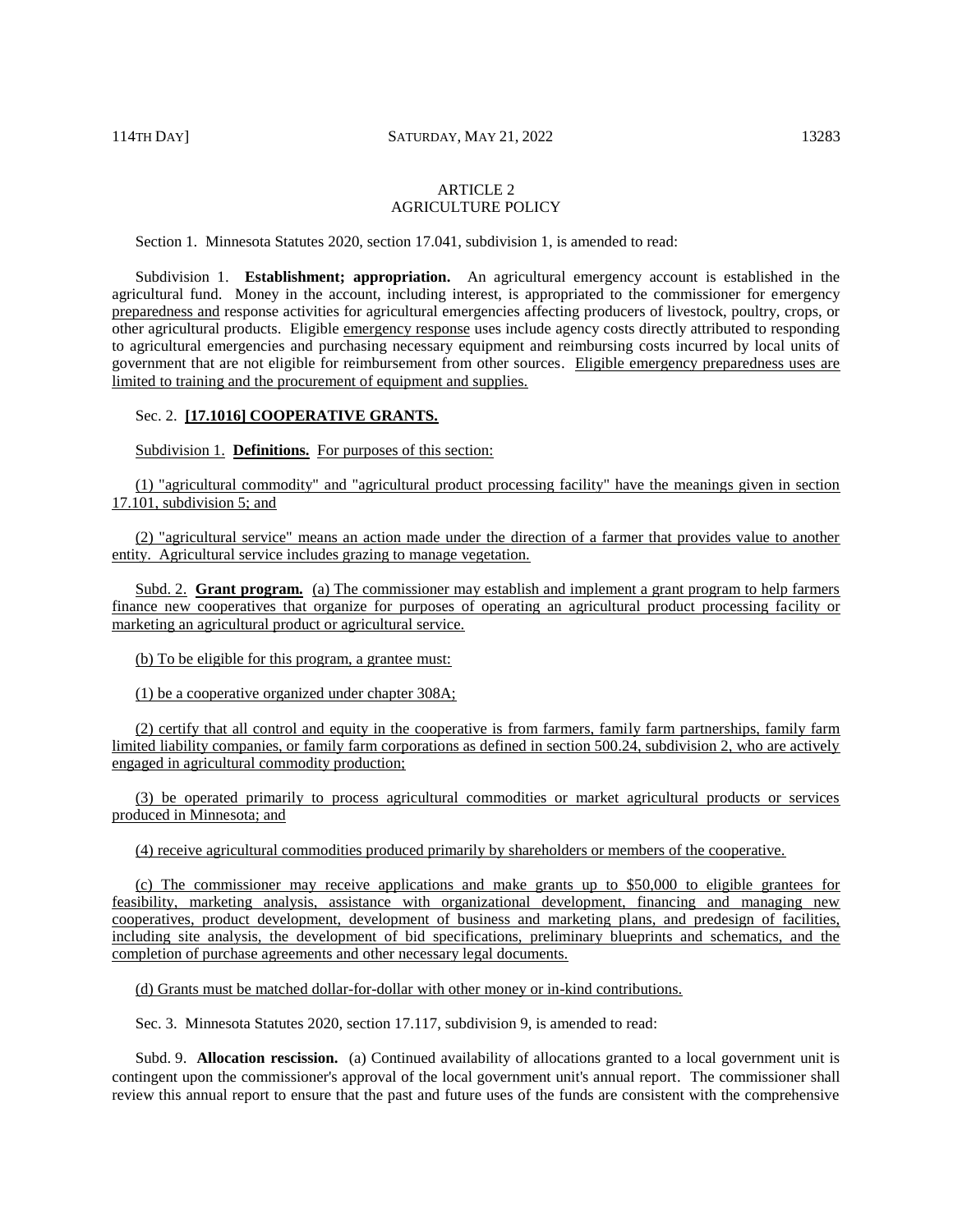#### 13284 JOURNAL OF THE HOUSE [114TH DAY

water management plan, other local planning documents, the requirements of the funding source, and compliance to program requirements. If the commissioner concludes the past or intended uses of the money are not consistent with these requirements, the commissioner shall rescind all or part of the allocation awarded to a local government unit.

(b) The commissioner may rescind funds allocated to the local government unit that are not designated to committed projects or disbursed within one year from the date of the allocation agreement.

#### (c) An additional year to use the undisbursed portion of an allocation may be granted by the commissioner under extenuating circumstances The commissioner may rescind uncommitted allocations.

Sec. 4. Minnesota Statutes 2020, section 17.117, subdivision 9a, is amended to read:

Subd. 9a. **Authority and responsibilities of local government units.** (a) A local government unit that enters into an allocation agreement with the commissioner:

(1) is responsible for the local administration and implementation of the program in accordance with this section;

(2) may submit applications for allocations to the commissioner;

(3) shall identify, develop, determine eligibility, define and approve projects, designate maximum loan amounts for projects, and certify completion of projects implemented under this program. In areas where no local government unit has applied for funds under this program, the commissioner may appoint a local government unit to review and certify projects or the commissioner may assume the authority and responsibility of the local government unit;

(4) shall certify as eligible only projects that are within its geographic jurisdiction or within the geographic area identified in its local comprehensive water management plans or other local planning documents;

(5) may require withholding by the local lender of all or a portion of the loan to the borrower until satisfactory completion of all required components of a certified project;

# (6) must identify which account is used to finance an approved project if the local government unit has allocations from multiple accounts in the agricultural and environmental revolving accounts;

 $(7)$  (6) shall report to the commissioner annually the past and intended uses of allocations awarded; and

(8) (7) may request additional funds in excess of their allocation when funds are available in the agricultural and environmental revolving accounts, as long as all other allocation awards to the local government unit have been used or committed.

(b) If a local government unit withdraws from participation in this program, the local government unit, or the commissioner in accordance with the priorities established under subdivision 6a, may designate another local government unit that is eligible under subdivision 6 as the new local government unit responsible for local administration of this program. This designated local government unit may accept responsibility and administration of allocations awarded to the former responsible local government unit.

Sec. 5. Minnesota Statutes 2020, section 17.117, subdivision 10, is amended to read:

Subd. 10. **Authority and responsibilities of local lenders.** (a) Local lenders may enter into lender agreements with the commissioner.

(b) Local lenders may enter into loan agreements with borrowers to finance eligible projects under this section.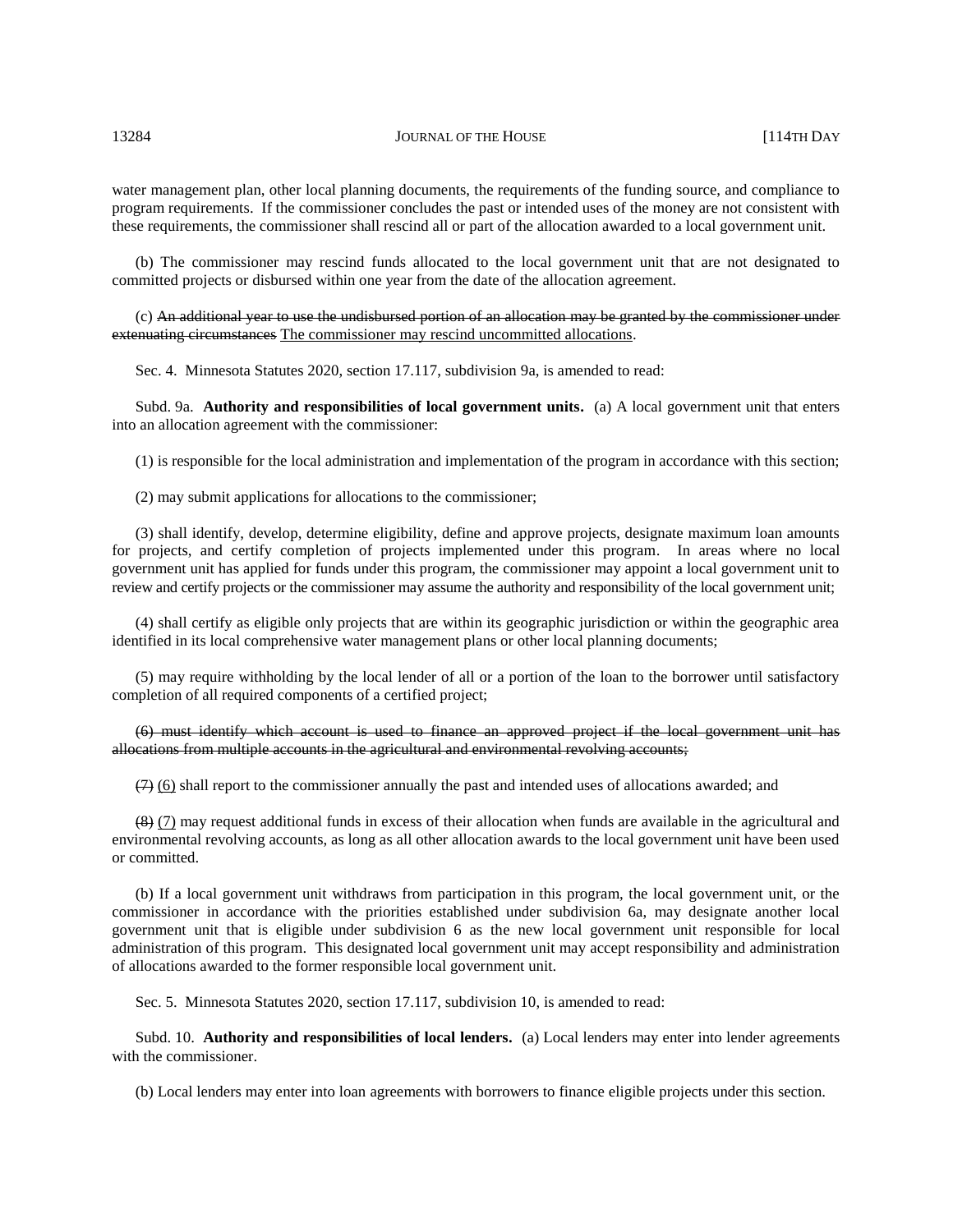# (c) The local lender shall notify the local government unit of the loan amount issued to the borrower after the closing of each loan.

 $(d)$  (c) Local lenders with local revolving loan accounts created before July 1, 2001, may continue to retain and use those accounts in accordance with their lending agreements for the full term of those agreements.

 $\left(\frac{e}{e}\right)$  (d) Local lenders, including local government units designating themselves as the local lender, may enter into participation agreements with other lenders.

 $(f)$  (e) Local lenders may enter into contracts with other lenders for the limited purposes of loan review, processing and servicing, or to enter into loan agreements with borrowers to finance projects under this section. Other lenders entering into contracts with local lenders under this section must meet the definition of local lender in subdivision 4, must comply with all provisions of the lender agreement and this section, and must guarantee repayment of the loan funds to the local lender.

 $\left(\frac{f}{f}\right)$  (f) When required by the local government unit, a local lender must withhold all or a portion of the loan disbursement for a project until notified by the local government unit that the project has been satisfactorily completed.

 $(h)$  (g) The local lender is responsible for repaying all funds provided by the commissioner to the local lender.

 $\leftrightarrow$  (h) The local lender is responsible for collecting repayments from borrowers. If a borrower defaults on a loan issued by the local lender, it is the responsibility of the local lender to obtain repayment from the borrower. Default on the part of borrowers shall have no effect on the local lender's responsibility to repay its obligations to the commissioner whether or not the local lender fully recovers defaulted amounts from borrowers.

 $\leftrightarrow$  (i) The local lender shall provide sufficient collateral or protection to the commissioner for the funds provided to the local lender. The commissioner must approve the collateral or protection provided.

Sec. 6. Minnesota Statutes 2020, section 17.117, subdivision 11, is amended to read:

Subd. 11. **Loans issued to borrower.** (a) Local lenders may issue loans only for projects that are approved and certified by the local government unit as meeting priority needs identified in a comprehensive water management plan or other local planning documents, are in compliance with accepted practices, standards, specifications, or criteria, and are eligible for financing under Environmental Protection Agency or other applicable guidelines.

(b) The local lender may use any additional criteria considered necessary to determine the eligibility of borrowers for loans.

(c) Local lenders shall set the terms and conditions of loans to borrowers, except that:

#### (1) no loan to a borrower may exceed \$200,000; and

 $(2)$  no borrower shall, at any time, have multiple loans from this program with a total outstanding loan balance of more than \$200,000.

(d) The maximum term length for projects in this paragraph is ten years.

(e) Fees charged at the time of closing must:

(1) be in compliance with normal and customary practices of the local lender;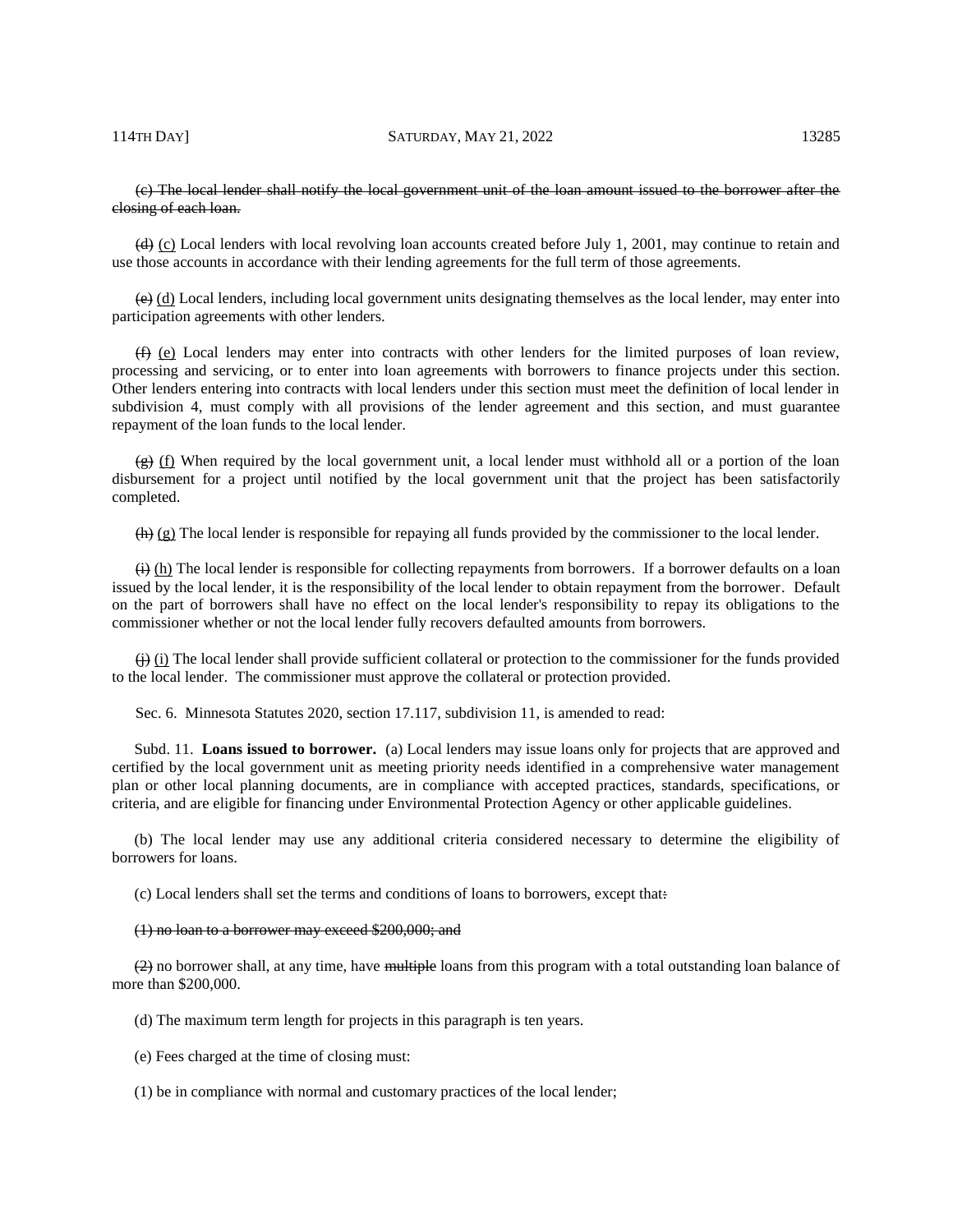(2) be in accordance with published fee schedules issued by the local lender;

(3) not be based on participation program; and

(4) be consistent with fees charged other similar types of loans offered by the local lender.

(f) The interest rate assessed to an outstanding loan balance by the local lender must not exceed three percent per year.

Sec. 7. Minnesota Statutes 2020, section 17.117, subdivision 11a, is amended to read:

Subd. 11a. **Eligible projects.** (a) All projects that remediate or mitigate adverse environmental impacts are eligible if the project is eligible under an allocation agreement.

(b) A manure management project is eligible if the project remediates or mitigates impacts from facilities with less than 1,000 animal units as defined in Minnesota Rules, chapter 7020, and otherwise meets the requirements of this section.

(c) A drinking water project is eligible if the project:

(1) remediates the or mitigates the inadequate flow, adverse environmental impacts or presence of contaminants in private well privately owned water supplies that are used for drinking water by people or livestock, privately owned water service lines, or privately owned plumbing and fixtures;

(2) implements best management practices that are intended to achieve drinking water standards or adequate flow; and

(3) otherwise meets the requirements of this section.

Sec. 8. Minnesota Statutes 2020, section 17.118, subdivision 1, is amended to read:

Subdivision 1. **Establishment.** The commissioner may award a livestock investment grant to a person who raises livestock in this state equal to ten percent of the first \$500,000 of qualifying expenditures, provided the person makes qualifying expenditures of at least \$4,000. The commissioner may award multiple livestock investment grants to a person over the life of the program as long as the cumulative amount does not exceed \$50,000 and shall give preference to applicants who have not previously received a grant under this section.

Sec. 9. Minnesota Statutes 2020, section 17.118, subdivision 3, is amended to read:

Subd. 3. **Eligibility.**  $\left(\frac{a}{b}\right)$  To be eligible for a livestock investment grant, a person must:

(1) be a resident of Minnesota or an entity specifically defined in section 500.24, subdivision 2, that is eligible to own farmland and operate a farm in this state under section 500.24;

(2) be the principal operator of the farm;

(3) hold a feedlot registration, if required; and

(4) apply to the commissioner on forms prescribed by the commissioner including a statement of the qualifying expenditures made during the qualifying period along with any proof or other documentation the commissioner may require.

(b) The \$50,000 maximum grant applies at the entity level for partnerships, S corporations, C corporations, trusts, and estates as well as at the individual level. In the case of married individuals, the grant is limited to \$50,000 for a married couple.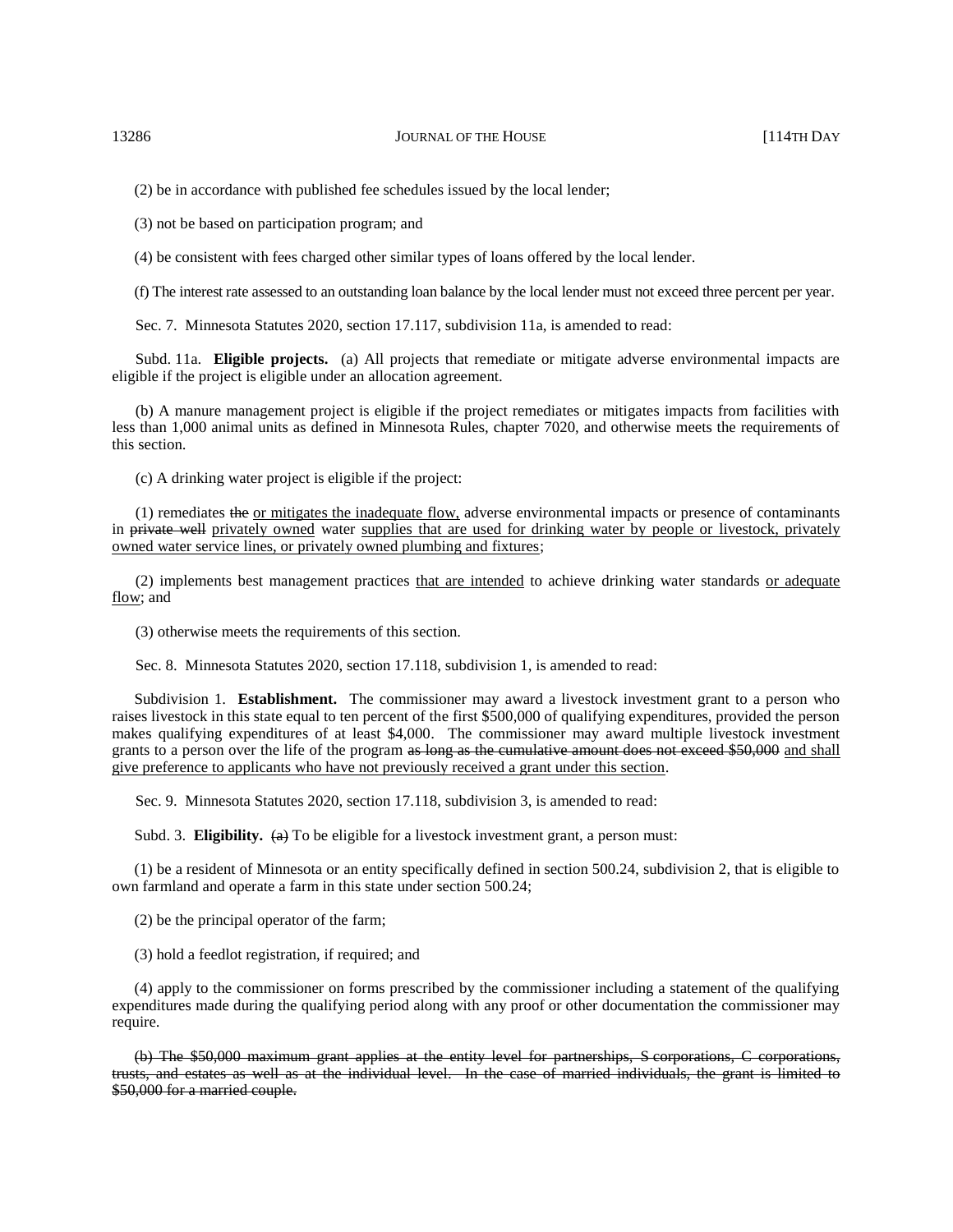Subdivision 1. **Definitions.** (a) For purposes of this section, the following terms have the meanings given.

(b) "Eligible farmer" means an individual who at the time that the grant is awarded:

(1) is a resident of Minnesota who intends to acquire farmland located within the state and provide the majority of the day-to-day physical labor and management of the farm;

(2) grosses no more than \$250,000 per year from the sale of farm products; and

(3) has not, and whose spouse has not, at any time had a direct or indirect ownership interest in farmland.

(c) "Farm down payment" means an initial, partial payment required by a lender or seller to purchase farmland.

Subd. 2. **Grants.** The commissioner must award farm down payment assistance grants of up to \$15,000 per eligible farmer. An eligible farmer must match the grant with at least an equivalent amount of other funding. An eligible farmer must commit to own and farm the land purchased with assistance provided under this section for at least five years. For each year that a grant recipient does not own and farm the land during the five-year period, the grant recipient must pay a penalty to the commissioner equal to 20 percent of the grant amount.

Subd. 3. **Report to legislature.** No later than December 1, 2023, and annually thereafter, the commissioner must provide a report to the chairs and ranking minority members of the legislative committees having jurisdiction over agriculture and rural development, in compliance with sections 3.195 and 3.197, on the farm down payment assistance grants under this section. The report must include:

(1) background information on beginning farmers in Minnesota and any other information that the commissioner and authority find relevant to evaluating the effect of the grants on increasing opportunities for and the number of beginning farmers;

(2) the number and amount of grants;

(3) the geographic distribution of grants by county;

(4) the number of grant recipients who are emerging farmers;

(5) the number of farmers who cease to own land and are subject to payment of a penalty, along with the reasons for the land ownership cessation; and

(6) the number and amount of grant applications that exceeded the allocation available in each year.

Sec. 11. Minnesota Statutes 2020, section 18B.051, is amended to read:

#### **18B.051 POLLINATOR HABITAT AND RESEARCH ACCOUNT.**

Subdivision 1. **Account established.** A pollinator habitat and research account is established in the agricultural fund. Money in the account, including interest, is appropriated to the Board of Regents of the University of Minnesota for pollinator research and outreach including, but not limited to, science-based best practices and the identification and establishment of habitat beneficial to pollinators.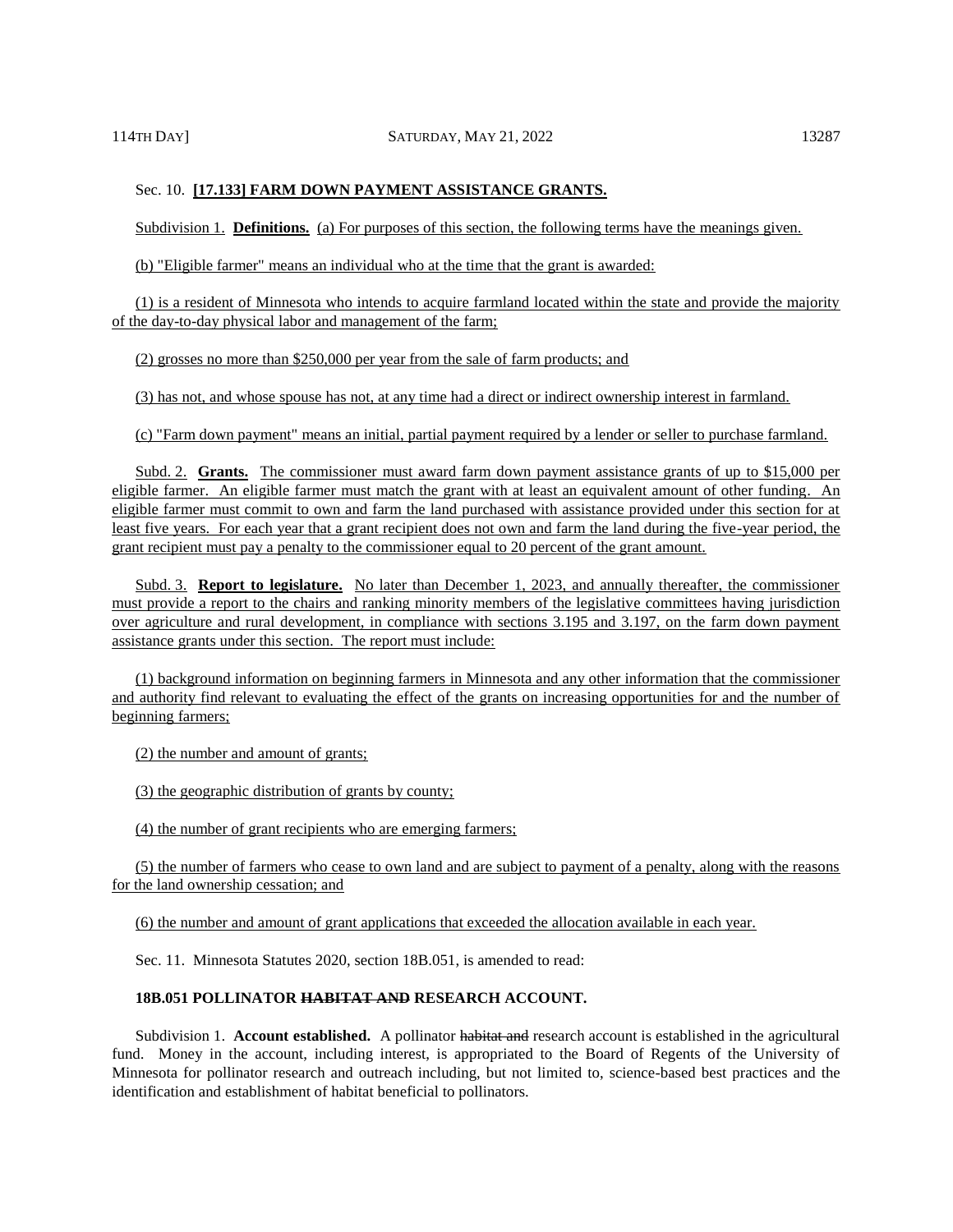Subd. 2. **Expiration.** This section expires July 1, 2022 2025.

Sec. 12. Minnesota Statutes 2020, section 18E.03, subdivision 3, is amended to read:

Subd. 3. **Determination of response and reimbursement fee.** (a) The commissioner shall determine the amount of the response and reimbursement fee under subdivision 4 after a public hearing based on:

(1) the amount needed to maintain an unencumbered balance in the account of  $\frac{1,000,000}{2,000,000}$ ;

(2) the amount estimated to be needed for responses to incidents as provided in subdivision 2, clauses (1) and (2); and

(3) the amount needed for payment and reimbursement under section 18E.04.

(b) The commissioner shall determine the response and reimbursement fee so that the total balance in the account does not exceed \$5,000,000 \$6,500,000.

(c) Money from the response and reimbursement fee shall be deposited in the treasury and credited to the agricultural chemical response and reimbursement account.

#### **EFFECTIVE DATE.** This section is effective January 1, 2023.

Sec. 13. Minnesota Statutes 2020, section 18E.04, subdivision 3, is amended to read:

Subd. 3. **Partial reimbursement.** (a) If the unencumbered balance of the account drops below \$2,000,000 \$3,000,000, the board may only pay or reimburse an eligible person up to \$100,000 within the same fiscal year.

(b) If the board determines that an incident was caused by a violation of chapter 18B, 18C, or 18D, the board may reimburse or pay a portion of the corrective action costs of the eligible person based on the culpability of the eligible person and the percentage of the costs not attributable to the violation.

#### **EFFECTIVE DATE.** This section is effective January 1, 2023.

Sec. 14. Minnesota Statutes 2020, section 18E.04, subdivision 4, is amended to read:

Subd. 4. **Reimbursement payments.** (a) The board shall pay a person that is eligible for reimbursement or payment under subdivisions 1, 2, and 3 from the agricultural chemical response and reimbursement account for 80 percent of the total reasonable and necessary corrective action costs greater than \$1,000 and less than or equal to \$350,000 \$550,000.

(b) A reimbursement or payment may not be made until the board has determined that the costs are reasonable and are for a reimbursement of the costs that were actually incurred.

(c) The board may make periodic payments or reimbursements as corrective action costs are incurred upon receipt of invoices for the corrective action costs.

(d) Money in the agricultural chemical response and reimbursement account is appropriated to the commissioner to make payments and reimbursements directed by the board under this subdivision.

(e) The board may not make reimbursement greater than the maximum allowed under paragraph (a) for all incidents on a single site which: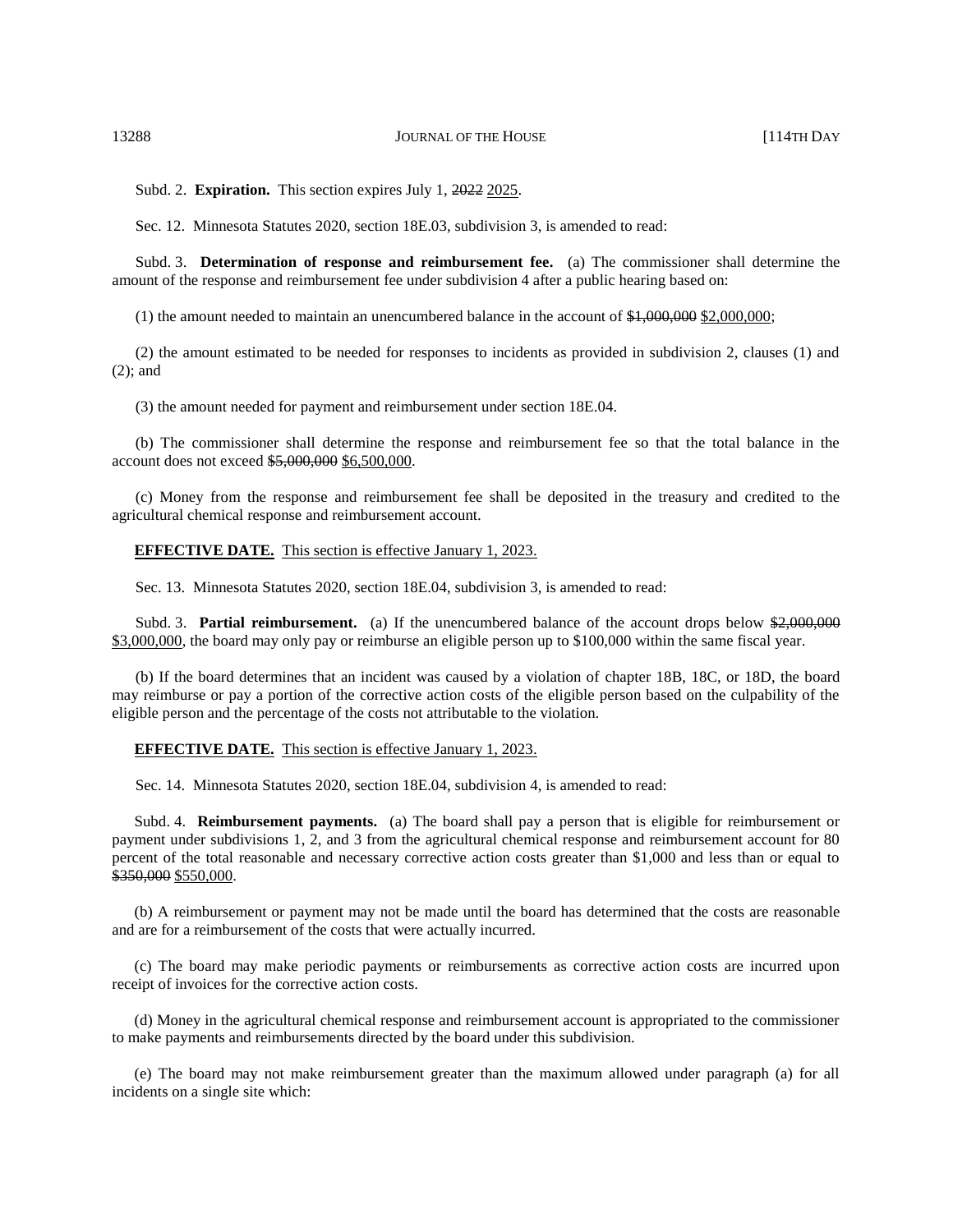(1) were not reported at the time of release but were discovered and reported after July 1, 1989; and

(2) may have occurred prior to July 1, 1989, as determined by the commissioner.

(f) The board may only reimburse an eligible person for separate incidents within a single site if the commissioner determines that each incident is completely separate and distinct in respect of location within the single site or time of occurrence.

(g) Except for an emergency incident, the board may not reimburse or pay for more than 60 percent of the corrective action costs of an eligible person or for an incident within five years of a previous incident at a single site resulting from a site recontamination.

(h) The deduction of \$1,000 and 20 percent from the  $$350,000$  semuneration may be waived by the board if the incident took place on or after August 18, 2007, and was caused by flooding associated with Presidential Declaration of Major Disaster DR-1717.

**EFFECTIVE DATE.** This section is effective January 1, 2023.

Sec. 15. Minnesota Statutes 2020, section 28A.21, subdivision 2, is amended to read:

Subd. 2. **Membership.** (a) The Food Safety and Defense Task Force consists of:

(1) the commissioner of agriculture or the commissioner's designee;

(2) the commissioner of health or the commissioner's designee;

(3) a representative of the United States Food and Drug Administration;

(4) a representative of the United States Department of Agriculture;

(5) a representative of the Agricultural Utilization Research Institute;

- (6) one member of the Minnesota Grocers Association;
- (7) one member from the University of Minnesota knowledgeable in food and food safety issues; and
- (8) nine ten members appointed by the governor who are interested in food and food safety, of whom:
- (i) two persons are health or food professionals;

(ii) one person represents a statewide general farm organization;

- (iii) one person represents a local food inspection agency;
- (iv) one person represents a food-oriented consumer group; and

(v) one person represents a Minnesota-based manufacturer of microbial detection equipment and remediation products.; and

#### (vi) one person is knowledgeable in cybersecurity.

(b) Members shall serve without compensation. Members appointed by the governor shall serve four-year terms.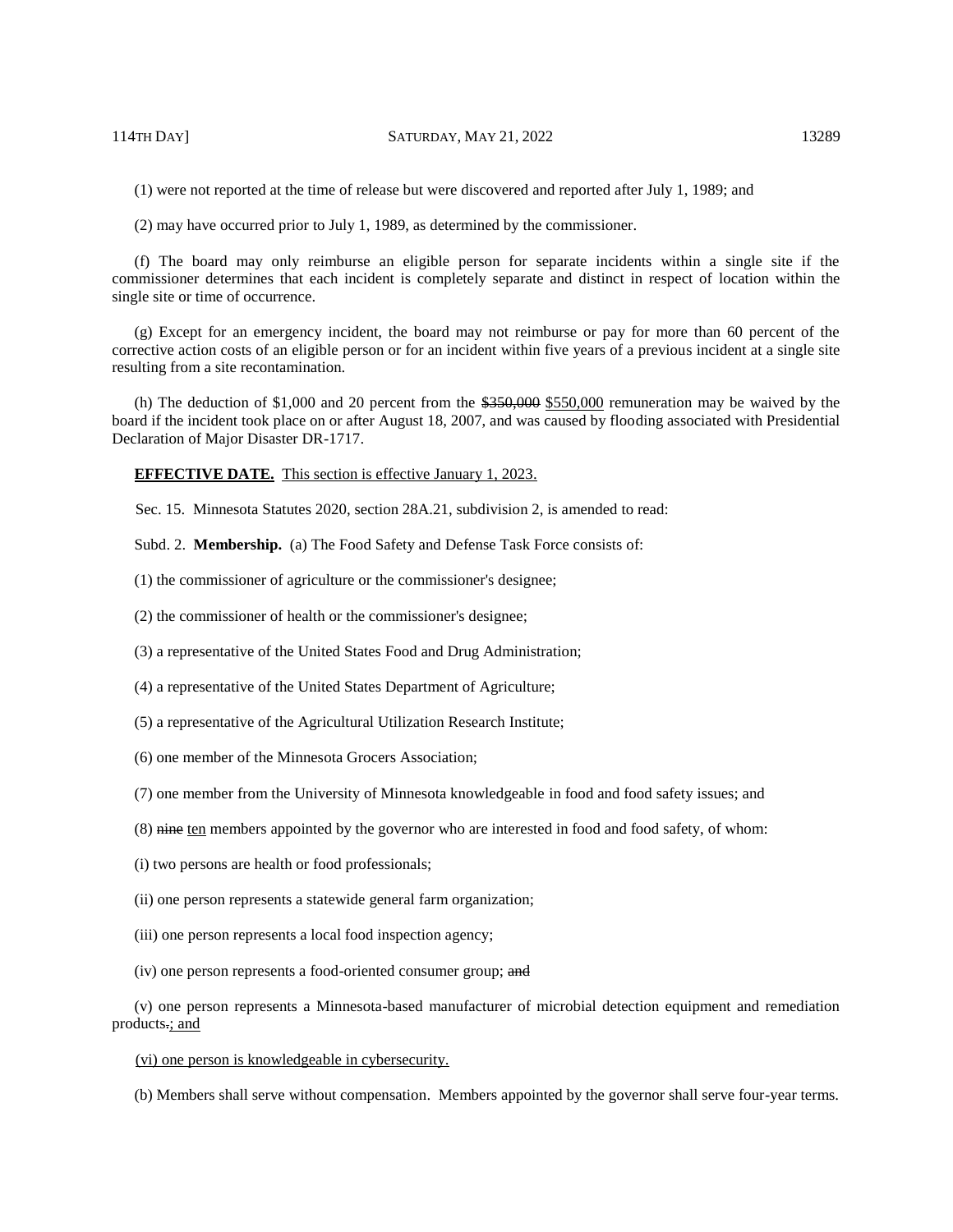13290 JOURNAL OF THE HOUSE [114TH DAY

Sec. 16. Minnesota Statutes 2020, section 35.05, is amended to read:

#### **35.05 AUTHORITY OF STATE BOARD.**

(a) The state board may quarantine or kill any domestic animal infected with, or which has been exposed to, a contagious or infectious dangerous disease if it is necessary to protect the health of the domestic animals of the state.

(b) The board may regulate or prohibit the arrival in and departure from the state of infected or exposed animals and, in case of violation of any rule or prohibition, may detain any animal at its owner's expense. The board may regulate or prohibit the importation of domestic animals which, in its opinion, may injure the health of Minnesota livestock.

(c) When the governor declares an emergency under section 35.0661, the board, through its executive director, may assume control of such resources within the University of Minnesota's Veterinary Diagnostic Laboratory as necessary to effectively address the disease outbreak. The director of the laboratory and other laboratory personnel must cooperate fully in performing necessary functions related to the outbreak or threatened outbreak.

(d) The board may test or require tests of any bovine or cervidae in the state when the board deems it necessary to achieve or maintain bovine tuberculosis accredited free state or zone status under the regulations and laws administered by the United States Department of Agriculture.

(e) Notwithstanding section 3.3005, subdivision 2, the board may apply for, receive, and disburse federal money made available to the state for animal disease response. All federal money received by the board for this purpose must be deposited in the state treasury and, except as provided in section 35.156, subdivision 2, is appropriated to the board for the purposes for which it was received. By January 15 each year, the board must report to the senate Committee on Finance, the house of representatives Committee on Ways and Means, and the legislative committees with jurisdiction over the board's operating budget regarding the amount of federal money received and spent in the previous fiscal year under this paragraph and the board's use of these funds.

Sec. 17. Minnesota Statutes 2020, section 40A.18, subdivision 2, is amended to read:

Subd. 2. **Allowed commercial and industrial operations.** (a) Commercial and industrial operations are not allowed on land within an agricultural preserve except:

(1) small on-farm commercial or industrial operations normally associated with and important to farming in the agricultural preserve area;

(2) storage use of existing farm buildings that does not disrupt the integrity of the agricultural preserve;

(3) small commercial use of existing farm buildings for trades not disruptive to the integrity of the agricultural preserve such as a carpentry shop, small scale mechanics shop, and similar activities that a farm operator might conduct; and

(4) wireless communication installments and related equipment and structure capable of providing technology potentially beneficial to farming activities. A property owner who installs wireless communication equipment does not violate a covenant made prior to January 1, 2018, under section 40A.10, subdivision 1-; and

(5) solar energy generating systems with an output capacity of one megawatt or less.

(b) For purposes of paragraph (a), clauses (2) and (3), "existing" means existing on August 1, 1989.

**EFFECTIVE DATE.** This section is effective the day following final enactment.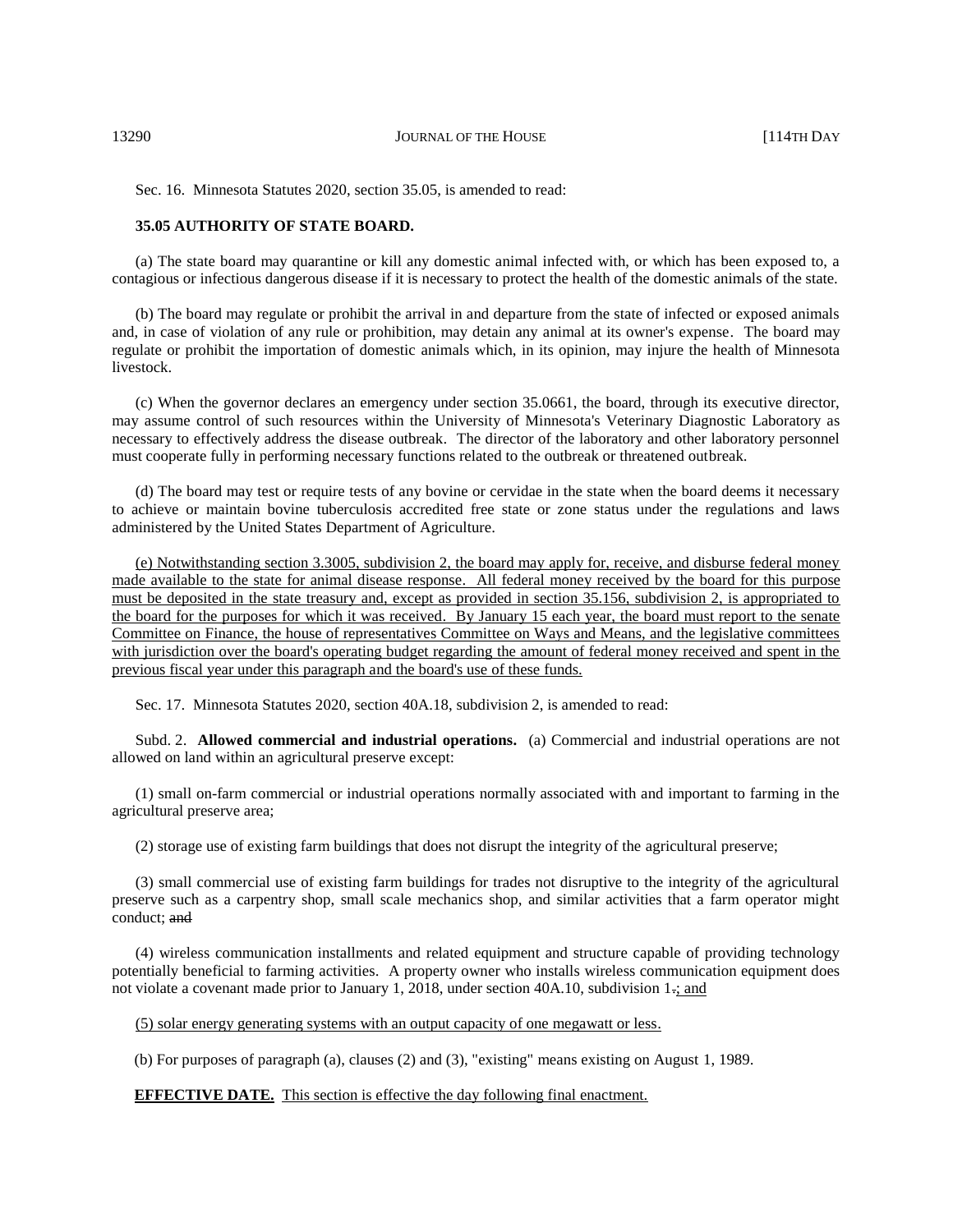Sec. 18. Minnesota Statutes 2020, section 41A.16, subdivision 1, is amended to read:

Subdivision 1. **Eligibility for participants on or before April 1, 2023.** (a) A facility eligible for payment under this section must source from Minnesota at least 80 percent of the biomass used to produce an advanced biofuel, except that, if a facility is sited 50 miles or less from the state border, biomass used to produce an advanced biofuel may be sourced from outside of Minnesota, but only if at least 80 percent of the biomass is sourced from within a 100-mile radius of the facility or from within Minnesota. The facility must be located in Minnesota, must begin production at a specific location by June 30, 2025 on or before April 1, 2023, and must not begin operating above 23,750 MMbtu of quarterly advanced biofuel production before July 1, 2015. Eligible facilities include existing companies and facilities that are adding advanced biofuel production capacity, or retrofitting existing capacity, as well as new companies and facilities. Production of conventional corn ethanol and conventional biodiesel is not eligible. Eligible advanced biofuel facilities must produce at least 1,500 MMbtu of advanced biofuel quarterly.

(b) No payments shall be made for advanced biofuel production that occurs after June 30, 2035, for those eligible biofuel producers under paragraph (a).

(c) An eligible producer of advanced biofuel shall not transfer the producer's eligibility for payments under this section to an advanced biofuel facility at a different location.

(d) A producer that ceases production for any reason is ineligible to receive payments under this section until the producer resumes production.

(e) Renewable chemical production for which payment has been received under section 41A.17, and biomass thermal production for which payment has been received under section 41A.18, are not eligible for payment under this section.

(f) Biobutanol is eligible under this section.

Sec. 19. Minnesota Statutes 2020, section 41A.16, is amended by adding a subdivision to read:

Subd. 7. **Eligibility for participants after April 1, 2023.** (a) A facility eligible for payment under this section must source at least 80 percent raw materials from Minnesota. If a facility is sited 50 miles or less from the state border, raw materials may be sourced from within a 100-mile radius. Raw materials must be from agricultural or forestry sources or from solid waste. The facility must be located in Minnesota, must begin production at a specific location after April 1, 2023, and before June 30, 2025, and must not begin operating above 23,750 MMbtu of quarterly biofuel production before July 1, 2015. Eligible facilities include existing companies and facilities that are adding advanced biofuel production capacity, or retrofitting existing capacity, as well as new companies and facilities. Production of conventional corn ethanol and conventional biodiesel is not eligible. Eligible advanced biofuel facilities must produce at least 23,750 MMbtu of biofuel quarterly.

(b) No payments shall be made for advanced biofuel production that occurs after June 30, 2035, for those eligible biofuel producers under paragraph (a).

(c) An eligible producer of advanced biofuel shall not transfer the producer's eligibility for payments under this section to an advanced biofuel facility at a different location.

(d) A producer that ceases production for any reason is ineligible to receive payments under this section until the producer resumes production.

(e) Renewable chemical production for which payment has been received under section 41A.17, and biomass thermal production for which payment has been received under section 41A.18, are not eligible for payment under this section.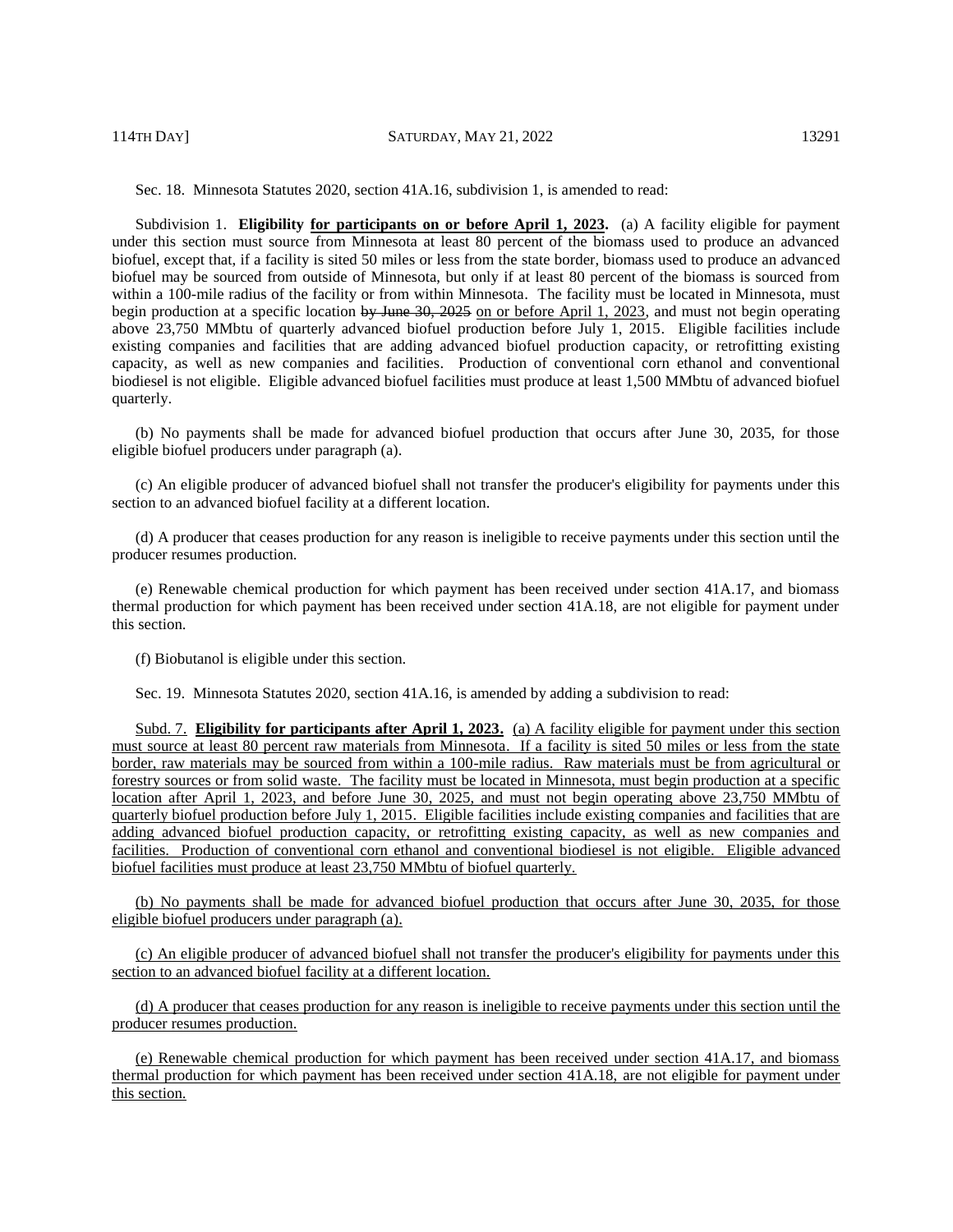#### (f) Biobutanol is eligible under this section.

Sec. 20. Minnesota Statutes 2020, section 41A.17, subdivision 1, is amended to read:

Subdivision 1. **Eligibility for participants on or before April 1, 2023.** (a) A facility eligible for payment under this section must source from Minnesota at least 80 percent of the biomass used to produce a renewable chemical, except that, if a facility is sited 50 miles or less from the state border, biomass used to produce a renewable chemical may be sourced from outside of Minnesota, but only if at least 80 percent of the biomass is sourced from within a 100-mile radius of the facility or from within Minnesota. The facility must be located in Minnesota, must begin production at a specific location by June 30, 2025 on or before April 1, 2023, and must not begin production of 250,000 pounds of chemicals quarterly before January 1, 2015. Eligible facilities include existing companies and facilities that are adding production capacity, or retrofitting existing capacity, as well as new companies and facilities. Eligible renewable chemical facilities must produce at least 250,000 pounds of renewable chemicals quarterly. Renewable chemicals produced through processes that are fully commercial before January 1, 2000, are not eligible.

(b) No payments shall be made for renewable chemical production that occurs after June 30, 2035, for those eligible renewable chemical producers under paragraph (a).

(c) An eligible producer of renewable chemicals shall not transfer the producer's eligibility for payments under this section to a renewable chemical facility at a different location.

(d) A producer that ceases production for any reason is ineligible to receive payments under this section until the producer resumes production.

(e) Advanced biofuel production for which payment has been received under section 41A.16, and biomass thermal production for which payment has been received under section 41A.18, are not eligible for payment under this section.

Sec. 21. Minnesota Statutes 2020, section 41A.17, is amended by adding a subdivision to read:

Subd. 6. **Eligibility for participants after April 1, 2023.** (a) A facility eligible for payment under this program must source at least 80 percent biobased content from Minnesota. For the purposes of this subdivision, "biobased content" means a chemical, polymer, monomer, or plastic that is not sold primarily for use as food, feed, or fuel and that has a biobased percentage of at least 51 percent as determined by testing representative samples using American Society for Testing and Materials specification D6866. If a facility is sited 50 miles or less from the state border, biobased content must be sourced from within a 100-mile radius. Biobased content must be from agricultural or forestry sources or from solid waste. The facility must be located in Minnesota, must begin production at a specific location after April 1, 2023, and before June 30, 2025, and must not begin production of 750,000 pounds or more of chemicals quarterly before January 1, 2015. Eligible facilities include existing companies and facilities that are adding production capacity, or retrofitting existing capacity, as well as new companies and facilities. Eligible renewable chemical facilities must produce at least 750,000 pounds of renewable chemicals quarterly. Renewable chemicals produced through processes that are fully commercial before January 1, 2000, are not eligible.

(b) No payments shall be made for renewable chemical production that occurs after June 30, 2035, for those eligible renewable chemical producers under paragraph (a).

(c) An eligible producer of renewable chemicals shall not transfer the producer's eligibility for payments under this section to a renewable chemical facility at a different location.

(d) A producer that ceases production for any reason is ineligible to receive payments under this section until the producer resumes production.

(e) Advanced biofuel production for which payment has been received under section 41A.16, and biomass thermal production for which payment has been received under section 41A.18, are not eligible for payment under this section.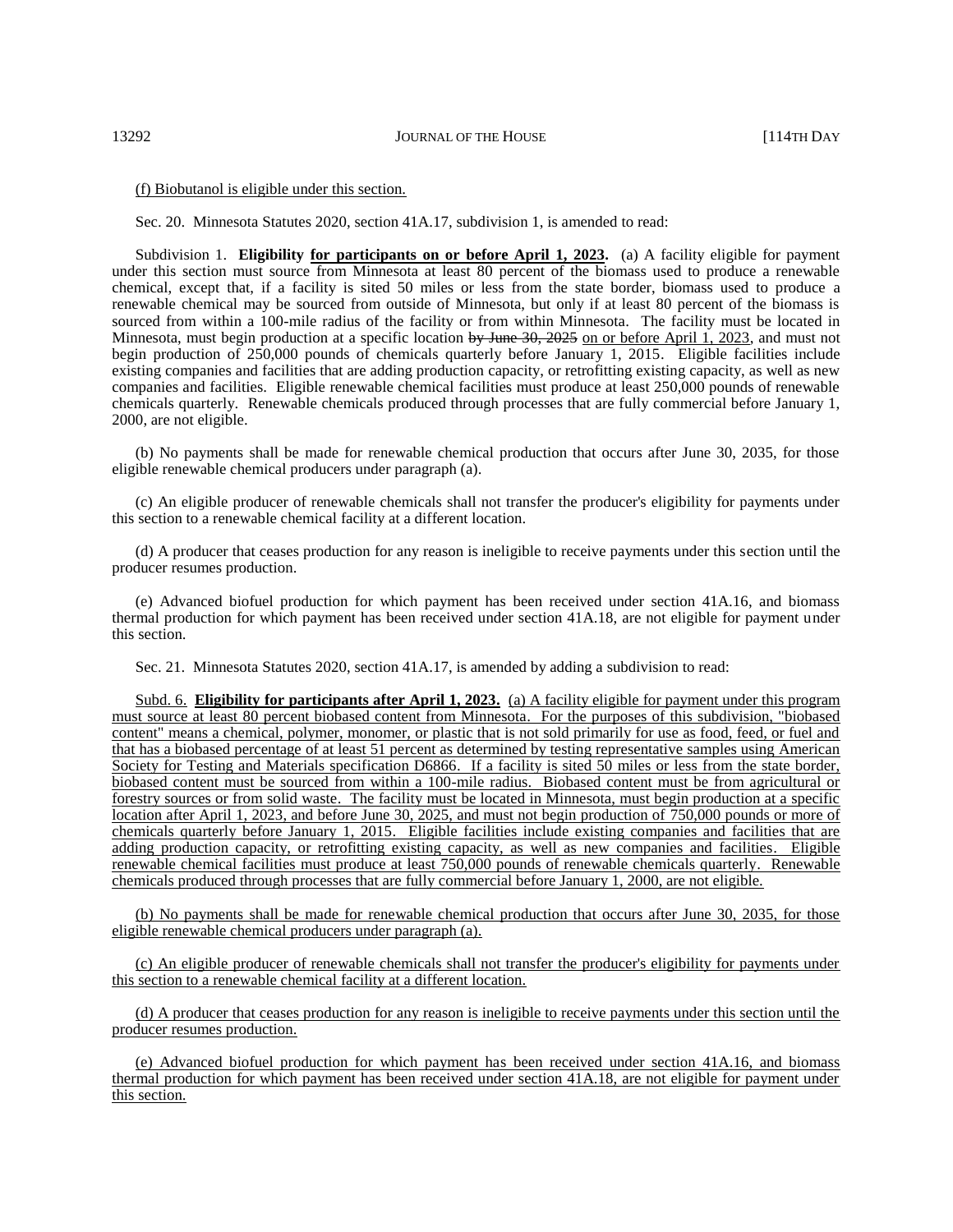Sec. 22. Minnesota Statutes 2020, section 41A.18, subdivision 1, is amended to read:

Subdivision 1. **Eligibility <u>for participants on or before April 1, 2023</u>.** (a) A facility eligible for payment under this section must source from Minnesota at least 80 percent of the biomass used for biomass thermal production, except that, if a facility is sited 50 miles or less from the state border, biomass used for biomass thermal production may be sourced from outside of Minnesota, but only if at least 80 percent of the biomass is sourced from within a 100-mile radius of the facility, or from within Minnesota. Biomass must be from agricultural or forestry sources. The facility must be located in Minnesota, must have begun production at a specific location by June 30, 2025 on or before April 1, 2023, and must not begin before July 1, 2015. Eligible facilities include existing companies and facilities that are adding production capacity, or retrofitting existing capacity, as well as new companies and facilities. Eligible biomass thermal production facilities must produce at least 250 MMbtu of biomass thermal quarterly.

(b) No payments shall be made for biomass thermal production that occurs after June 30, 2035, for those eligible biomass thermal producers under paragraph (a).

(c) An eligible producer of biomass thermal production shall not transfer the producer's eligibility for payments under this section to a biomass thermal production facility at a different location.

(d) A producer that ceases production for any reason is ineligible to receive payments under this section until the producer resumes production.

(e) Biofuel production for which payment has been received under section 41A.16, and renewable chemical production for which payment has been received under section 41A.17, are not eligible for payment under this section.

Sec. 23. Minnesota Statutes 2020, section 41A.18, is amended by adding a subdivision to read:

Subd. 6. **Eligibility for participants after April 1, 2023.** (a) A facility eligible for payment under this section must source at least 80 percent raw materials from Minnesota. If a facility is sited 50 miles or less from the state border, raw materials should be sourced from within a 100-mile radius. Raw materials must be from agricultural or forestry sources. The facility must be located in Minnesota, must have begun production at a specific location after April 1, 2023, and before June 30, 2025, and must not begin before July 1, 2015. Eligible facilities include existing companies and facilities that are adding production capacity, or retrofitting existing capacity, as well as new companies and facilities. Eligible biomass thermal production facilities must produce at least 250 MMbtu of biomass thermal quarterly.

(b) No payments shall be made for biomass thermal production that occurs after June 30, 2035, for those eligible biomass thermal producers under paragraph (a).

(c) An eligible producer of biomass thermal production shall not transfer the producer's eligibility for payments under this section to a biomass thermal production facility at a different location.

(d) A producer that ceases production for any reason is ineligible to receive payments under this section until the producer resumes production.

(e) Biofuel production for which payment has been received under section 41A.16, and renewable chemical production for which payment has been received under section 41A.17, are not eligible for payment under this section.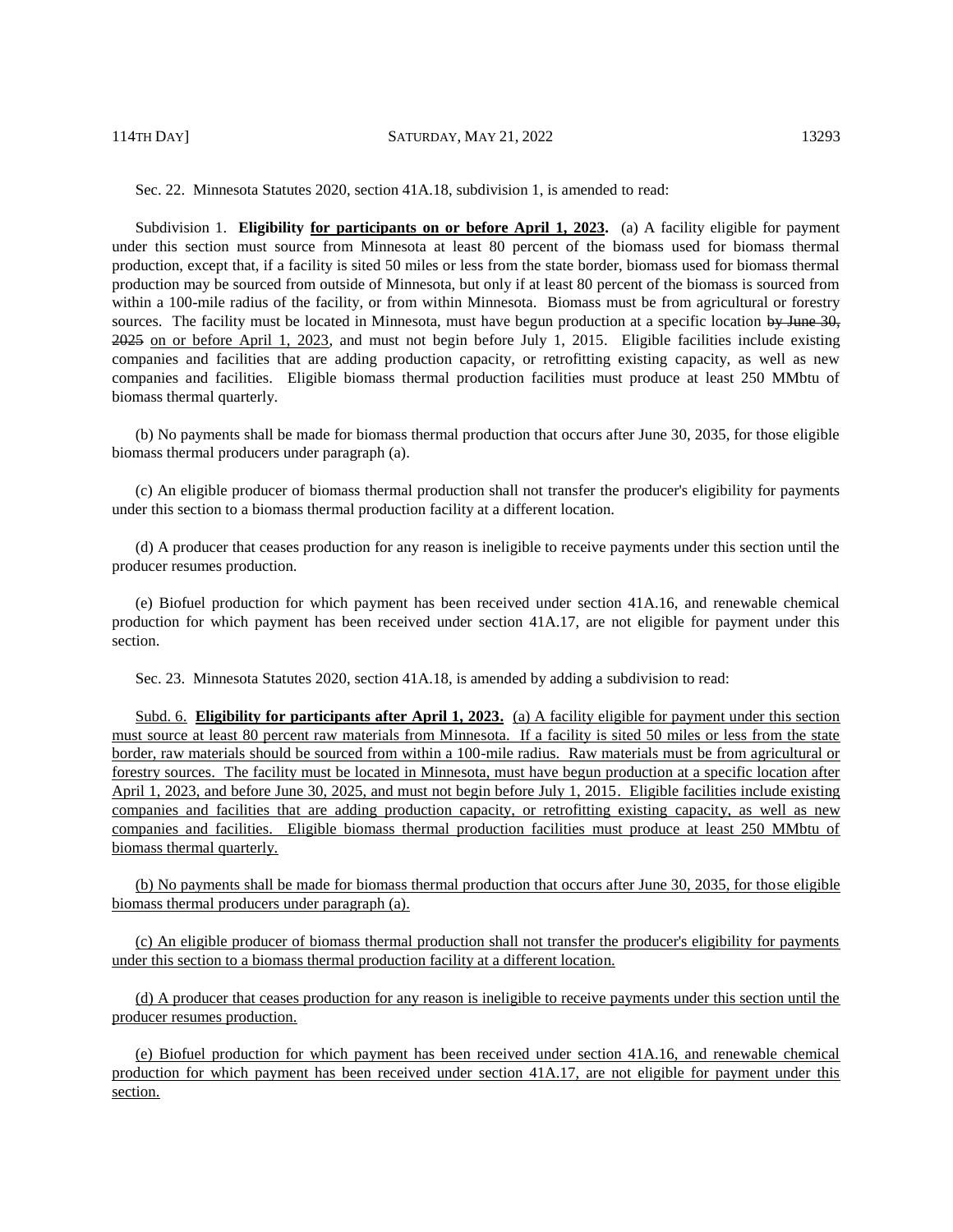13294 **JOURNAL OF THE HOUSE 114TH DAY** 

Sec. 24. Minnesota Statutes 2021 Supplement, section 41A.21, subdivision 2, is amended to read:

Subd. 2. **Eligibility.** (a) A facility eligible for payment under this section must source at least 80 percent of its forest resources raw materials from Minnesota. The facility must be located in Minnesota; must begin construction activities by December 31, 2022 2023, for a specific location; must begin production have produced at least one OSB square foot on a 3/8-inch nominal basis at a specific location by June 30, 2025 2026; and must not begin operating before January 1, 2022. Eligible facilities must be new OSB construction sites with total capital investment in excess of \$250,000,000. Eligible OSB production facilities must produce at least 200,000,000 50,000,000 OSB square feet on a 3/8-inch nominal basis of OSB each year quarter. At least one product produced at the facility should be a wood-based wall or roof structural sheathing panel that has an integrated, cellulose-based paper overlay that serves as a water resistive barrier.

(b) No payments shall be made for OSB production that occurs after June 30, 2036, for those eligible producers under paragraph (a).

(c) An eligible producer of OSB shall not transfer the producer's eligibility for payments under this section to a facility at a different location.

(d) A producer that ceases production for any reason is ineligible to receive payments under this section until the producer resumes production.

Sec. 25. Minnesota Statutes 2020, section 41B.025, is amended by adding a subdivision to read:

Subd. 10. **Timely decisions.** When feasible, the authority must make a decision on a completed loan application submitted by a borrower or eligible agricultural lender within ten business days.

Sec. 26. Minnesota Statutes 2020, section 223.17, subdivision 4, is amended to read:

Subd. 4. **Bond.** (a) Except as provided in paragraphs (c) to (e), before a grain buyer's license is issued, the applicant for the license must file with the commissioner a bond in a penal sum prescribed by the commissioner but not less than the following amounts:

(1) \$10,000 for grain buyers whose gross annual purchases are \$100,000 or less;

(2) \$20,000 for grain buyers whose gross annual purchases are more than \$100,000 but not more than \$750,000;

(3) \$30,000 for grain buyers whose gross annual purchases are more than \$750,000 but not more than \$1,500,000;

(4) \$40,000 for grain buyers whose gross annual purchases are more than \$1,500,000 but not more than \$3,000,000;

(5) \$50,000 for grain buyers whose gross annual purchases are more than \$3,000,000 but not more than \$6,000,000;

(6) \$70,000 for grain buyers whose gross annual purchases are more than \$6,000,000 but not more than \$12,000,000;

(7) \$125,000 for grain buyers whose gross annual purchases are more than \$12,000,000 but not more than \$24,000,000; and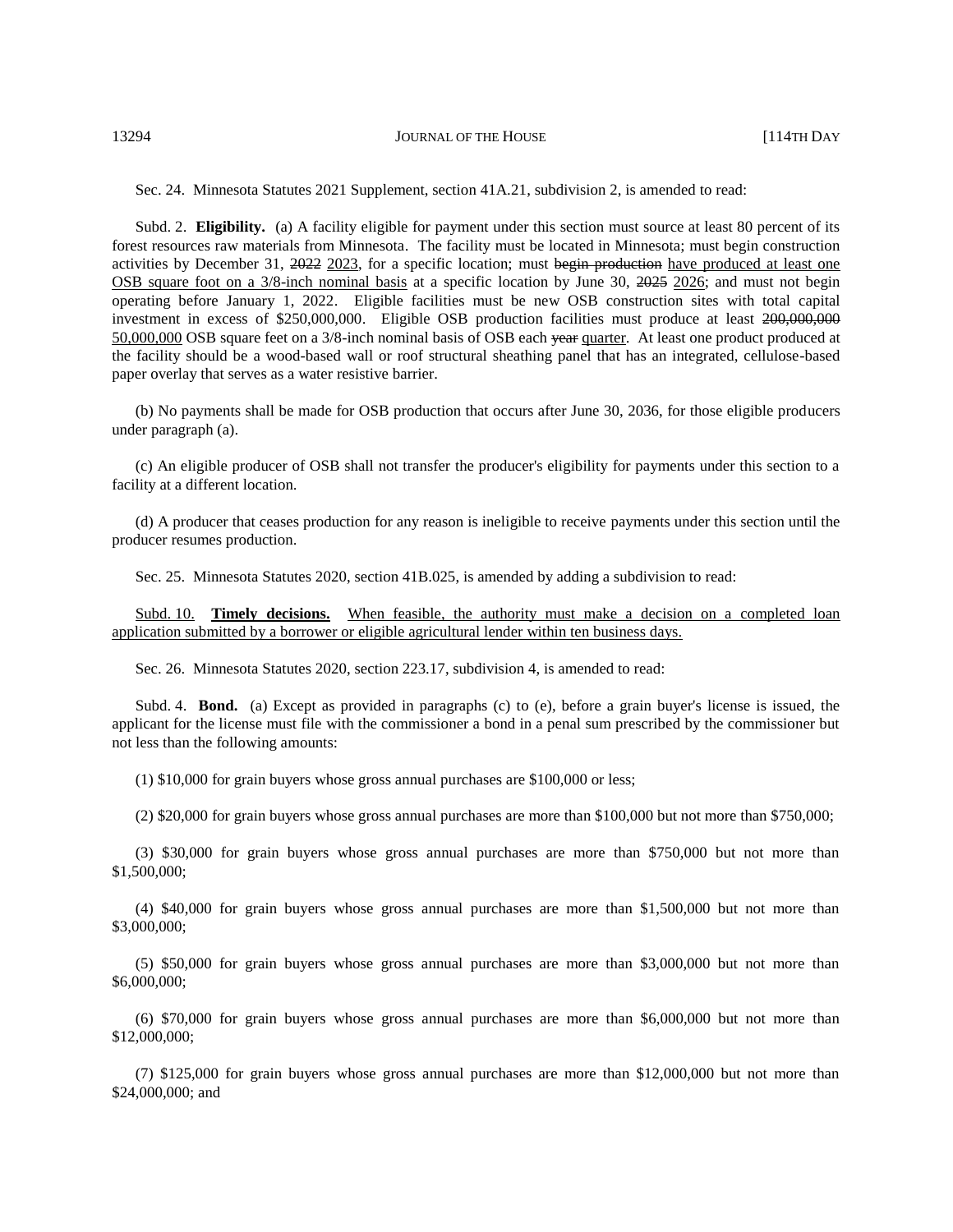(8) \$150,000 for grain buyers whose gross annual purchases exceed \$24,000,000.

(b) The amount of the bond shall be based on the most recent gross annual grain purchase report of the grain buyer.

(c) A first-time applicant for a grain buyer's license shall file a \$50,000 bond with the commissioner. This bond shall remain in effect for the first year of the license. Thereafter, the licensee shall comply with the applicable bonding requirements contained in paragraph (a), clauses (1) to (8).

(d) In lieu of the bond required by this subdivision the applicant may deposit with the commissioner of management and budget an irrevocable bank letter of credit as defined in section 336.5-102, in the same amount as would be required for a bond.

(e) A grain buyer who purchases grain immediately upon delivery solely with cash; a certified check; a cashier's check; or a postal, bank, or express money order is exempt from this subdivision if the grain buyer's gross annual purchases are \$100,000 \$1,000,000 or less.

(f) Bonds must be continuous until canceled. To cancel a bond, a surety must provide 90 days' written notice of the bond's termination date to the licensee and the commissioner.

Sec. 27. Minnesota Statutes 2020, section 223.17, subdivision 6, is amended to read:

Subd. 6. **Financial statements.** (a) Except as allowed in paragraph (c), a grain buyer licensed under this chapter must annually submit to the commissioner a financial statement prepared in accordance with generally accepted accounting principles. The annual financial statement required under this subdivision must also:

- (1) include, but not be limited to the following:
- (i) a balance sheet;
- (ii) a statement of income (profit and loss);
- (iii) a statement of retained earnings;
- (iv) a statement of changes in financial position; and

(v) a statement of the dollar amount of grain purchased in the previous fiscal year of the grain buyer;

(2) be accompanied by a compilation report of the financial statement that is prepared by a grain commission firm or a management firm approved by the commissioner or by an independent public accountant, in accordance with standards established by the American Institute of Certified Public Accountants;

(3) be accompanied by a certification by the chief executive officer or the chief executive officer's designee of the licensee, and where applicable, all members of the governing board of directors under penalty of perjury, that the financial statement accurately reflects the financial condition of the licensee for the period specified in the statement;

(4) for grain buyers purchasing under \$5,000,000 \$7,500,000 of grain annually, be reviewed by a certified public accountant in accordance with standards established by the American Institute of Certified Public Accountants, and must show that the financial statements are free from material misstatements; and

(5) for grain buyers purchasing  $$5,000,000$   $\sigma$  more of grain annually, be audited by a certified public accountant in accordance with standards established by the American Institute of Certified Public Accountants and must include an opinion statement from the certified public accountant.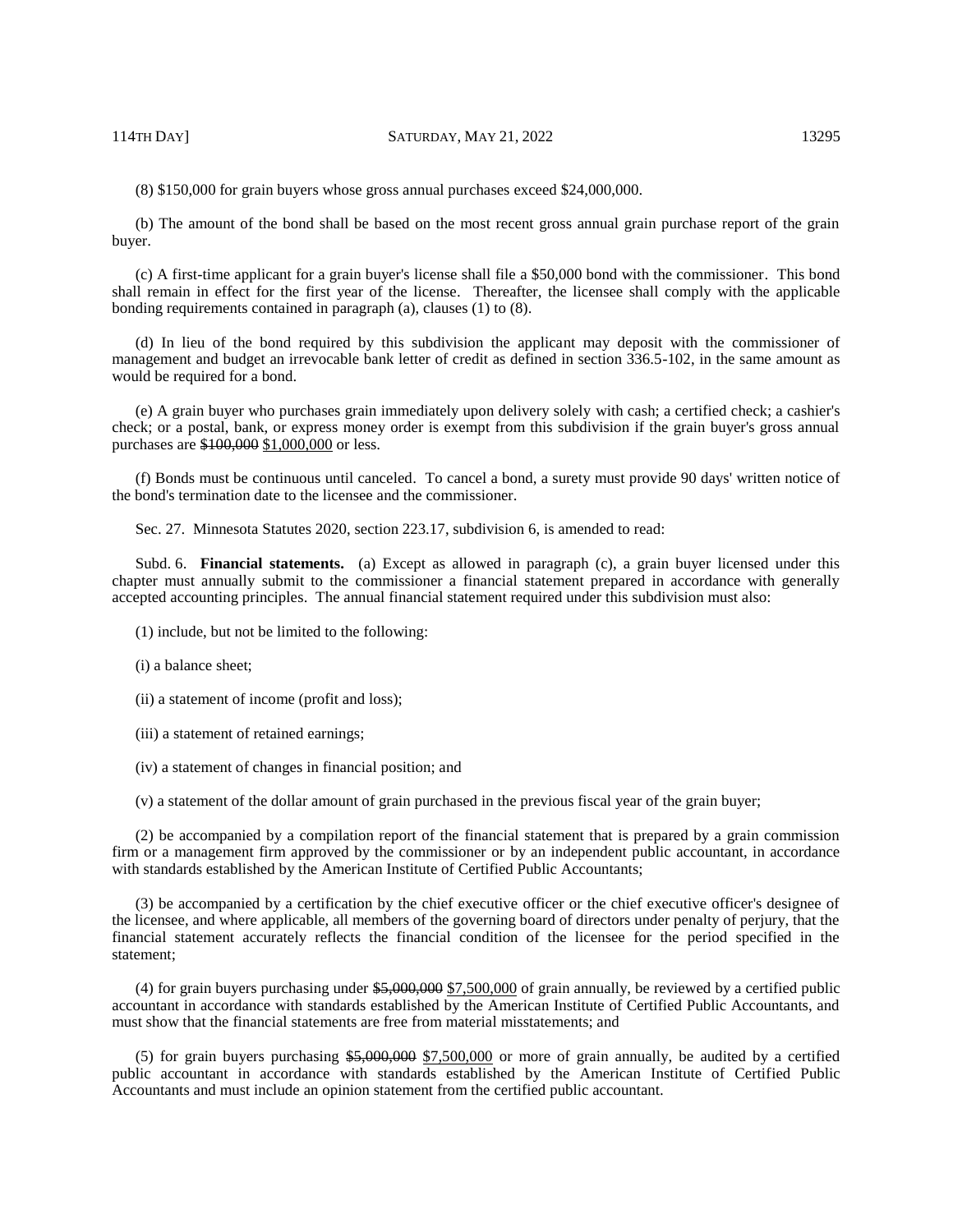#### 13296 JOURNAL OF THE HOUSE [114TH DAY

(b) Only one financial statement must be filed for a chain of warehouses owned or operated as a single business entity, unless otherwise required by the commissioner. All financial statements filed with the commissioner are private or nonpublic data as provided in section 13.02.

(c) A grain buyer who purchases grain immediately upon delivery solely with cash; a certified check; a cashier's check; or a postal, bank, or express money order is exempt from this subdivision if the grain buyer's gross annual purchases are \$100,000 \$1,000,000 or less.

(d) The commissioner shall annually provide information on a person's fiduciary duties to each licensee. To the extent practicable, the commissioner must direct each licensee to provide this information to all persons required to certify the licensee's financial statement under paragraph (a), clause (3).

#### **EFFECTIVE DATE.** This section is effective the day following final enactment.

Sec. 28. Minnesota Statutes 2020, section 346.155, subdivision 7, is amended to read:

Subd. 7. **Exemptions.** This section does not apply to:

(1) institutions accredited by the American Zoo and Aquarium Association;

(2) a wildlife sanctuary;

(3) fur-bearing animals, as defined in section 97A.015, possessed by a game farm that is licensed under section 97A.105, or bears possessed by a game farm that is licensed under section 97A.105;

(4) the Department of Natural Resources, or a person authorized by permit issued by the commissioner of natural resources pursuant to section 97A.401, subdivision 3;

(5) a licensed or accredited research or medical institution; or

(6) a United States Department of Agriculture licensed exhibitor of regulated animals while transporting or as part of a circus, carnival, rodeo, or fair; or

(7) a zoo that: (i) is a United States Department of Agriculture-licensed exhibitor of regulated animals; (ii) houses animals owned by institutions accredited by the American Zoo and Aquarium Association; and (iii) participates in the American Zoo and Aquarium Association Species Survival Plan.

**EFFECTIVE DATE.** This section is effective the day following final enactment.

#### Sec. 29. **SOIL HEALTH FINANCIAL ASSISTANCE PILOT PROGRAM.**

Subdivision 1. **Establishment.** The commissioner of agriculture must establish and administer a pilot program to support healthy soil management practices in accordance with this section.

Subd. 2. **State healthy soil management plan.** The commissioner must develop a healthy soil management plan in consultation with the University of Minnesota, the United States Department of Agriculture Natural Resources Conservation Service, the Board of Water and Soil Resources, the Minnesota Pollution Control Agency, and nongovernmental environmental and agricultural organizations. By December 31, 2023, and December 31, 2024, the commissioner must report the plan to the governor and to the chairs and ranking minority members of the house of representatives and senate committees and divisions with jurisdiction over agriculture, the environment, and natural resources. The plan must include all of the following:

(1) an assessment of the current state of healthy soil management practices statewide;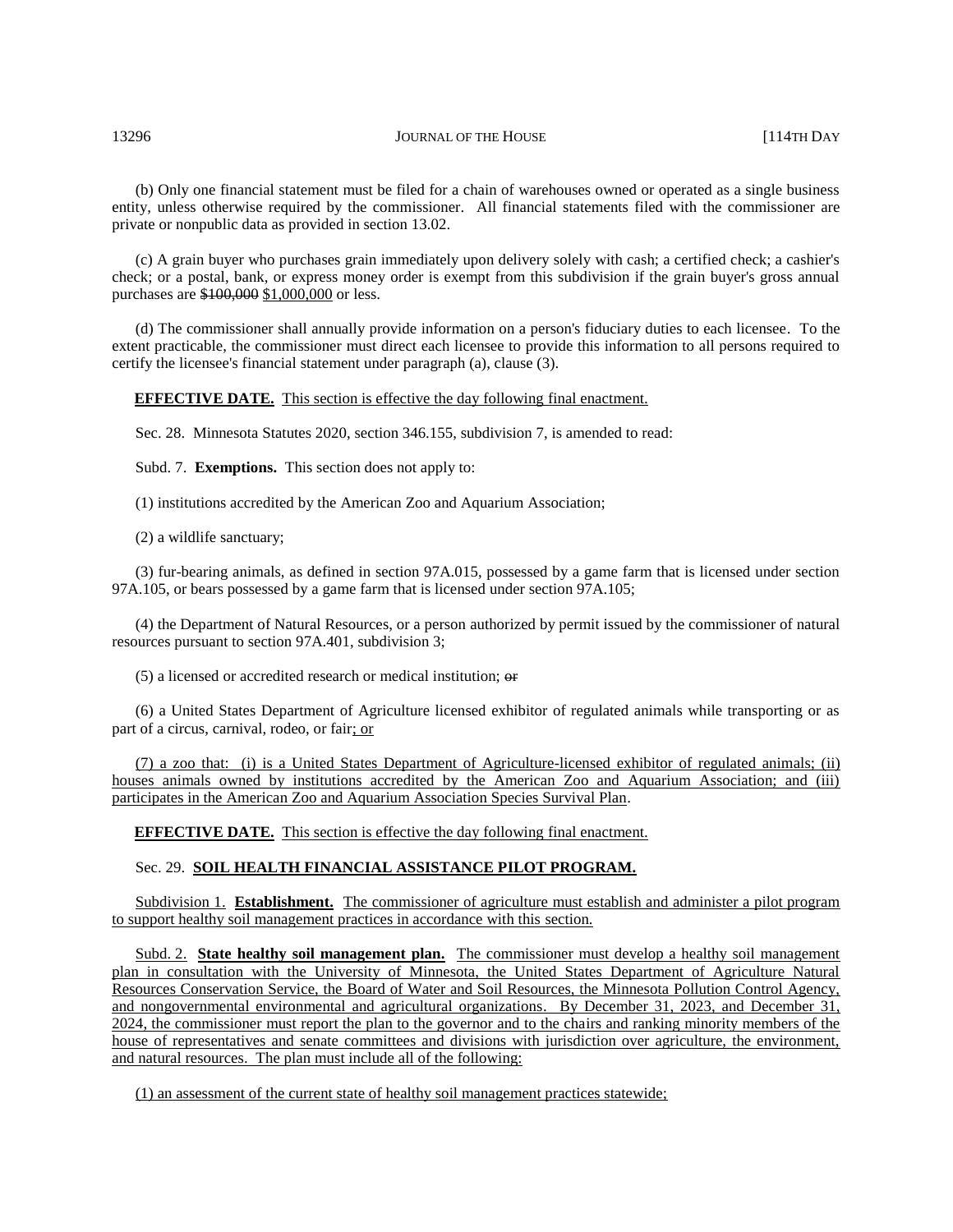(2) a statewide five- and ten-year goal for healthy soil management practice implementation, denominated in acres;

(3) an explanation of how the commissioner will make grant award decisions based on the eligibility categories described in subdivision 3;

(4) an explanation of how the commissioner will ensure a geographically fair distribution of funding across a broad group of crop types, soil management practices, and farm sizes;

(5) a strategy for leveraging other public and private sources of money to expand healthy soil management practices in the state;

(6) a summary of the operations of the program, including a summary of state, federal, and private money spent, the total number of projects and acres, and an estimate of carbon sequestered or carbon emissions reduced during that period; and

(7) any other matter that the commissioner deems relevant.

Subd. 3. **Eligible projects.** The commissioner may award a grant under this section for any project on agricultural land in Minnesota that will:

(1) increase the quantity of organic carbon in soil through practices, including but not limited to reduced tillage, cover cropping, manure management, precision agriculture, crop rotations, and changes in grazing management;

(2) integrate perennial vegetation into the management of agricultural lands;

(3) reduce nitrous oxide and methane emissions through changes to livestock, soil management, or nutrient optimization;

(4) increase the usage of precision agricultural practices;

(5) enable the development of site-specific management plans; or

(6) enable the purchase of equipment, parts and materials, technology, subscriptions, technical assistance, seeds, seedlings, or amendments that will further any of the purposes in clauses (1) to (5).

Subd. 4. **Grant eligibility.** Any owner or lessee of farmland may apply for a grant under this section. Local government units, including cities, towns, counties, soil and water conservation districts, Tribal nations, and joint powers boards, are also eligible for a grant. A local government unit that receives a grant for equipment or technology must make those purchases available for use by the public.

Subd. 5. **Funding limitations.** Every appropriation for the soil health financial assistance pilot program is subject to the following limitations:

(1) the commissioner may award no more than ten percent of the appropriation to a single recipient; and

(2) the commissioner may use no more than five percent of the appropriation to cover the costs of administering the program.

Subd. 6. **Expiration.** This section expires June 30, 2024.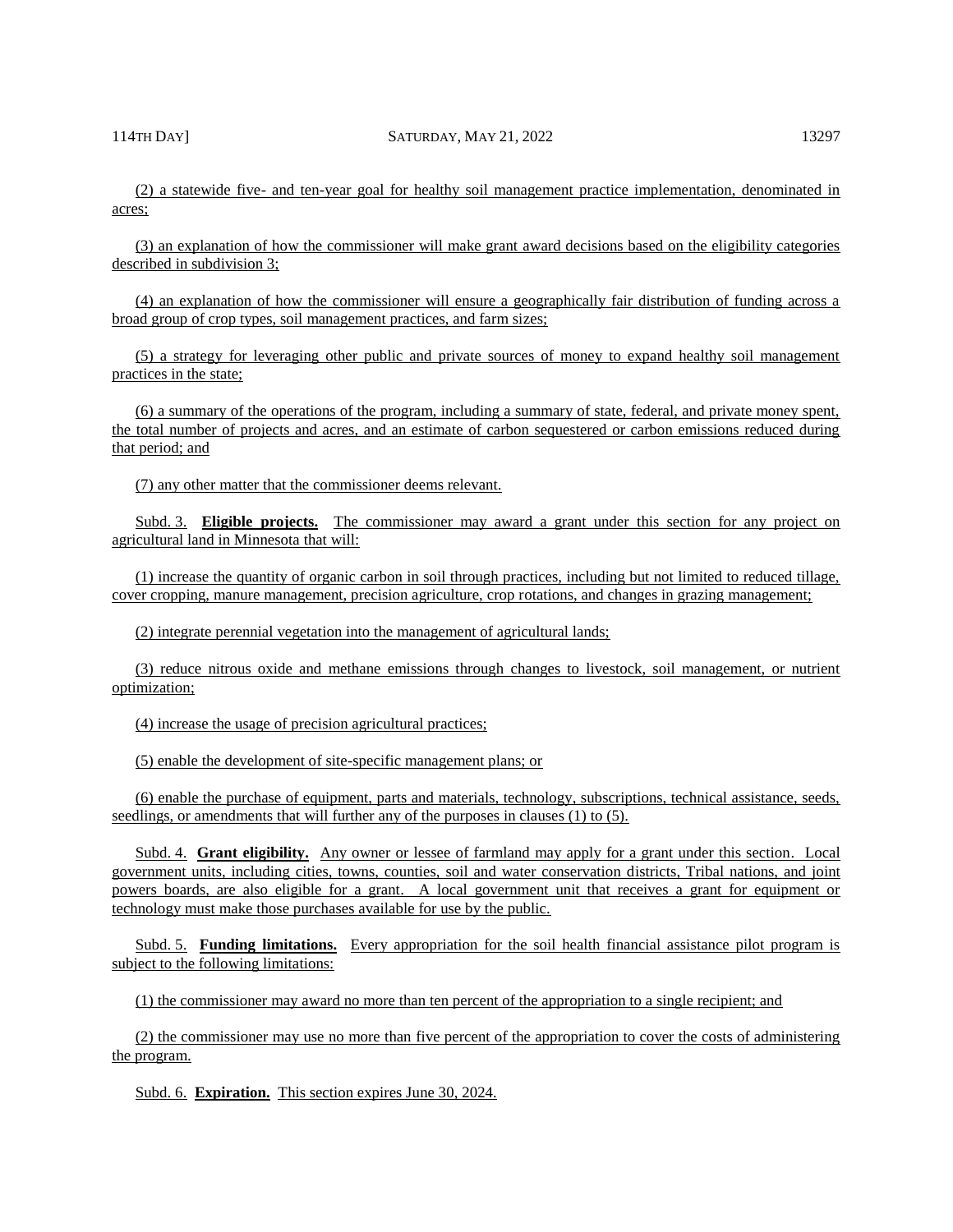#### Sec. 30. **REPORT REQUIRED; GRAIN ADVISORY GROUP.**

The commissioner of agriculture may convene members of the Grain Advisory Group and develop recommendations to improve the grain licensing program, including changes to protect farmers who sell grain, and report back to the legislative committees with jurisdiction over agriculture by February 15, 2023. Participating stakeholders must be given an opportunity to include written testimony to the legislative committees in the commissioner's report.

#### ARTICLE 3 DISASTER RELIEF

Section 1. Minnesota Statutes 2020, section 41B.047, subdivision 3, is amended to read:

Subd. 3. **Eligibility.** To be eligible for this program, a borrower must:

(1) meet the requirements of section 41B.03, subdivision 1;

(2) certify that the damage or loss was (i) sustained within a county that was the subject of a state or federal disaster declaration; (ii) due to the confirmed presence of a highly contagious animal disease in Minnesota; (iii) due to an infectious human disease for which the governor has declared a peacetime emergency; or (iv) due to an emergency as determined by the authority;

(3) demonstrate an ability to repay the loan; and

(4) have received at least  $\frac{50 \times 50 \text{ meters}}{25}$  percent of average annual gross income from farming for in the past three years year.

#### Sec. 2. **DROUGHT RELIEF GRANTS; APPROPRIATION.**

Subdivision 1. **Appropriation.** \$8,100,000 in fiscal year 2022 is appropriated from the general fund to the commissioner of agriculture to award grants and other forms of financial assistance to livestock farmers and specialty crop producers impacted by drought during 2021. For the purposes of this section, "specialty crop" means an eligible crop under the United States Department of Agriculture's specialty crop block grant program. The commissioner may use up to 6.5 percent of this appropriation to administer this section. This appropriation is available until June 30, 2024.

Subd. 2. **Eligibility.** (a) To be eligible under this section, a farmer or producer must:

(1) be located in a county designated by the United States Department of Agriculture as a primary natural disaster area after July 19, 2021, and before January 1, 2022, or in a county contiguous to a designated county; and

(2) provide to the commissioner an inventory of expenses incurred by the farmer or producer and attest that the farmer or producer incurred these expenses in response to the drought.

(b) Eligible expenses under paragraph (a), clause (2), include but are not limited to costs incurred by a livestock farmer to transport feed or feed ingredients up to 25 miles to and from the farm if the farmer is not compensated for the same expenses through the United States Department of Agriculture's Emergency Assistance for Livestock, Honey Bees, and Farm-raised Fish program.

Subd. 3. **Payment amount.** The commissioner may award an eligible farmer or producer a grant or other form of financial assistance equal to the total amount attested to under subdivision 2, paragraph (a), clause (2), or \$7,500, whichever is less.

Subd. 4. **Application process.** (a) The commissioner must accept applications under this section for at least ten business days and may accept any additional applications postmarked during this same period.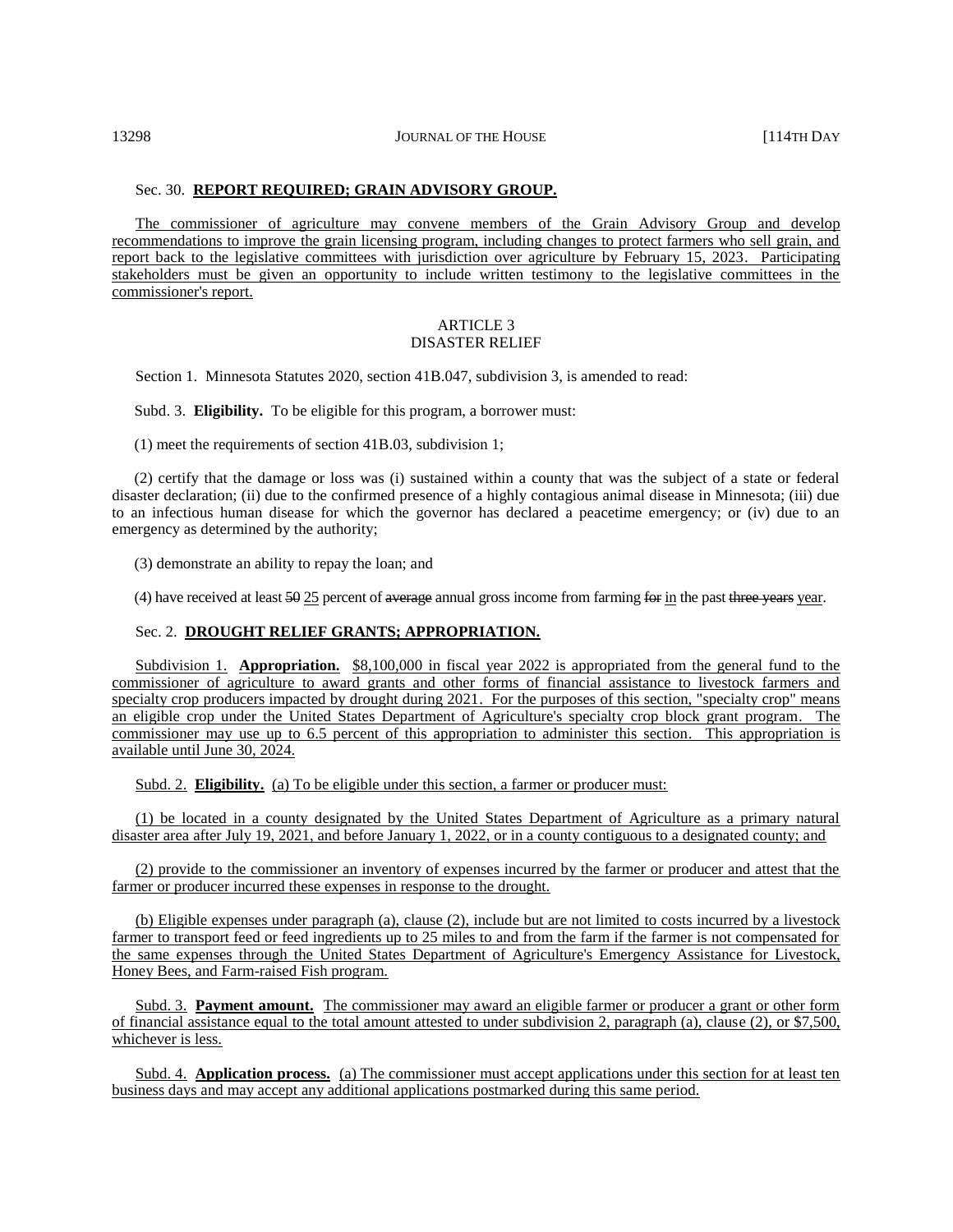#### 114TH DAY] SATURDAY, MAY 21, 2022 13299

(b) If total eligible applications received during the initial application period exceed the amount appropriated under subdivision 1, the commissioner must award grants or other forms of financial assistance to eligible applicants on a pro rata basis.

(c) If total eligible applications received during the initial application period do not exceed the amount appropriated under subdivision 1, the commissioner must solicit and accept additional applications until any remaining amount is exhausted or cancels to the general fund.

Subd. 5. **Report.** Beginning January 10, 2023, and annually thereafter until January 10, 2025, the commissioner must report on expenditures and activities under this section to the legislative committees and divisions with jurisdiction over agriculture finance. The reports must include a breakdown of grants by type of farm, either livestock or specialty crop, and by county.

#### Sec. 3. **TRANSFER; RURAL FINANCE AUTHORITY.**

\$2,500,000 in fiscal year 2022 is transferred from the general fund to the Rural Finance Authority Revolving Loan account established under Minnesota Statutes, section 41B.06, with priority given to drought relief loans under Minnesota Statutes, section 41B.047. Beginning January 10, 2023, and annually thereafter until January 10, 2025, the commissioner of agriculture must report expenditures and activities under this section to the legislative committees and divisions with jurisdiction over agriculture finance.

# Sec. 4. **APPROPRIATION; VETERINARY DISEASE TESTING EQUIPMENT.**

\$1,000,000 in fiscal year 2022 is appropriated from the general fund to the commissioner of agriculture for a grant to the Board of Regents of the University of Minnesota to purchase equipment for the Veterinary Diagnostic Laboratory to test for chronic wasting disease, African swine fever, avian influenza, and other animal diseases. The Veterinary Diagnostic Laboratory must include expenditures and activities under this section in the reports required by article 1, section 1, subdivision 5, paragraph (v). This appropriation is available until June 30, 2023.

#### Sec. 5. **TRANSFER; AGRICULTURAL EMERGENCY ACCOUNT.**

(a) \$1,500,000 in fiscal year 2022 is transferred from the general fund to the agricultural emergency account established under Minnesota Statutes, section 17.041. This transfer is in addition to the transfer under Laws 2022, chapter 47, section 2.

(b) Notwithstanding Minnesota Statutes, section 17.041, the commissioner may use the amount transferred under this section for the purposes identified in Laws 2022, chapter 47, section 2. This paragraph expires on December 31, 2022.

#### Sec. 6. **APPROPRIATIONS; DROUGHT RELIEF.**

(a) \$300,000 in fiscal year 2022 is appropriated from the general fund to the commissioner of natural resources for costs associated with resolving well interferences confirmed by the Department of Natural Resources that occurred after April 30, 2021, and before December 31, 2021. This appropriation is available until June 30, 2026.

(b) \$5,000,000 in fiscal year 2023 is appropriated from the general fund to the commissioner of natural resources to replace drought-killed seedlings on lands managed by the Department of Natural Resources and to administer grants to Tribal, county, and private forestland owners to replace drought-killed seedlings on their land. Seedling replacement includes site prep, replanting, and tending seedlings. This is a onetime appropriation and is available until June 30, 2027.

# Sec. 7. **EFFECTIVE DATE.**

This article is effective the day following final enactment.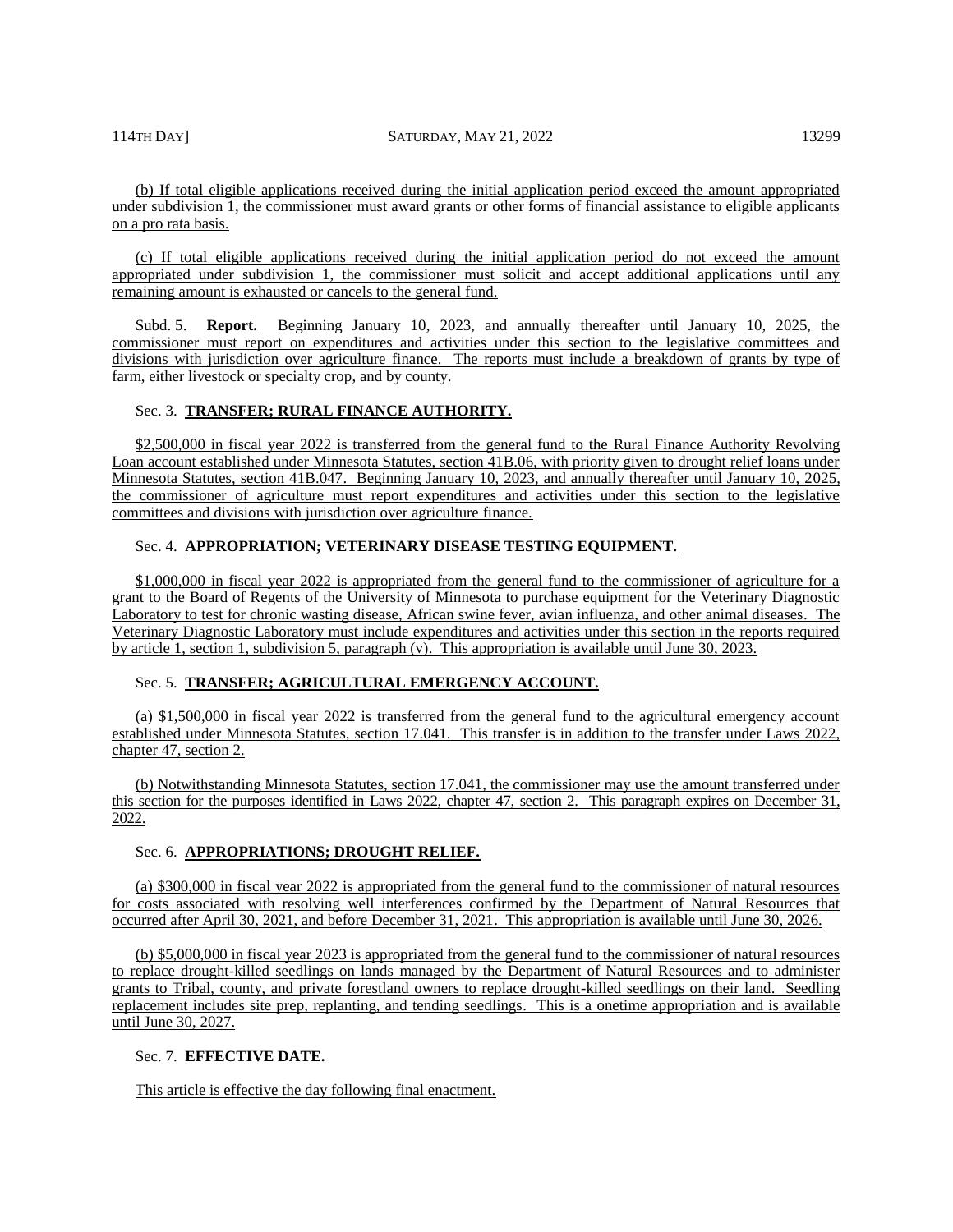13300 **JOURNAL OF THE HOUSE** [114TH DAY

# ARTICLE 4 BROADBAND APPROPRIATIONS

Section 1. Laws 2021, First Special Session chapter 10, article 1, section 7, is amended to read:

# Sec. 7. **BROADBAND DEVELOPMENT; APPLICATION FOR FEDERAL FUNDING; APPROPRIATION.**

(a) The commissioner of employment and economic development must prepare and submit an application to the United States Department of the Treasury requesting that \$70,000,000 of Minnesota's capital projects fund allocation under Public Law 117-2 be awarded to the state. The commissioner must submit the application required under this paragraph by the later of September 30, 2021, or 90 days after the date on which the United States Department of the Treasury begins accepting capital projects fund applications. The commissioner must specify in the application that the award will be used for grants and that satisfy the purposes specified under Minnesota Statutes, section 116J.395.

(b) Of the amount awarded to the state of Minnesota pursuant to the application required in paragraph (a), notwithstanding Minnesota Statutes, sections 3.3005 and 4.07, 50 percent in fiscal year 2022 and 50 percent in fiscal year 2023 are appropriated to the commissioner of employment and economic development. This is a onetime appropriation and must be used for grants and that satisfy the purposes specified under Minnesota Statutes, section 116J.395. All money awarded under this section must be spent by December 31, 2026.

(c) The commissioner of employment and economic development may temporarily modify program standards under Minnesota Statutes, section 116J.395, to the degree necessary to comply with federal standards for funding received under this section.

**EFFECTIVE DATE.** This section is effective the day following final enactment.

# Sec. 2. **LOWER POPULATION DENSITY PILOT PROGRAM.**

(a) The commissioner of employment and economic development must establish a pilot program to provide broadband service to unserved and underserved areas, as defined in Minnesota Statutes, section 116J.394, of the state where a 50 percent match formula is not adequate to make a business case for the extension of broadband facilities. Grants awarded under this section shall adhere to all other requirements of Minnesota Statutes, section 116J.395, subdivisions 1 to 6, and may fund up to 75 percent of the total cost of a project, notwithstanding Minnesota Statutes section 116J.395, subdivision 7. Grants awarded to a single project under this section may not exceed \$10,000,000.

(b) The commissioner of employment and economic development may use up to \$30,000,000 from the appropriations in sections 3 and 4 for the lower population density pilot program under paragraph (a).

(c) No later than December 31, 2023, the Office of Broadband Development must submit a report to the chairs and ranking minority members of the senate and house of representatives committees with primary jurisdiction over broadband policy and finance analyzing the impacts of this section on the number and amounts of grants awarded under Minnesota Statutes, section 116J.395.

**EFFECTIVE DATE.** This section is effective the day following final enactment.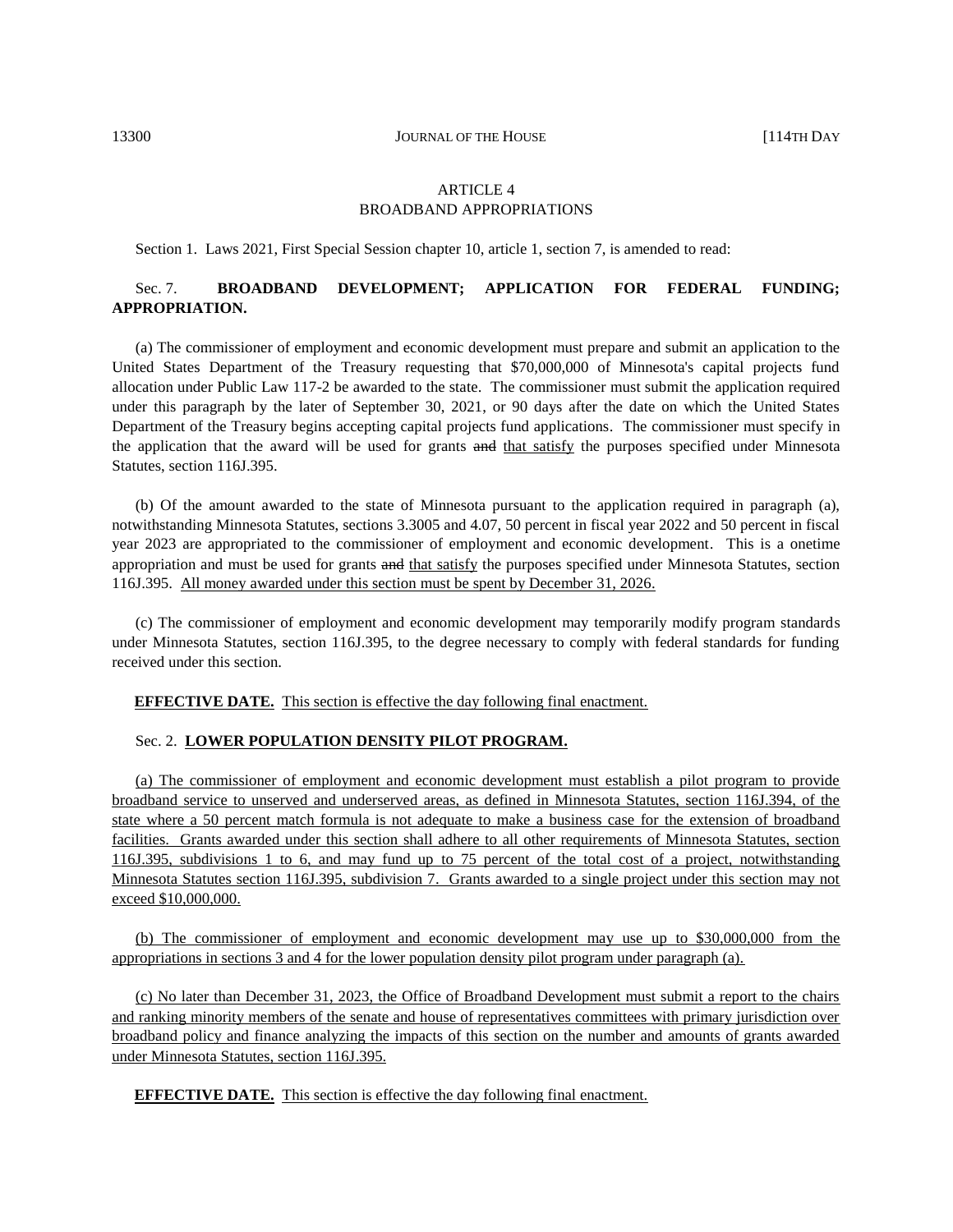# Sec. 3. **BROADBAND DEVELOPMENT; APPLICATION FOR FEDERAL FUNDING; APPROPRIATION.**

(a) The commissioner of employment and economic development must prepare and submit a grant plan application to the United States Department of the Treasury requesting that \$60,703,000 of Minnesota's capital projects fund allocation under Public Law 117-2 be used for grants that satisfy the purposes specified under Minnesota Statutes, section 116J.395, and sections 2, 5, and 6 of this article. The commissioner must submit the application required under this paragraph by September 24, 2022.

(b) Notwithstanding Minnesota Statutes, sections 3.3005 and 4.07, the amount awarded to Minnesota pursuant to the application required in paragraph (a) is appropriated to the commissioner of employment and economic development. This appropriation (1) must be used only for grants that satisfy the purposes specified under Minnesota Statutes, section 116J.395, and sections 2, 5, and 6 of this article, and (2) is available until December 31, 2026.

(c) The commissioner of employment and economic development may temporarily modify program standards under Minnesota Statutes, section 116J.395, and sections 2, 5, and 6 of this article to the extent necessary to comply with federal standards that apply to funding received under this section.

**EFFECTIVE DATE.** This section is effective the day following final enactment.

# Sec. 4. **BROADBAND DEVELOPMENT; APPROPRIATION.**

(a) Notwithstanding Minnesota Statutes, sections 3.3005 and 4.07, if Minnesota receives federal money for broadband development under Public Law 117-58, the Infrastructure Investment and Jobs Act, the money is appropriated to the commissioner of employment and economic development for grants that satisfy the purposes specified under Minnesota Statutes, section 116J.395, and sections 2 and 6 of this article.

(b) The commissioner of employment and economic development may temporarily modify program standards under Minnesota Statutes, section 116J.395, and sections 2 and 6 of this article to the extent necessary to comply with federal standards that apply to funding received under this section.

**EFFECTIVE DATE.** This section is effective the day following final enactment.

#### Sec. 5. **BROADBAND LINE EXTENSION PROGRAM; APPROPRIATION.**

The commissioner of employment and economic development may use up to \$15,000,000 from the appropriations in section 3 for the broadband line extension program in Minnesota Statutes, section 116J.3951.

**EFFECTIVE DATE.** This section is effective the day following final enactment.

Sec. 6. **BROADBAND; MAPPING.**

The commissioner of employment and economic development may use up to \$15,000,000 from the appropriations in sections 3 and 4 for comprehensive statewide mapping if the commissioner determines that comprehensive statewide mapping is an eligible expense under federal law.

#### **EFFECTIVE DATE.** This section is effective the day following final enactment.

Sec. 7. **TRANSFER.**

\$25,000,000 in fiscal year 2023 is transferred from the general fund to the border-to-border broadband fund account established in Minnesota Statutes, section 116J.396. The base for this transfer is \$25,000,000 in fiscal year 2024 and \$0 in fiscal year 2025 and later.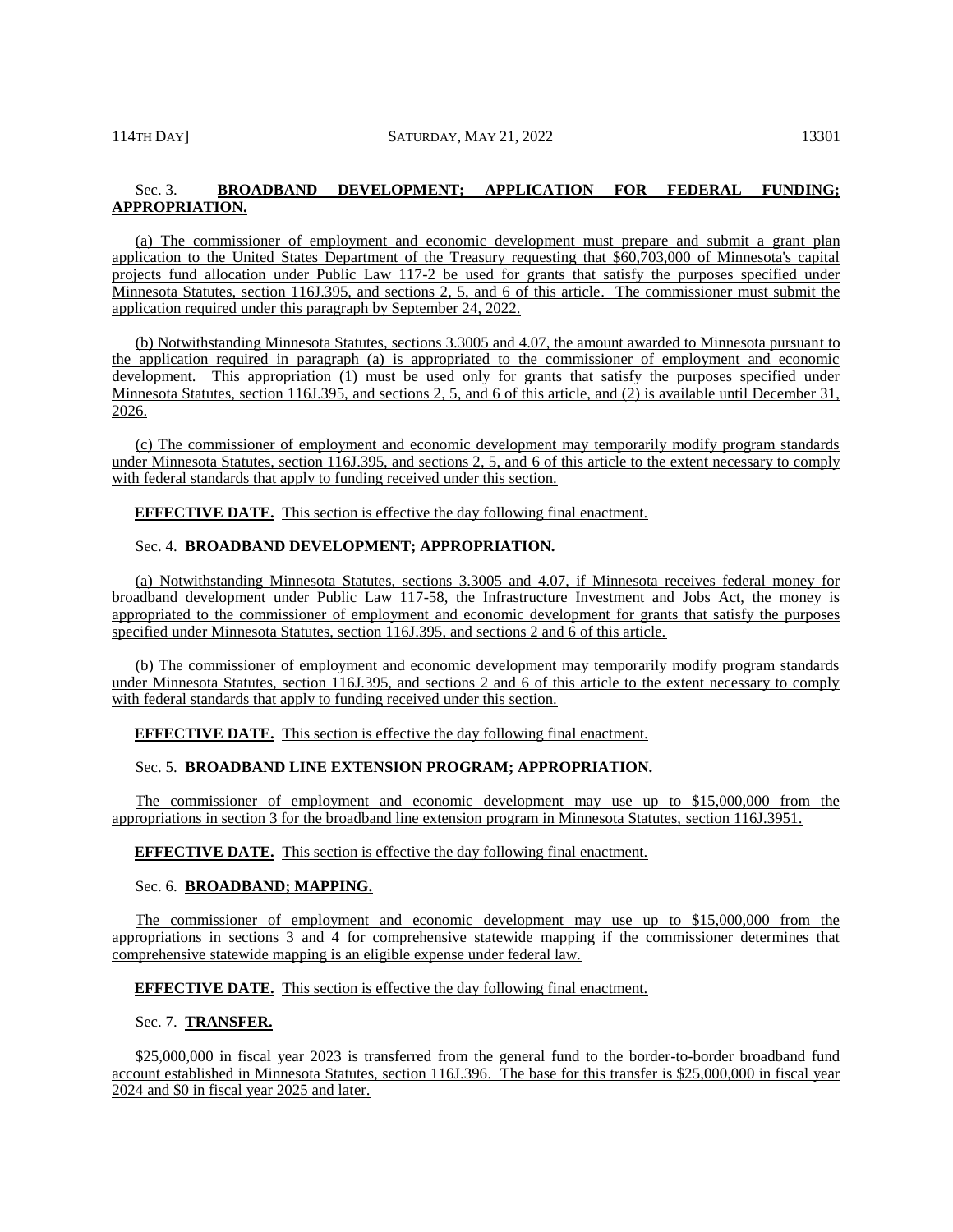#### ARTICLE 5 BROADBAND POLICY

# Section 1. **[116J.3951] BROADBAND LINE EXTENSION PROGRAM.**

Subdivision 1. **Program established.** A broadband line extension grant program is established in the Department of Employment and Economic Development. The purpose of the broadband line extension grant program is to award grants to eligible applicants in order to extend existing broadband infrastructure to unserved locations.

Subd. 2. **Portal.** No later than November 1, 2022, the department must develop and implement a portal on the department's website that allows a person to report (1) that broadband service is unavailable at the physical address of the person's residence or business, and (2) any additional information that the department deems necessary to ensure that the broadband line extension grant program functions effectively. The department must develop a form that allows the information identified in this subdivision to be submitted on paper.

Subd. 3. **Data sharing.** (a) Beginning no later than six months after the date that the portal is implemented and every six months thereafter, the department must send to each broadband service provider serving Minnesota customers: (1) a list of addresses submitted to the portal under subdivision 2 during the previous six months; and  $(2)$ any additional information that the department deems necessary to ensure that the broadband line extension grant program functions effectively. The department must send the information required under this section via e-mail.

(b) No later than ten days after the date that the list in paragraph (a) is provided, a broadband service provider may notify the department of any posted address at which the broadband service provider's broadband service is available. The department must provide persons residing or doing business at those addresses with contact information for:

(1) the broadband service provider with broadband service available at that address; and

(2) programs administered by government agencies, nonprofit organizations, or the applicable broadband service provider that reduce the cost of broadband service and for which the persons may be eligible.

Subd. 4. **Reverse auction process.** (a) No later than ten days after the date that the notice requirement in subdivision 3, paragraph (b), expires, the department must notify each broadband service provider that the broadband service provider may participate in the reverse auction process under this subdivision. Within 60 days of the date that the notification is received, a broadband service provider may submit a bid to the department to extend the broadband service provider's existing broadband infrastructure to a location where broadband service is currently unavailable.

(b) A bid submitted under this subdivision must include:

(1) a proposal to extend broadband infrastructure to one or more of the addresses on the list sent by the department to the broadband service provider under subdivision 3, paragraph (a), at which broadband service is unavailable;

(2) the amount of the broadband infrastructure extension's total cost that the broadband service provider proposes to pay;

(3) the amount of the broadband infrastructure extension's total cost that the broadband service provider proposes that the department is responsible for paying; and

(4) any additional information required by the department.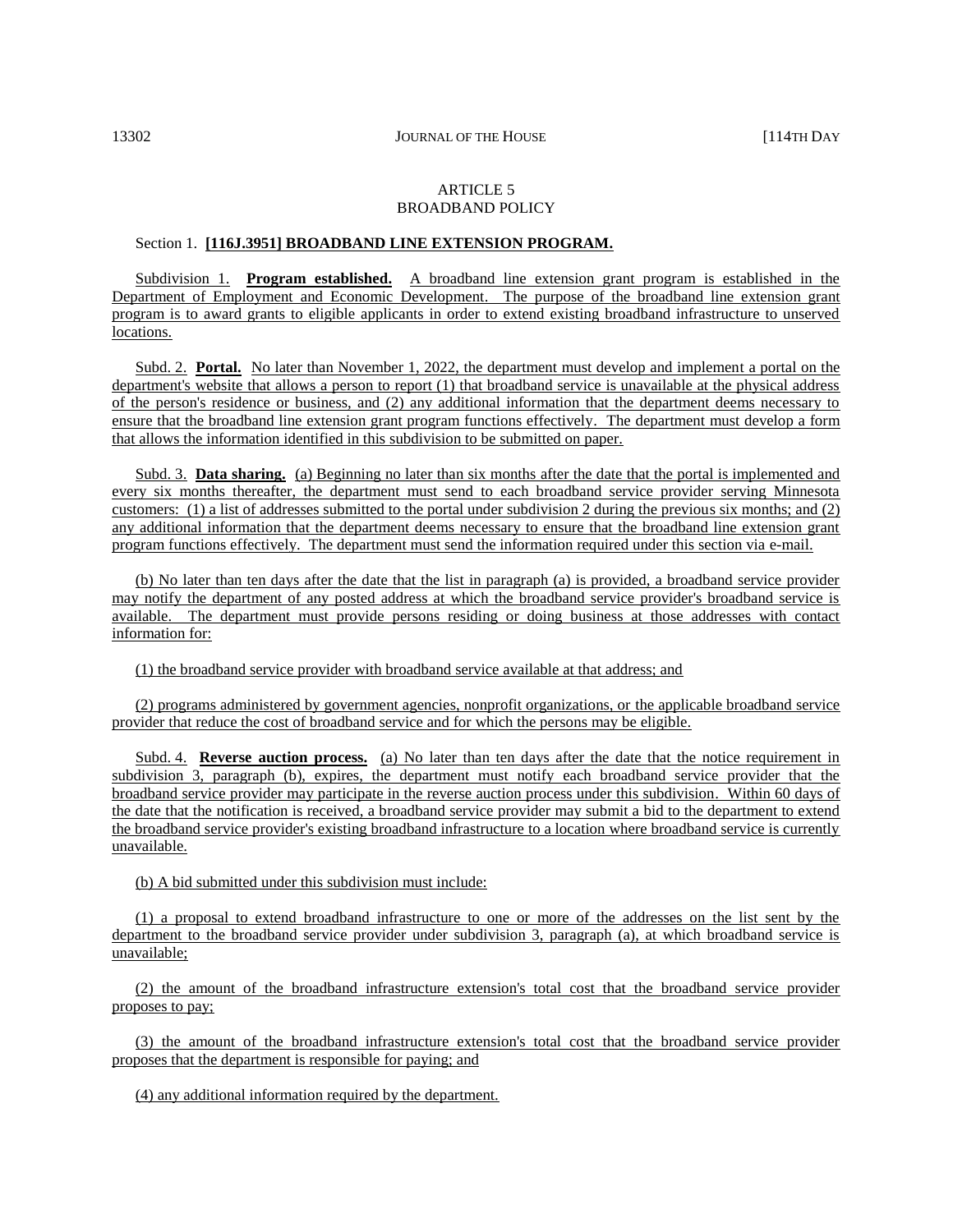(c) Financial assistance that the department provides under this section must be in the form of a grant issued to the broadband service provider. A grant issued under this section must not exceed \$25,000 per line extension.

(d) Within 60 days of the date that the bidding period closes, the department must review the bids submitted and select the broadband service provider bids that request the least amount of financial support from the state, provided that the department determines that the selected bids represent a cost-effective expenditure of state resources.

Subd. 5. Line extension agreement. The department must enter into a line extension agreement with each winning bidder identified under subdivision 4, except that the department may not enter into a line extension agreement to serve any customer located within an area that will be served by a grant already awarded by the department under section 116J.395.

Subd. 6. **Contents of agreement.** A line extension agreement under subdivision 5 must contain the following terms:

(1) the broadband service provider agrees to extend broadband infrastructure to support broadband service scalable to speeds of at least 100 megabits per second download and 100 megabits per second upload to each address included in the broadband service provider's winning bid;

(2) the department agrees to pay the state's portion of the line extension cost in a grant issued to the broadband service provider upon the completion of the broadband infrastructure extension to each address in the broadband service provider's winning bid; and

(3) the winning bidder has an exclusive right to apply the grant to the cost of the broadband infrastructure extension for a period of one year after the date that the agreement is executed.

**EFFECTIVE DATE.** This section is effective the day following final enactment.

Sec. 2. Minnesota Statutes 2020, section 116J.396, subdivision 2, is amended to read:

Subd. 2. **Expenditures.** Money in the account may be used only:

(1) for grant awards made under sections sections  $116J.395$  and  $116J.3951$ , including costs incurred by the Department of Employment and Economic Development to administer that section;

(2) to supplement revenues raised by bonds sold by local units of government for broadband infrastructure development; or

(3) to contract for the collection of broadband deployment data from providers and the creation of maps showing the availability of broadband service.

**EFFECTIVE DATE.** This section is effective the day following final enactment.

#### Sec. 3. **[116J.399] BROADBAND EASEMENTS.**

Subdivision 1. **Definitions.** For the purposes of this section, the following terms have the meanings given:

(1) "broadband infrastructure" has the meaning given in section 116J.394, paragraph (c);

(2) "broadband service" has the meaning given in section 116J.394, paragraph (b); and

(3) "provider" means a broadband service provider, but does not include an electric cooperative association organized under chapter 308A that provides broadband service.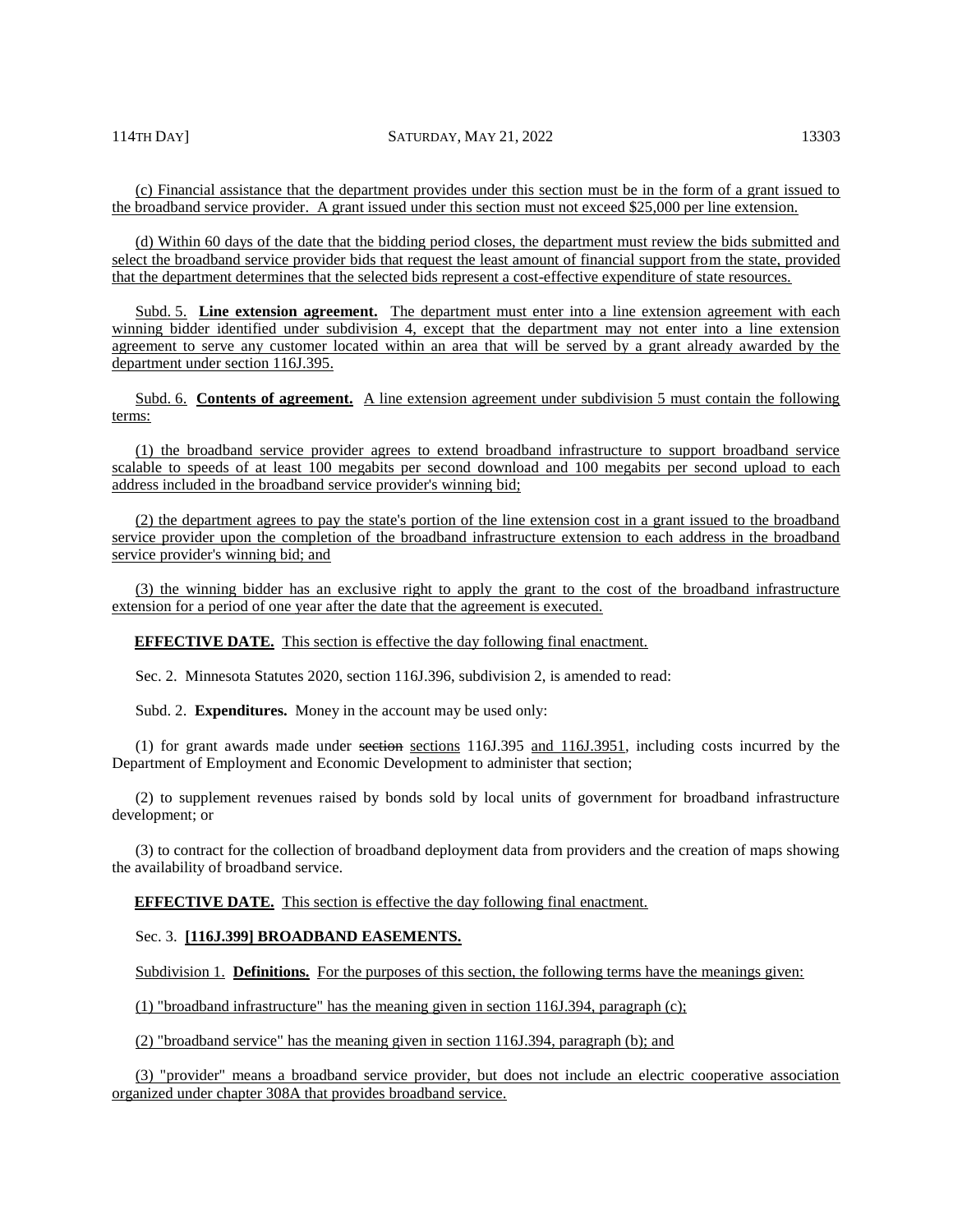Subd. 2. **Use of existing easements for broadband services.** (a) A provider, provider's affiliate, or another entity that has entered into an agreement with a provider, may use the provider, affiliate, or entity's existing or subsequently acquired easements to install broadband infrastructure and provide broadband service, which may include an agreement to lease fiber capacity.

(b) Before exercising rights granted under this subdivision, a provider must provide notice to the property owner on which the easement is located, as described in subdivision 3.

(c) Use of an easement to install broadband infrastructure and provide broadband service vests and runs with the land beginning six months after the first notice is provided under subdivision 3, unless a court action challenging the use of the easement has been filed before that time by the property owner as provided under subdivision 4. The provider must also file copies of the notices with the county recorder.

Subd. 3. **Notice to property owner.** (a) A provider must send two written notices to impacted property owners declaring that the provider intends to use the easements to install broadband infrastructure and provide broadband service. The notices must be sent at least two months apart and must be sent by first class mail to the last known address of the owner of the property on which the easement is located or, if the property owner is an existing customer of the provider, by separate printed insertion in the property owner's monthly invoice or included as a separate page on a property owner's electronic invoice.

(b) The notice must include:

(1) the provider's name and mailing address;

(2) a narrative describing the nature and purpose of the intended easement use;

(3) a description of any trenching or other underground work expected to result from the intended use, and the anticipated time frame for the work;

(4) a phone number for an employee of the provider that the property owner may contact regarding the easement; and

(5) the following statement, in bold red lettering: "It is important to make any challenge by the deadline to preserve any legal rights you may have."

(c) The provider must file copies of the notices with the county recorder.

Subd. 4. **Action for damages.** (a) Notwithstanding any other law to the contrary, this subdivision governs an action under this section and is the exclusive means to bring a claim for compensation with respect to a notice of intent to use a provider's existing easement to install broadband infrastructure and provide broadband service.

(b) Within six months after the date notice is received under subdivision 3, a property owner may file an action seeking to recover damages for a provider's use of an existing easement to install broadband infrastructure and provide broadband service. Claims for damages under \$15,000 may be brought in conciliation court.

(c) To initiate an action under this subdivision, a property owner must serve a complaint upon the provider in the same manner as in a civil action and must file the complaint with the district court for the county in which the easement is located. The complaint must state whether the property owner:

(1) challenges the provider's right to use the easement for broadband services or infrastructure as provided under subdivision 5, paragraph (a);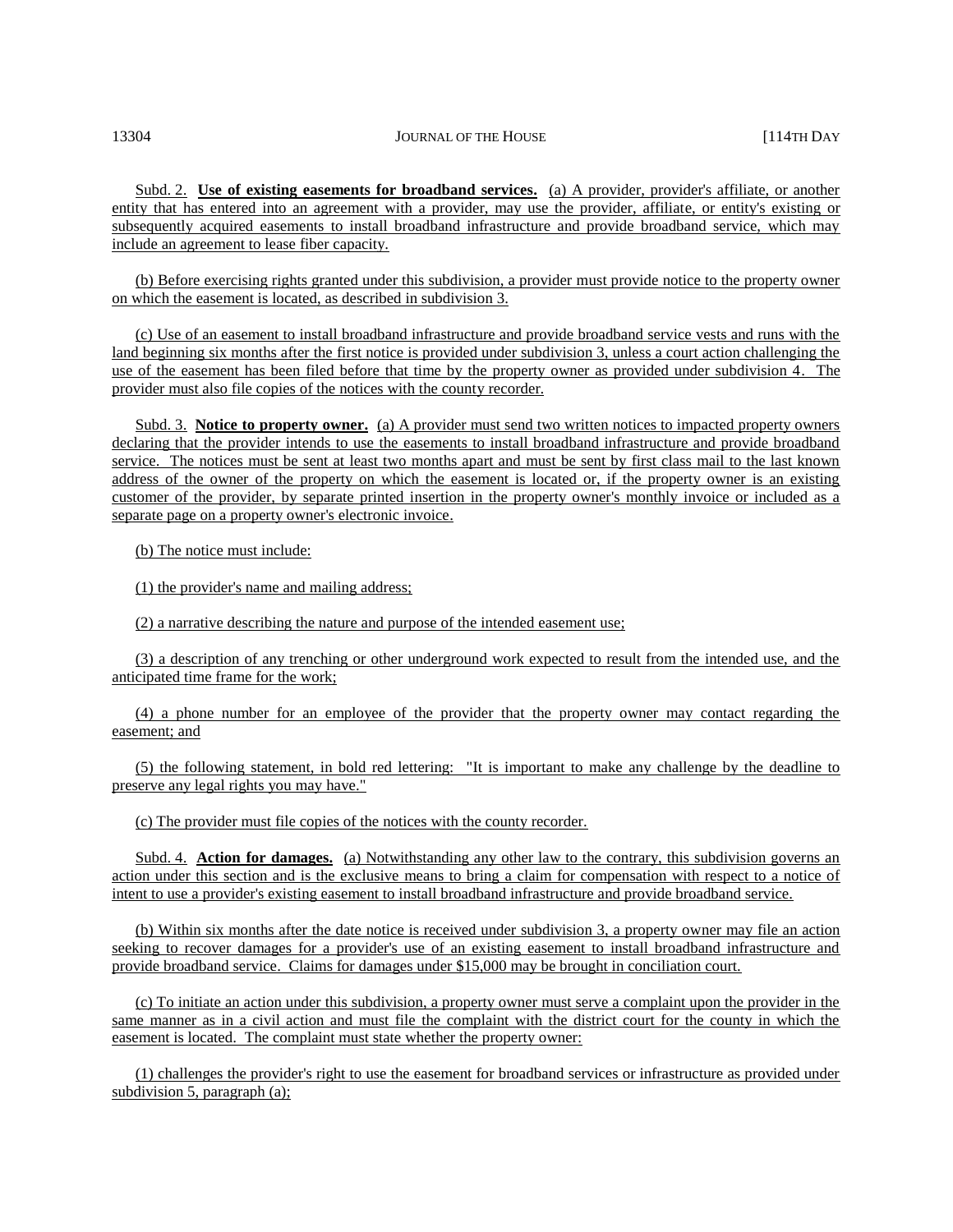(2) seeks damages as provided under subdivision 5, paragraph (b); or

(3) seeks to proceed under both clauses (1) and (2).

Subd. 5. **Deposit and hearing required.** (a) If a property owner files a complaint challenging a provider's right to use an easement to install broadband infrastructure and provide broadband service, after the provider answers the complaint, the district court must promptly hold a hearing on the complaint. If the district court denies the property owner's complaint, the provider may proceed to use the easement to install broadband infrastructure and provide broadband service, unless the complaint also seeks damages. If the complaint seeks damages, the provider may proceed under paragraph (b).

(b) If a property owner files a claim for damages, a provider may, after answering the complaint, deposit with the court administrator an amount equal to the provider's estimate of damages. A provider's estimate of damages must be no less than \$1. After the estimated damages are deposited, the provider may use the existing easement to install broadband infrastructure and provide broadband service, conditioned on an obligation, filed with the court administrator, to pay the amount of damages determined by the court.

Subd. 6. **Calculation of damages; burden of proof.** (a) In an action under this section involving a property owner's claim for damages:

(1) the property owner has the burden to prove the existence and amount of any net reduction in the fair market value of the property, considering the existence, installation, construction, maintenance, modification, operation, repair, replacement, or removal of broadband infrastructure in the easement, adjusted to reflect any increase in the property's fair market value resulting from access to broadband service;

(2) a court is prohibited from awarding consequential or special damages; and

(3) evidence of estimated revenue, profits, fees, income, or similar benefits accruing to the provider, the provider's affiliate, or a third party as a result of use of the easement is inadmissible.

(b) Any fees or costs incurred as a result of an action under this subdivision must be paid by the party that incurred the fees or costs, except that a provider is responsible for a property owner's attorney fees if the final judgment or award of damages by the court exceeds 140 percent of the provider's damage deposit made under subdivision 5, if applicable.

Subd. 7. **No limits on existing easement.** Nothing in this section limits in any way a provider's existing easement rights.

Subd. 8. **Local governmental right-of-way management preserved.** The placement of broadband infrastructure to provide broadband service under subdivisions 2 to 7 is subject to local government permitting and right-of-way management authority under section 237.163, and must be coordinated with the relevant local government unit in order to minimize potential future relocations. The provider must notify a local government unit prior to placing infrastructure for broadband service in an easement that is in or adjacent to the local government unit's public right-of-way.

Subd. 9. **Railroad rights-of-way crossing.** The placement of broadband infrastructure for use to provide broadband service under subdivisions 1 to 7 or section 308A.201, subdivision 12, in any portion of an existing easement located in a railroad right-of-way is subject to sections 237.04 and 237.045.

**EFFECTIVE DATE.** This section is effective the day following final enactment."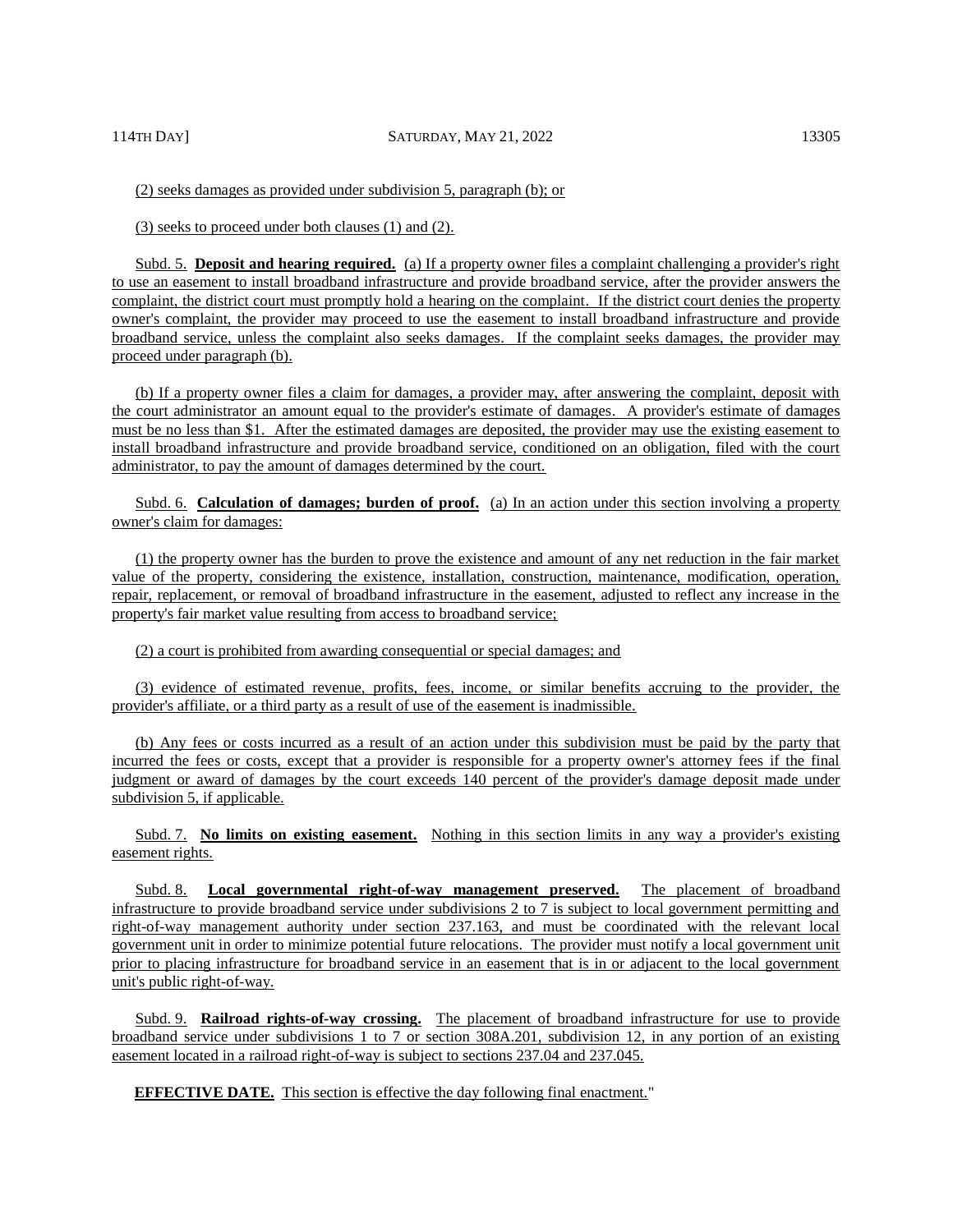13306 **JOURNAL OF THE HOUSE 12306 I** 

Delete the title and insert:

"A bill for an act relating to state government; appropriating money for drought relief; establishing cooperative grants for farmers; establishing farm down payment assistance grants; establishing a soil health financial assistance pilot program; making policy and technical changes to agricultural provisions; modifying previous appropriations; establishing the broadband line extension program; establishing the lower population density pilot program; requiring reports; appropriating money; amending Minnesota Statutes 2020, sections 17.041, subdivision 1; 17.117, subdivisions 9, 9a, 10, 11, 11a; 17.118, subdivisions 1, 3; 18B.051; 18E.03, subdivision 3; 18E.04, subdivisions 3, 4; 28A.21, subdivision 2; 35.05; 40A.18, subdivision 2; 41A.16, subdivision 1, by adding a subdivision; 41A.17, subdivision 1, by adding a subdivision; 41A.18, subdivision 1, by adding a subdivision; 41B.025, by adding a subdivision; 41B.047, subdivision 3; 116J.396, subdivision 2; 223.17, subdivisions 4, 6; 346.155, subdivision 7; Minnesota Statutes 2021 Supplement, section 41A.21, subdivision 2; Laws 2021, First Special Session chapter 3, article 1, sections 2; 4; Laws 2021, First Special Session chapter 10, article 1, section 7; proposing coding for new law in Minnesota Statutes, chapters 17; 116J."

We request the adoption of this report and repassage of the bill.

House Conferees: MIKE SUNDIN, SAMANTHA VANG, RICK HANSEN, ROB ECKLUND and PAUL ANDERSON.

Senate Conferees: TORREY WESTROM, BILL WEBER, ANDREW LANG, GARY DAHMS and KENT EKEN.

Sundin moved that the report of the Conference Committee on H. F. No. 3420 be adopted and that the bill be repassed as amended by the Conference Committee. The motion prevailed.

H. F. No. 3420, A bill for an act relating to drought relief; modifying the disaster recovery loan program; increasing funding for agricultural drought relief loans; appropriating money for drought relief grants and other financial assistance for eligible farmers; providing financial assistance to municipalities, townships, and Tribal governments for increasing water efficiency in public water supplies; providing grants for planting shade trees and purchasing tree-watering equipment; providing financial assistance to replace drought-killed seedlings; appropriating money; amending Minnesota Statutes 2020, section 41B.047, subdivision 3.

The bill was read for the third time, as amended by Conference, and placed upon its repassage.

The question was taken on the repassage of the bill and the roll was called. There were 69 yeas and 64 nays as follows:

Those who voted in the affirmative were:

| Acomb         | Elkins     | Her             | Lillie     | <b>Noor</b> | <b>Thompson</b> |
|---------------|------------|-----------------|------------|-------------|-----------------|
| Agbaje        | Feist      | Hollins         | Lippert    | Olson, L.   | Vang            |
| Bahner        | Fischer    | Hornstein       | Lislegard  | Pelowski    | Wazlawik        |
| Berg          | Frazier    | Howard          | Long       | Pinto       | Winkler         |
| Bernardy      | Frederick  | Huot            | Mariani    | Pryor       | Wolgamott       |
| Bierman       | Freiberg   | Jordan          | Marquart   | Rever       | Xiong, J.       |
| <b>Boldon</b> | Gomez      | Keeler          | Masin      | Richardson  | Xiong, T.       |
| Carlson       | Greenman   | Klevorn         | Moller     | Sandell     | Youakim         |
| Christensen   | Hansen, R. | Koegel          | Moran      | Sandstede   | Spk. Hortman    |
| Davnie        | Hanson, J. | Kotyza-Witthuhn | Morrison   | Schultz     |                 |
| Ecklund       | Hassan     | Lee             | Murphy     | Stephenson  |                 |
| Edelson       | Hausman    | Liebling        | Nelson, M. | Sundin      |                 |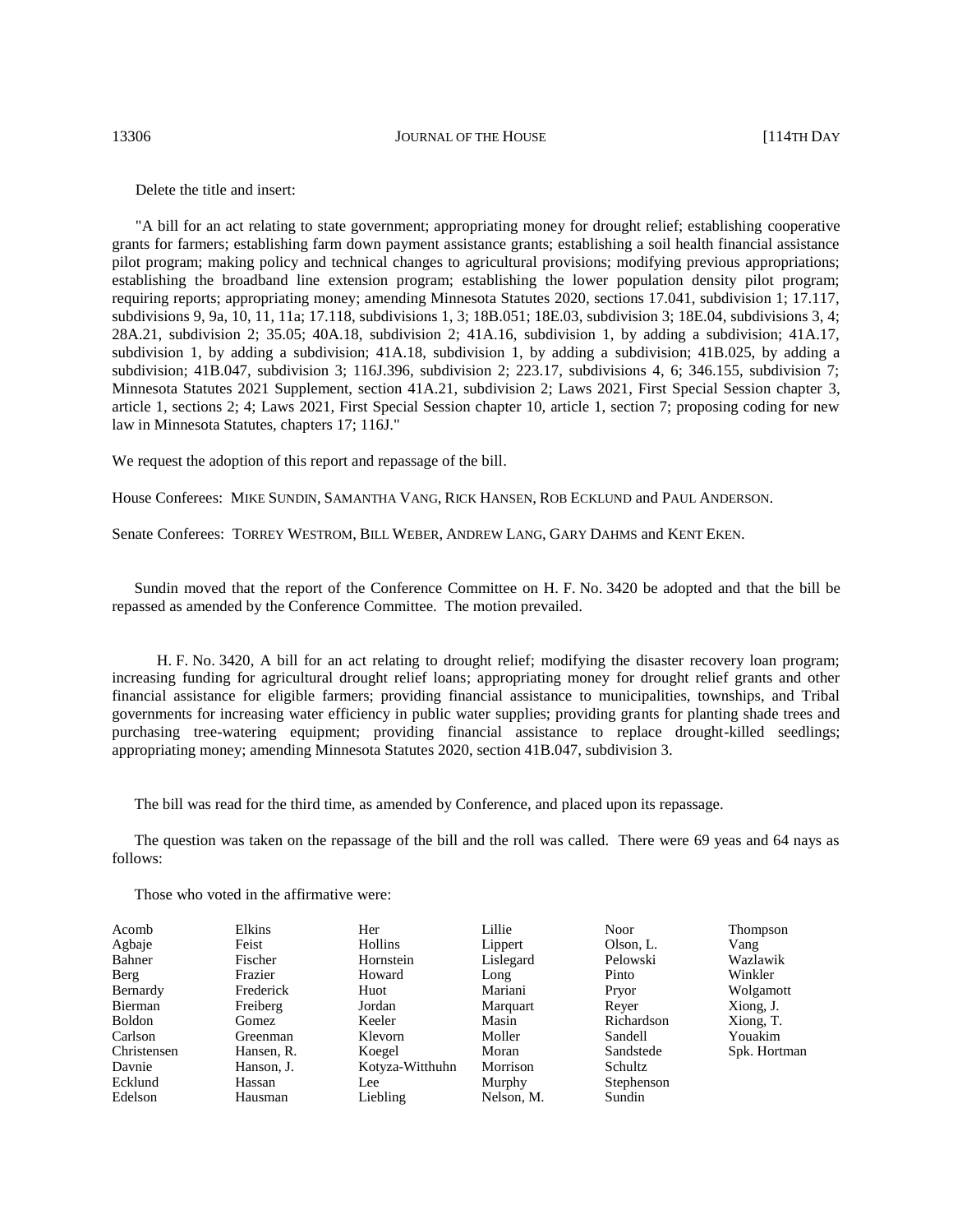| Akland       | Daudt      | Gruenhagen | Kresha     | Neu Brindley   | Rasmusson      |
|--------------|------------|------------|------------|----------------|----------------|
| Albright     | Davids     | Haley      | Lucero     | <b>Novotny</b> | <b>Robbins</b> |
| Anderson     | Demuth     | Hamilton   | Lueck      | O'Driscoll     | Schomacker     |
| Backer       | Dettmer    | Heinrich   | McDonald   | Olson, B.      | Scott          |
| Bahr         | Drazkowski | Heintzeman | Mekeland   | O'Neill        | Swedzinski     |
| Baker        | Erickson   | Hertaus    | Miller     | Petersburg     | Theis          |
| Bennett      | Franke     | Igo        | Mortensen  | Pfarr          | Torkelson      |
| <b>Bliss</b> | Franson    | Johnson    | Mueller    | Pierson        | Urdahl         |
| Boe          | Garofalo   | Jurgens    | Munson     | Poston         | West           |
| Burkel       | Green      | Kiel       | Nash       | Ouam           |                |
| Daniels      | Grossell   | Koznick    | Nelson, N. | Raleigh        |                |

Those who voted in the negative were:

The bill was repassed, as amended by Conference, and its title agreed to.

# CONFERENCE COMMITTEE REPORT ON H. F. No. 3765

A bill for an act relating to natural resources; appropriating money from environment and natural resources trust fund; providing extensions.

May 21, 2022

The Honorable Melissa Hortman Speaker of the House of Representatives

The Honorable David J. Osmek President of the Senate

We, the undersigned conferees for H. F. No. 3765 report that we have agreed upon the items in dispute and recommend as follows:

That the Senate recede from its amendments and that H. F. No. 3765 be further amended as follows:

Delete everything after the enacting clause and insert:

"Section 1. **APPROPRIATIONS.** 

The sums shown in the columns marked "Appropriations" are appropriated to the agencies and for the purposes specified in this act. The appropriations are from the environment and natural resources trust fund and are available for the fiscal years indicated for each purpose. The figures "2022" and "2023" used in this act mean that the appropriations listed under them are available for the fiscal year ending June 30, 2022, or June 30, 2023, respectively. "The first year" is fiscal year 2022. "The second year" is fiscal year 2023. "The biennium" is fiscal years 2022 and 2023. Any unencumbered balance remaining in the first year does not cancel and is available for the second year or until the end of the appropriation. These are onetime appropriations.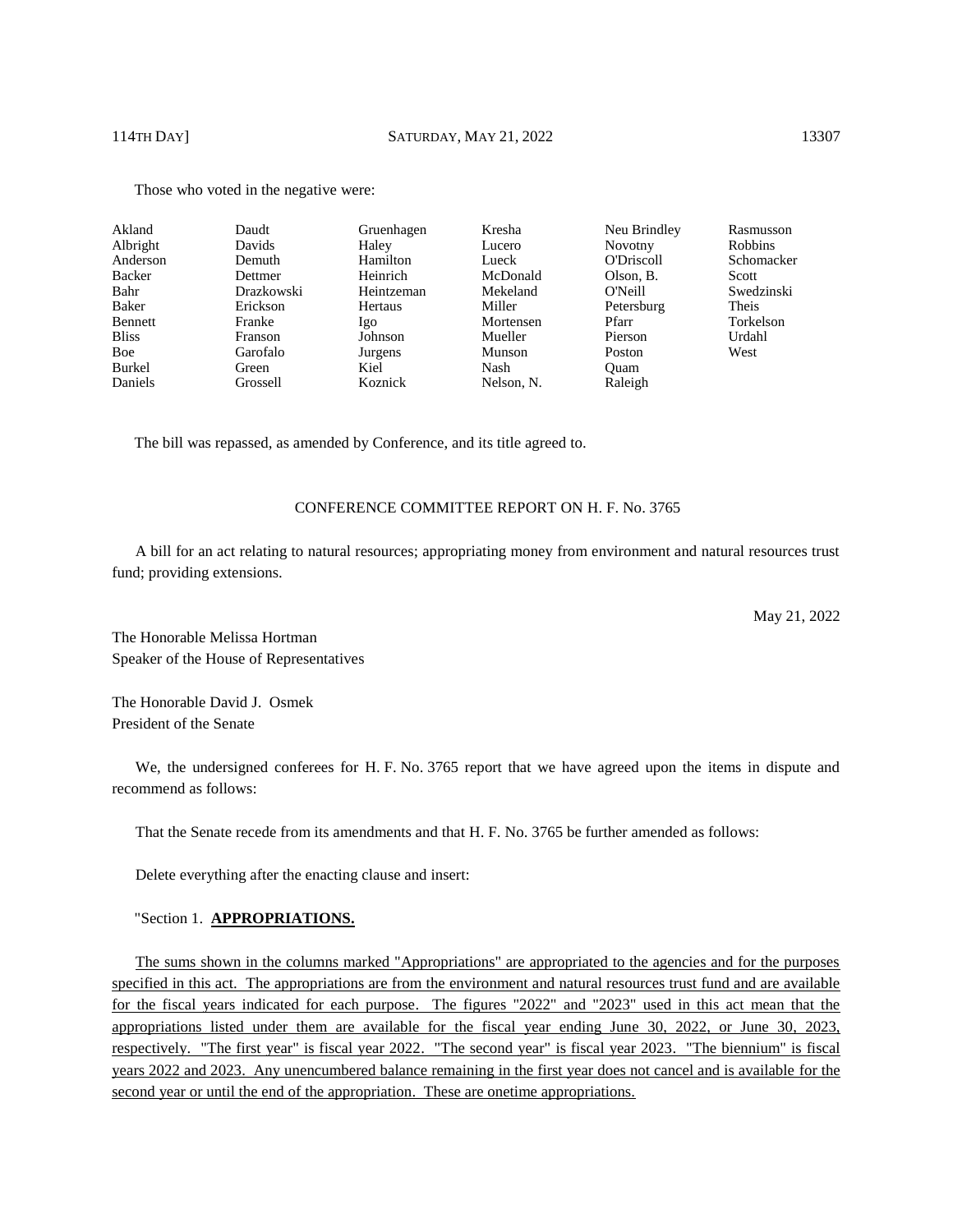|                                                                                                                                                                                                                                                                                                                                               | 2022   | <b>APPROPRIATIONS</b><br><b>Available for the Year</b><br><b>Ending June 30</b><br>2023 |
|-----------------------------------------------------------------------------------------------------------------------------------------------------------------------------------------------------------------------------------------------------------------------------------------------------------------------------------------------|--------|-----------------------------------------------------------------------------------------|
| Sec. 2. MINNESOTA RESOURCES                                                                                                                                                                                                                                                                                                                   |        |                                                                                         |
| Subdivision 1. Total Appropriation                                                                                                                                                                                                                                                                                                            | $S-0-$ | \$70,881,000                                                                            |
| This appropriation is from the environment and natural resources<br>trust fund. The amounts that may be spent for each purpose are<br>specified in the following subdivisions.                                                                                                                                                                |        |                                                                                         |
| <b>Subd. 2. Definition</b>                                                                                                                                                                                                                                                                                                                    |        |                                                                                         |
| "Trust fund" means the Minnesota environment and natural<br>resources trust fund established under the Minnesota Constitution,<br>article XI, section 14.                                                                                                                                                                                     |        |                                                                                         |
| <u>Subd. 3.</u><br>Foundational Natural Resource Data and<br><b>Information</b>                                                                                                                                                                                                                                                               | $-0-$  | 9,004,000                                                                               |
| (a) Improving Golden-Winged Warbler Conservation and<br><b>Habitat Restoration</b>                                                                                                                                                                                                                                                            |        |                                                                                         |
| \$197,000 the second year is from the trust fund to the Board of<br>Regents of the University of Minnesota for the Natural Resources<br>Research Institute in Duluth to develop restoration and habitat<br>management guidelines for protecting the imperiled golden-winged<br>warbler by assessing habitat use and behavior of this species. |        |                                                                                         |
| (b) Enhancing Natural Resource Conservation Through<br><b>Species Distribution Modeling</b>                                                                                                                                                                                                                                                   |        |                                                                                         |
| \$200,000 the second year is from the trust fund to the<br>commissioner of natural resources to create distribution models for<br>rare species in Minnesota to provide new tools for natural areas<br>conservation.                                                                                                                           |        |                                                                                         |
| (c) Modernizing Minnesota's Digital Lake Inventory                                                                                                                                                                                                                                                                                            |        |                                                                                         |

\$787,000 the second year is from the trust fund to the commissioner of natural resources to conduct a comprehensive update of Minnesota's lake and pond GIS data to enhance lake conservation planning by state and local partners while also creating efficiencies for ongoing data maintenance.

#### **(d) How Do Prescribed Fires Affect Native Prairie Bees?**

\$500,000 the second year is from the trust fund to the commissioner of natural resources for an agreement with Negaunee Institute for Plant Conservation Science and Action at the Chicago Horticultural Society to investigate how prescribed fire in Minnesota's tallgrass prairies affects the nesting habitat, food resources, and diversity of ground-nesting bees.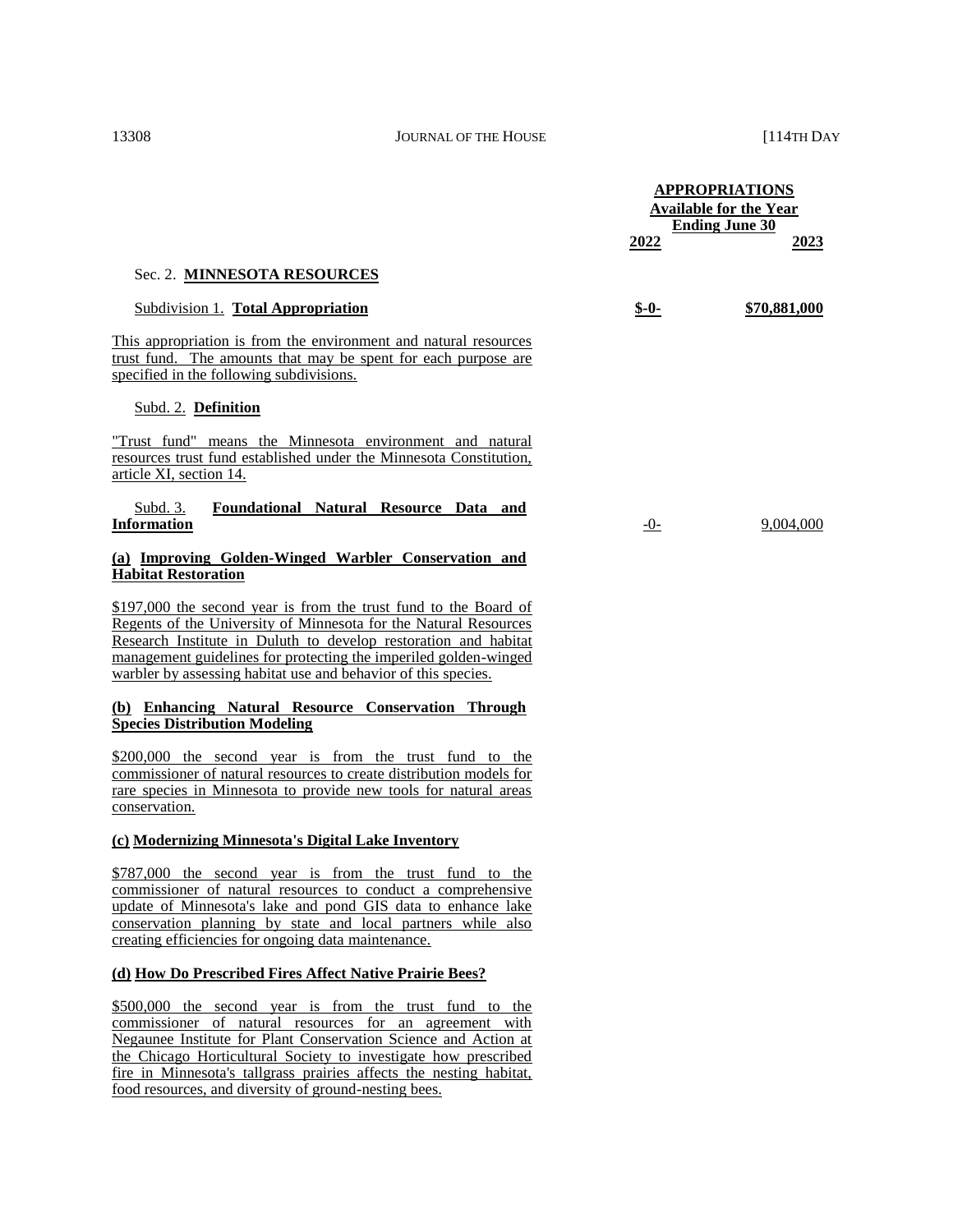# **(e) Status of Minnesota Blueberries and Related Berry Species**

\$191,000 the second year is from the trust fund to the Board of Regents of the University of Minnesota, Duluth, to assess how land management practices impact the genetic health and reproduction of several native edible blueberry and related berry species of Minnesota. This appropriation is available until June 30, 2026, by which time the project must be completed and final products delivered.

# **(f) Distribution and Movements of Fishers in Southern Minnesota**

\$340,000 the second year is from the trust fund to the Board of Regents of the University of Minnesota for the Natural Resources Research Institute in Duluth to determine the distribution, status, and habitat use of fishers in southern Minnesota to inform fisher management.

# **(g) Offal Wildlife Watching: How Do Hunters' Provisions Impact Scavengers?**

\$473,000 the second year is from the trust fund to the Board of Regents of the University of Minnesota to recruit hunters statewide and use remote cameras at field-dressed deer gut piles to study the impacts of these offal resources on scavengers and other wildlife.

#### **(h) Land-Use and Climate Impacts on Minnesota's Whitewater River**

\$199,000 the second year is from the trust fund to the Board of Regents of the University of Minnesota for the St. Anthony Falls Laboratory to augment, digitize, and disseminate unique and historic topographical survey data showing changes in the Whitewater River valley to inform future land and water management.

# **(i) Protecting Minnesota's Spruce-Fir Forests from Tree-Killing Budworm**

\$189,000 the second year is from the trust fund to the Board of Regents of the University of Minnesota to evaluate conditions contributing to Minnesota's uniquely high population of the native and lethal spruce budworm to provide better management options for protecting the state's spruce-balsam fir forests.

# **(j) Restoration of Eastern Hemlock, Minnesota's Endangered Tree Species**

\$199,000 the second year is from the trust fund to the Board of Regents of the University of Minnesota to develop guidelines for restoring eastern hemlock, Minnesota's only endangered tree species, by testing methods and seed sources at different sites across northern Minnesota.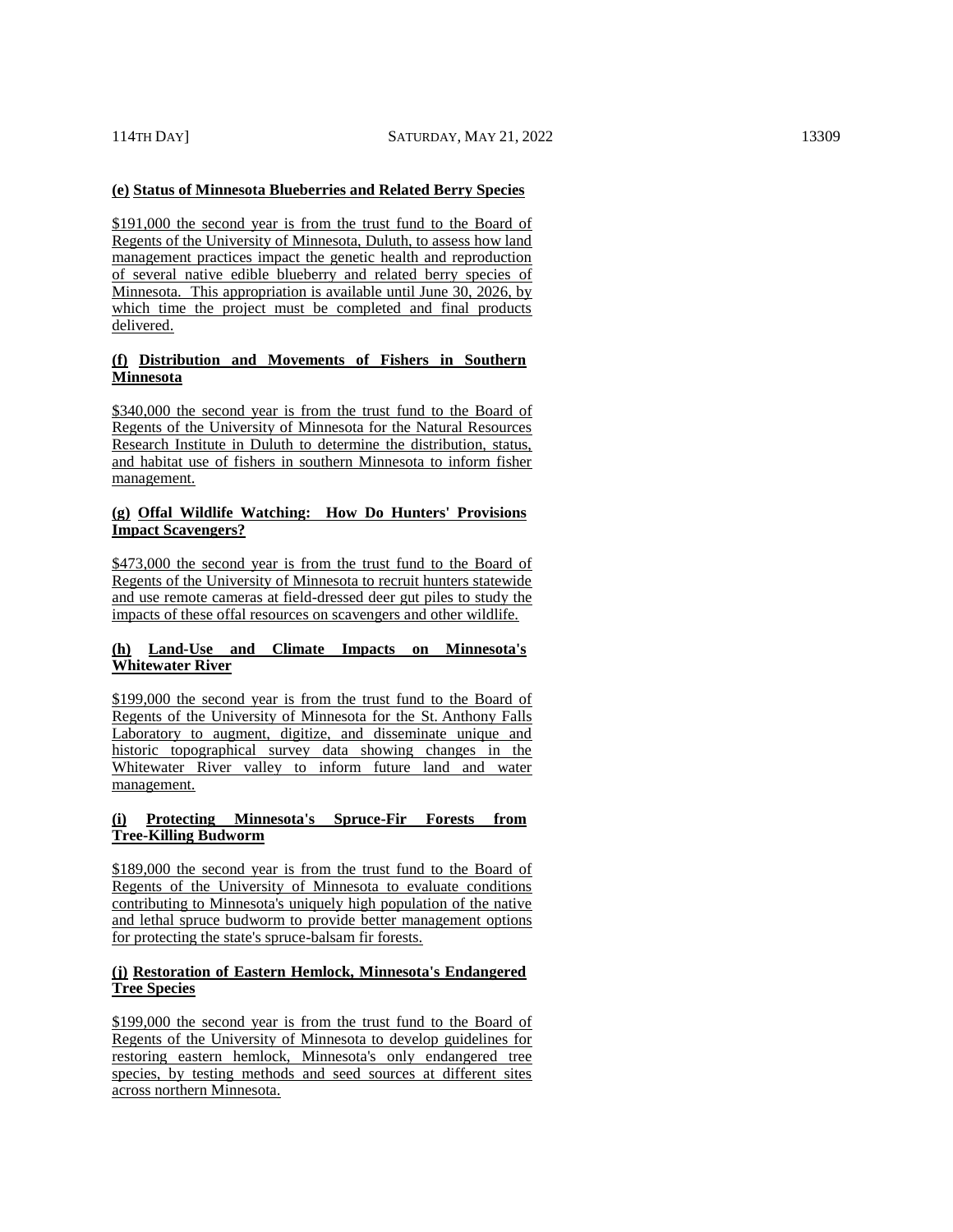# **(k) Establishing a Center for Prion Research and Outreach**

\$3,877,000 the second year is from the trust fund to the Board of Regents of the University of Minnesota to form a multidisciplinary center to perform coordinated research on the detection, prevention, and treatment of chronic wasting and other prion diseases threatening wildlife across Minnesota. Money appropriated in this paragraph may also be spent on a strategic plan, capital equipment, and staff as approved in the work plan required under Minnesota Statutes, section 116P.05. Money appropriated in this paragraph may not be spent on activities unless they are directly related to and necessary for the purposes of this paragraph. Money appropriated in this paragraph must not be spent on indirect costs or other institutional overhead charges that are not directly related to and necessary for the purposes of this paragraph. This appropriation is subject to Minnesota Statutes, section 116P.10. This is a onetime appropriation and is available until June 30, 2026.

## **(l) Sweetening the Crop: Perennial Flax for Ecosystem Benefits**

\$490,000 the second year is from the trust fund to the Board of Regents of the University of Minnesota to produce, select, and evaluate how perennial flax provides pollinator and other ecosystem services while enhancing yield for oilseed, fiber, and honey production.

# **(m) Beavers, Trees, and Climate - Increasing Floodplain Forest Resilience**

\$430,000 the second year is from the trust fund to the commissioner of natural resources for an agreement with the National Park Service, Mississippi National River and Recreation Area, to identify solutions for saving floodplain wildlife habitat from beaver herbivory, changes in climate, and emerald ash borer.

#### **(n) Chronic Wasting Disease Prion Soil Research**

\$732,000 the second year is from the trust fund to the Board of Regents of the University of Minnesota to study chronic wasting disease prions in soils, including the assessment of sites where carcasses with chronic wasting disease have been disposed.

#### **(o) Strategic Framework to Guide Local Water Storage Implementation**

\$200,000 the second year is from the trust fund to the Board of Water and Soil Resources to create a framework for prioritizing water storage projects throughout the state. The framework will use existing data and local stakeholder input, be scalable, and emphasize projects that provide multiple benefits, including for water quality, flood control, and habitat.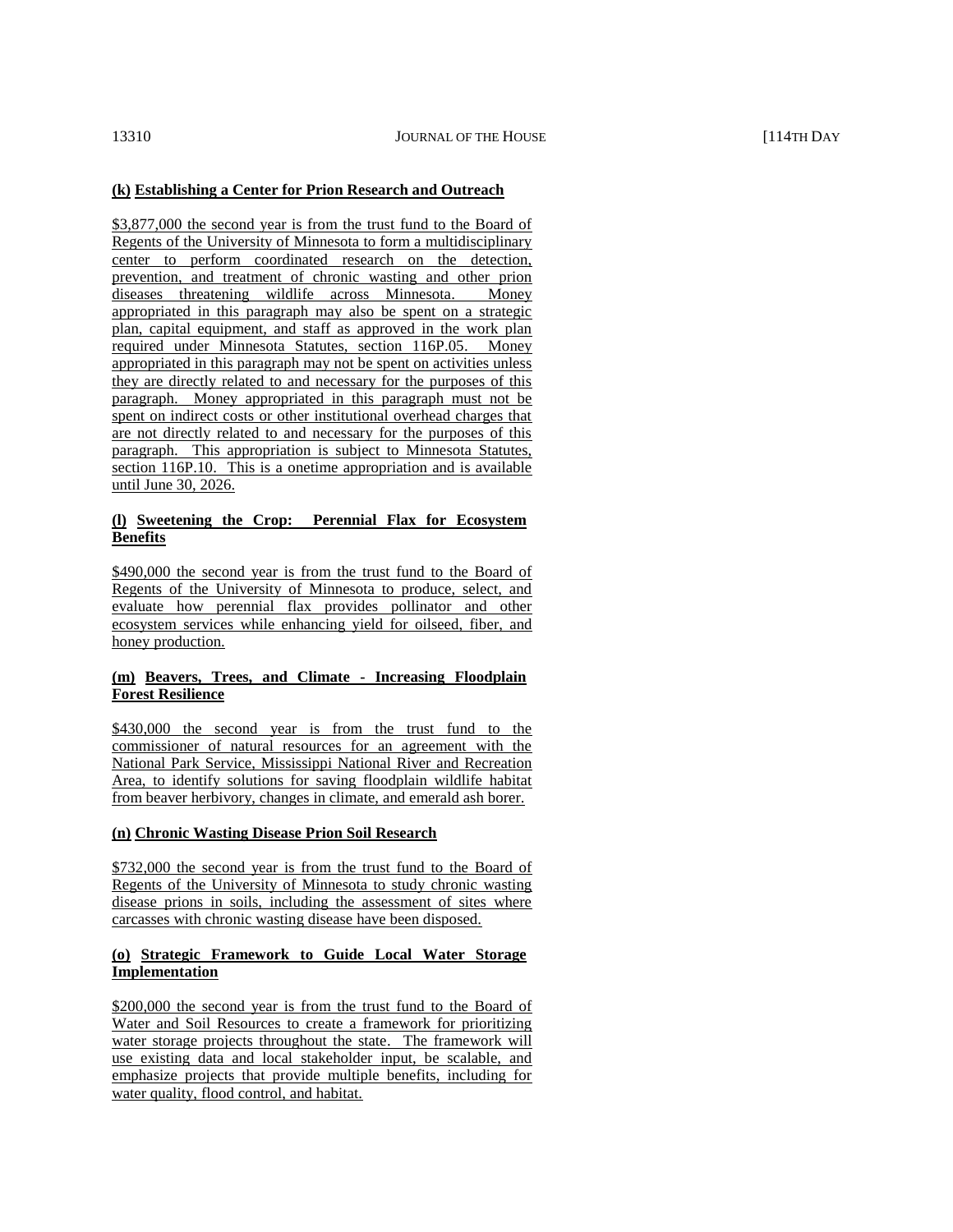# Subd. 4. **Water Resources** -0- 5,783,000

# **(a) Methods to Destroy PFAS in Landfill Leachates**

\$200,000 the second year is from the trust fund to the Board of Regents of the University of Minnesota to develop and examine methods for destruction of per- and polyfluoroalkyl substances (PFAS) in landfill leachate. This appropriation is subject to Minnesota Statutes, section 116P.10.

#### **(b) High Temperature Anaerobic Digestion of Sewage Sludge**

\$208,000 the second year is from the trust fund to the Board of Regents of the University of Minnesota to demonstrate that high temperature anaerobic digestion is effective at treating sewage sludge and preventing disease-causing microorganisms and antibiotic resistance genes from being released into the environment.

# **(c) Mitigating Cyanobacterial Blooms and Toxins Using Clay-Algae Flocculation**

\$326,000 the second year is from the trust fund to the Board of Regents of the University of Minnesota for St. Anthony Falls Laboratory to develop and test a clay-algae flocculation method to mitigate cyanobacterial blooms that can contaminate drinking water and cause mass fish mortality. This appropriation is subject to Minnesota Statutes, section 116P.10.

#### **(d) Changing Winters and Game Fish in Minnesota Lakes**

\$238,000 the second year is from the trust fund to the Board of Regents of the University of Minnesota for the Large Lakes Observatory in Duluth to determine how changing winter conditions such as ice cover, snowfall patterns, and water quality affect Minnesota's game fish populations.

#### **(e) Rainy River Drivers of Lake of the Woods Algal Blooms**

\$608,000 the second year is from the trust fund to the commissioner of natural resources for an agreement with the United States Geological Survey, Upper Midwest Water Science Center, to guide the reduction of phosphorus inputs to Lake of the Woods by examining sources, mobility, and storage of sediment-bound phosphorus in the Rainy River. This appropriation is available until June 30, 2026, by which time the project must be completed and final products delivered.

#### **(f) Water and Climate Information to Enhance Community Resilience**

\$564,000 the second year is from the trust fund to the Board of Regents of the University of Minnesota to provide information on potential future water resources to communities and individuals to guide adaptation planning.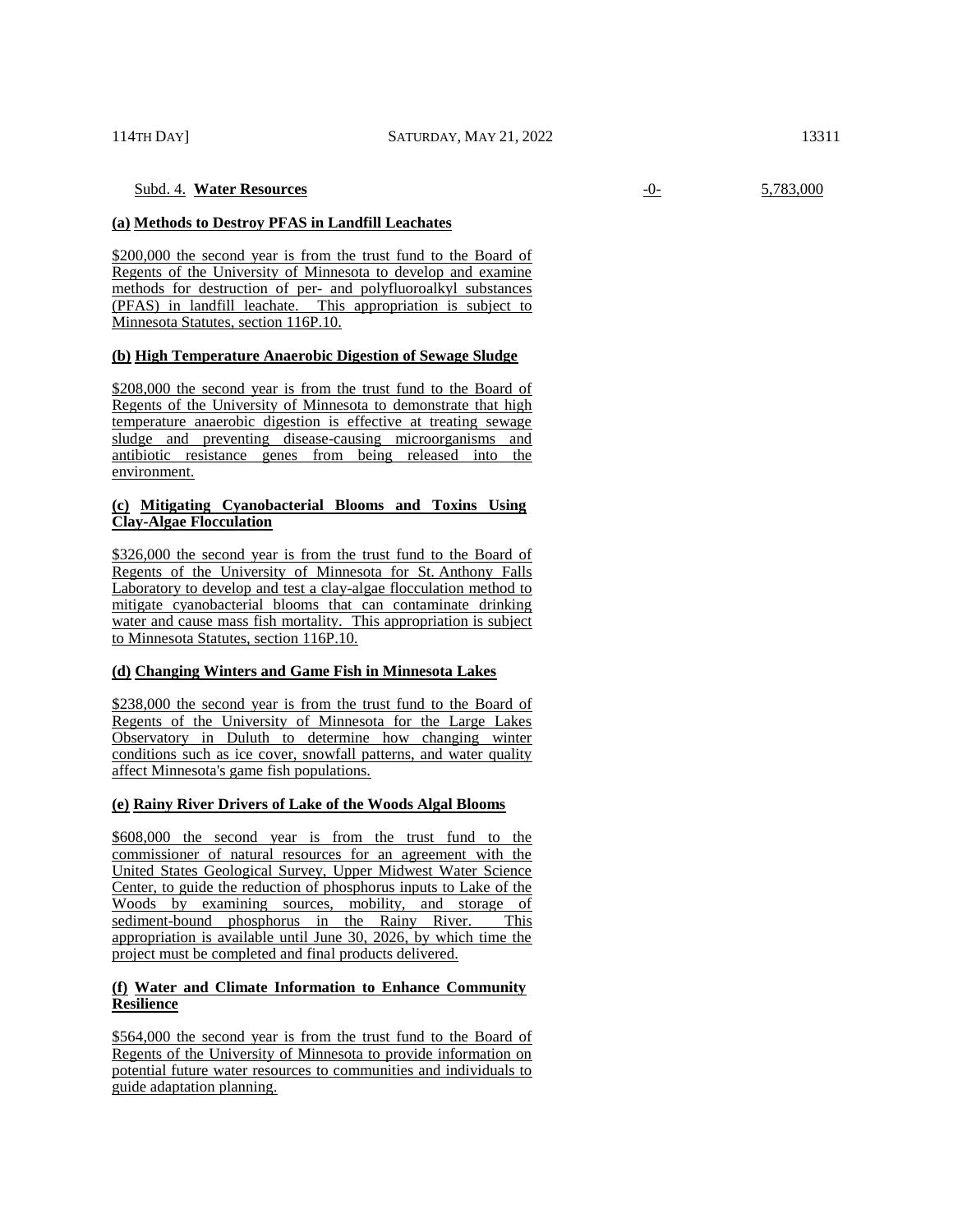# **(g) Catch and Reveal: Discovering Unknown Fish Contamination Threats**

\$246,000 the second year is from the trust fund to the Board of Regents of the University of Minnesota for the Natural Resources Research Institute in Duluth to identify contaminants present in Minnesota water bodies using passive sampling and discovery-based chemical analysis and rank the contaminants' potential threat to Minnesota's fisheries. This appropriation is available until June 30, 2026, by which time the project must be completed and final products delivered.

# **(h) Increased Intense Rain and Flooding in Minnesota's Watersheds**

\$192,000 the second year is from the trust fund to the Science Museum of Minnesota for the St. Croix Watershed Research Station to partner with local communities to determine the causes of increased flooding and the most cost-effective solutions for reducing flood risk in the Cottonwood River watershed and other agricultural watersheds in southern Minnesota.

# **(i) Is the Tire Chemical 6PPDq Killing Minnesota's Fish?**

\$437,000 the second year is from the trust fund to the Board of Regents of the University of Minnesota to optimize detection methods, determine environmental occurrence, and evaluate risk to Minnesota's fish populations of the toxic tire-derived chemical 6PPDq.

# **(j) Mitigation Strategies for Agroplastic PFAS and Microplastic Contamination**

\$169,000 the second year is from the trust fund to the Board of Regents of the University of Minnesota for the West Central Research and Outreach Center, Morris, to study plastic use in the agricultural supply chain and to research and communicate strategies to reduce impacts of this plastic use, including water and land contamination from microplastics, PFAS, and related compounds.

# **(k) Innovative Technology for PFAS Destruction in Drinking Water**

\$445,000 the second year is from the trust fund to the Board of Regents of the University of Minnesota for the Southern Research and Outreach Center to develop and demonstrate a treatment process based on continuous liquid-phase plasma discharge technology to destroy per- and polyfluoroalkyl substances (PFAS) in drinking water. This appropriation is subject to Minnesota Statutes, section 116P.10.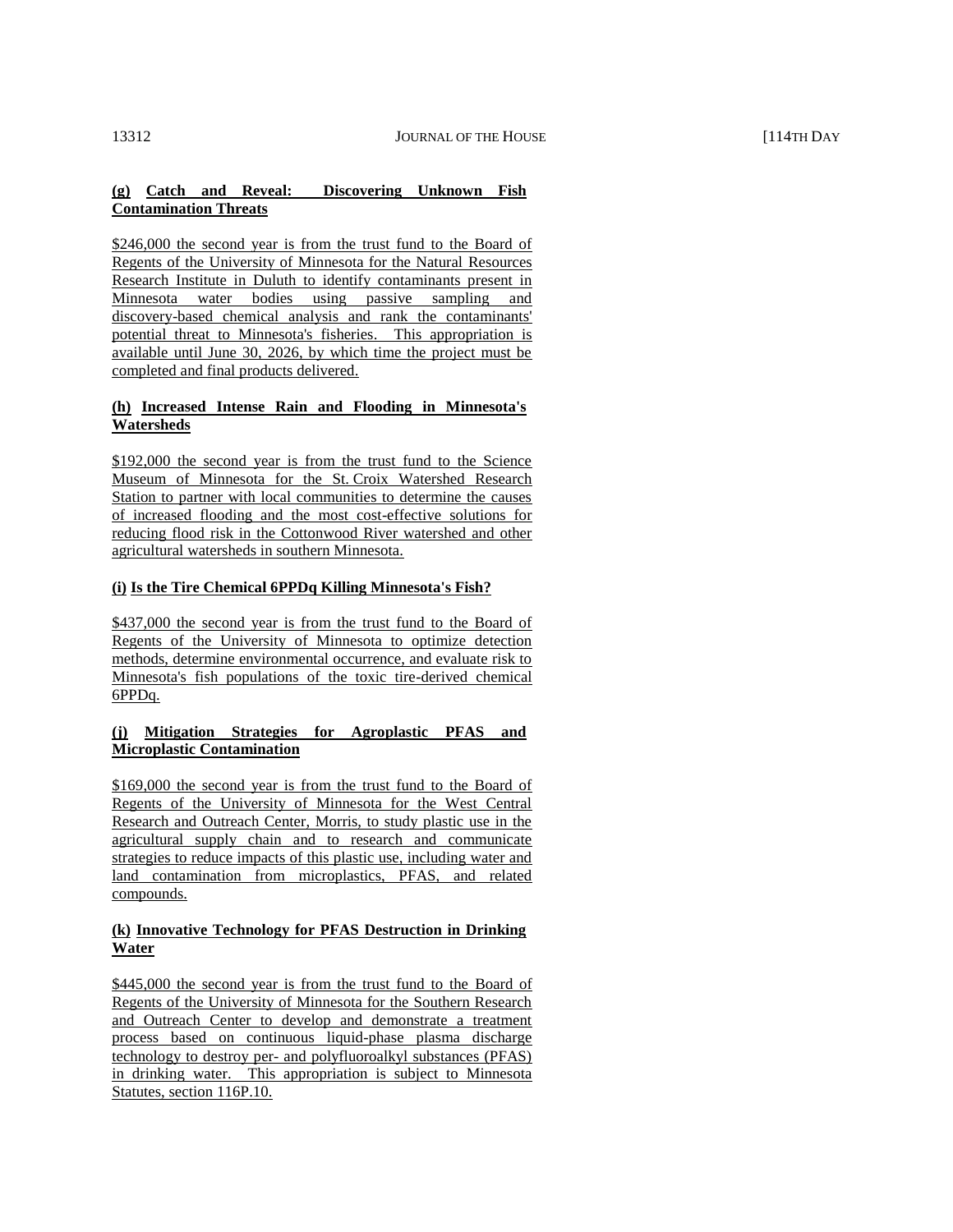#### **(l) Salt Threatens Minnesota Water Quality and Fisheries**

\$1,228,000 the second year is from the trust fund to the Science Museum of Minnesota for the St. Croix Watershed Research Station to determine chloride tipping points that lead to water-quality and food-web degradations, measure how and when lakes are salinized, identify lake and food-web resilience to chloride, and test impacts of deicing alternatives.

# **(m) PFAS Contaminant Mitigation Using Hybrid Engineered Wetlands**

\$446,000 the second year is from the trust fund to the commissioner of natural resources for an agreement with St. Louis County to design, implement, and evaluate an innovative method for protecting water resources through mitigation of per- and polyfluoroalkyl substances (PFAS) from landfill leachate using engineered wetland treatment systems.

# **(n) Scaling a Market-Driven Water-Quality Solution for Row-Crop Farming**

\$476,000 the second year is from the trust fund to the Board of Regents of the University of Minnesota to work with farmers to accelerate adoption of grain-camelina rotations in targeted watersheds as a scalable and market-driven way to enhance stewardship of soil, water, and wildlife.

# Subd. 5. **Environmental Education** -0- 4,269,000

# **(a) Teacher Field School: Stewardship through Nature-Based Education**

\$500,000 the second year is from the trust fund to the commissioner of natural resources for an agreement with Hamline University to create an immersive, research-backed field school for teachers to use nature-based education to benefit student well-being and academic outcomes while increasing stewardship habits.

# **(b) Increasing K-12 Student Learning to Develop Environmental Awareness, Appreciation, and Interest**

\$1,602,000 the second year is from the trust fund to the commissioner of natural resources for an agreement with Osprey Wilds Environmental Learning Center to partner with Minnesota's five other accredited residential environmental learning centers to provide needs-based scholarships to at least 25,000 K-12 students statewide for immersive multiday environmental learning experiences.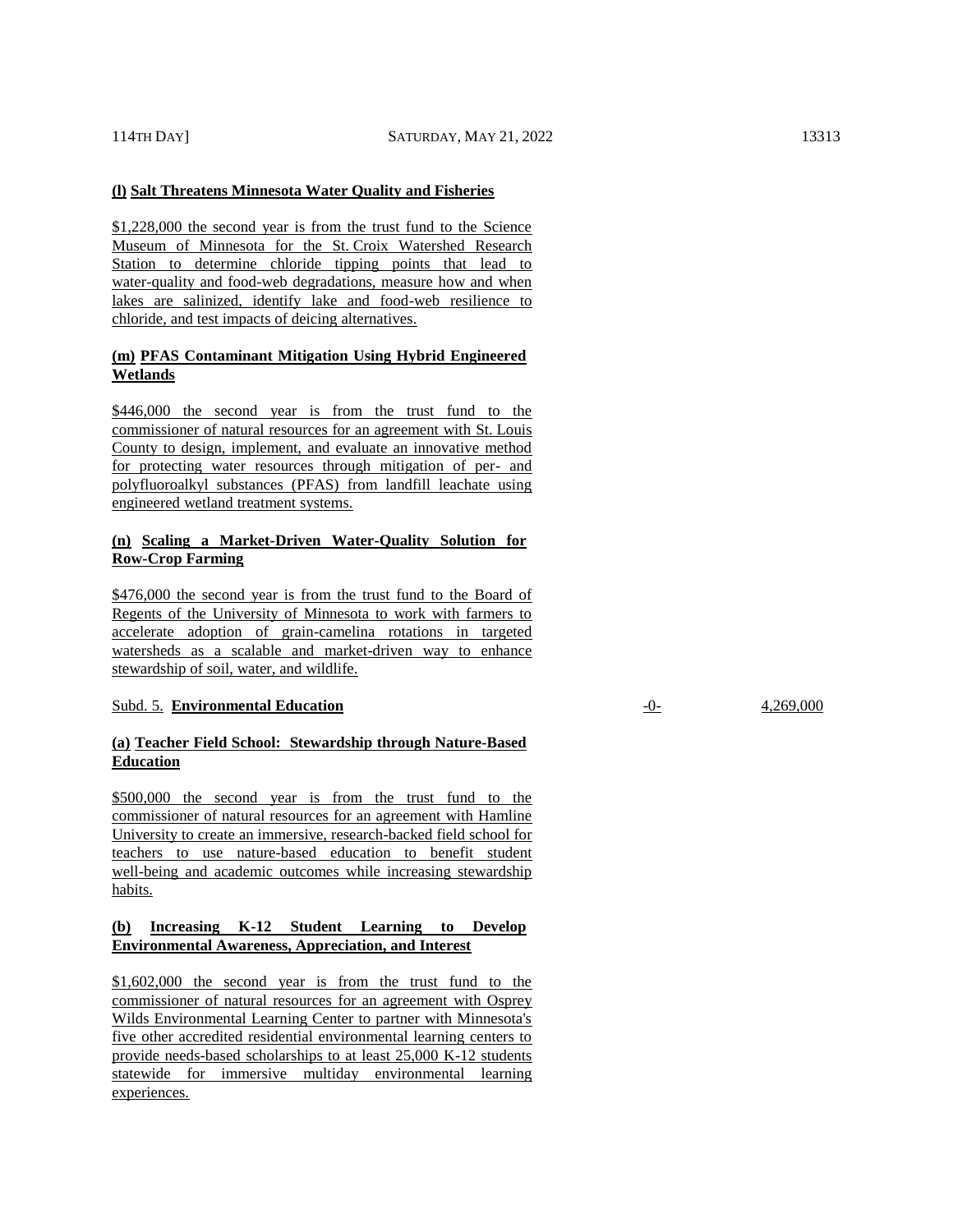# **(c) Expanding Access to Wildlife Learning Bird by Bird**

\$276,000 the second year is from the trust fund to the commissioner of natural resources to engage young people from diverse communities in wildlife conservation through bird-watching in schools, outdoor leadership training, and participating in neighborhood bird walks.

# **(d) Engaging a Diverse Public in Environmental Stewardship**

\$300,000 the second year is from the trust fund to the commissioner of natural resources for an agreement with Great River Greening to increase participation in natural resources restoration efforts through volunteer, internship, and youth engagement activities that target diverse audiences more accurately reflecting local demographic and socioeconomic conditions in Minnesota.

#### **(e) Bugs Below Zero: Engaging Citizens in Winter Research**

\$198,000 the second year is from the trust fund to the Board of Regents of the University of Minnesota to raise awareness about the winter life of bugs, inspire learning about stream food webs, and engage citizen scientists in research and environmental stewardship.

# **(f) ESTEP: Earth Science Teacher Education Project**

\$495,000 the second year is from the trust fund to the commissioner of natural resources for an agreement with the Minnesota Science Teachers Association to provide professional development for Minnesota science teachers in environmental and earth science to strengthen environmental education in schools.

#### **(g) YES! Students Take Action to Complete Eco Projects**

\$199,000 the second year is from the trust fund to the commissioner of natural resources for an agreement with Prairie Woods Environmental Learning Center, in partnership with Ney Nature Center and Laurentian Environmental Center, to empower Minnesota youth to connect with natural resource experts, identify ecological challenges, and take action to complete innovative projects in their communities.

#### **(h) Increasing Diversity in Environmental Careers**

\$500,000 the second year is from the trust fund to the commissioner of natural resources, in cooperation with Conservation Corps Minnesota and Iowa, to encourage a diversity of students to pursue careers in the environment and natural resources through internships, mentorships, and fellowships with the Department of Natural Resources, the Board of Water and Soil Resources, and the Pollution Control Agency.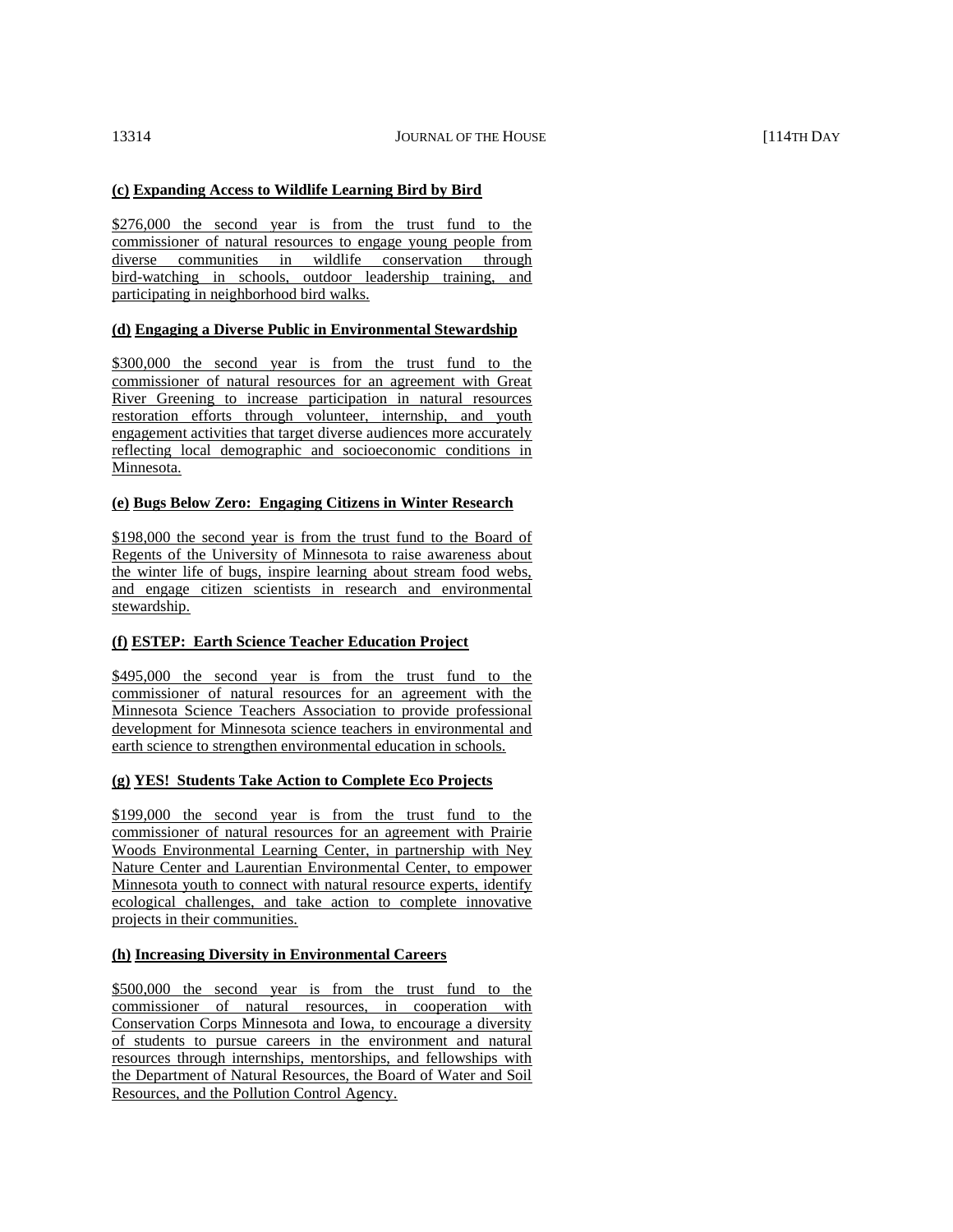# **(i) Diversity and Access to Wildlife-Related Opportunities**

\$199,000 the second year is from the trust fund to the Board of Regents of the University of Minnesota to broaden the state's conservation constituency by researching diverse communities' values about nature and wildlife experiences and identifying barriers to engagement.

#### Subd. 6. **Aquatic and Terrestrial Invasive Species** -0- 6,404,000

# **(a) Minnesota Invasive Terrestrial Plants and Pests Center**

\$6,230,000 the second year is from the trust fund to the Board of Regents of the University of Minnesota to support the Minnesota Invasive Terrestrial Plants and Pests Center to fund high-priority research projects to better manage invasive plants, pathogens, and pests on Minnesota's natural and agricultural lands. This appropriation is subject to Minnesota Statutes, section 116P.10. This appropriation is available until June 30, 2027, by which time the project must be completed and final products delivered.

# **(b) Purple Loosestrife Biocontrol Citizen Science Program**

\$174,000 the second year is from the trust fund to the commissioner of natural resources for an agreement with the Wild Rivers Conservancy to protect and restore native ecosystems by identifying purple loosestrife in priority management areas and engaging, educating, and empowering citizens to use an approved purple loosestrife biocontrol in Minnesota's St. Croix River watershed.

#### Subd. 7. Air Quality and Renewable Energy **1986** and  $\frac{1}{2}$  **Contract 1986** and 843,000

#### **(a) Green Solar Cells from a Minnesota Natural Resource**

\$673,000 the second year is from the trust fund to the Board of Regents of the University of Minnesota to develop an efficient, low cost, and nontoxic pyrite solar cell and conduct a feasibility study for using Iron Range resources to manufacture this product. This appropriation is subject to Minnesota Statutes, section 116P.10.

# **(b) Morris GHG Emissions Inventory and Mitigation Strategies**

\$170,000 the second year is from the trust fund to the commissioner of natural resources for an agreement with the city of Morris to conserve natural resources by conducting a greenhouse gas (GHG) emissions inventory of city and county operations as part of the Morris Model partnership, implementing policy to achieve targeted reductions, and disseminating findings. This appropriation is available until June 30, 2026, by which time the project must be completed and final products delivered.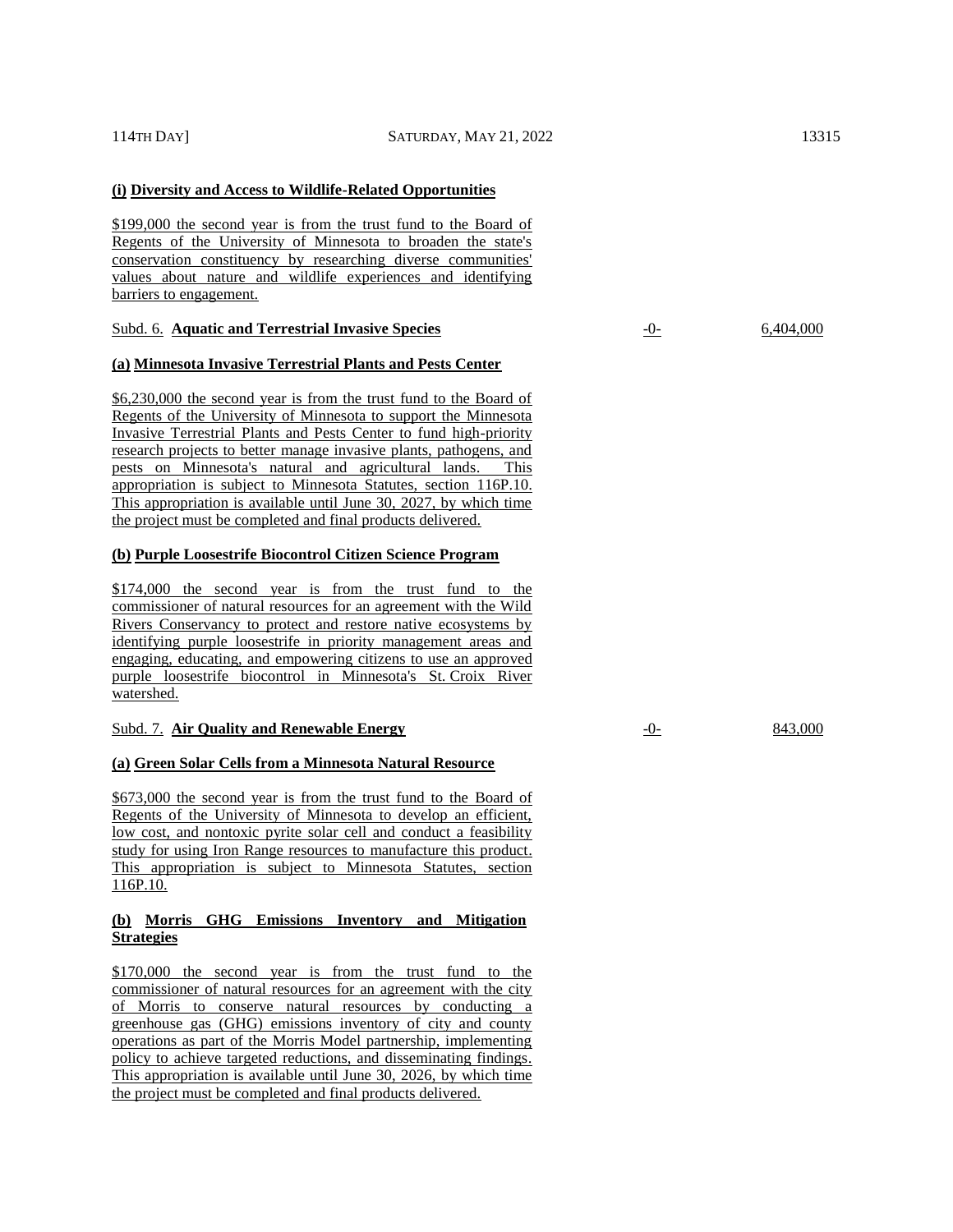# Subd. 8. **Methods to Protect, Restore, and Enhance Land, Water, and Habitat 11,294,000 11,294,000**

# **(a) Minnesota's Volunteer Rare Plant Conservation Corps**

\$859,000 the second year is from the trust fund to the Board of Regents of the University of Minnesota for the Minnesota Landscape Arboretum to partner with the Department of Natural Resources and the Minnesota Native Plant Society to establish and train a volunteer corps to survey, monitor, and bank seed from Minnesota's rare plant populations and enhance the effectiveness and efficiencies of conservation efforts.

# **(b) Conservation Corps Veterans Service Corps Program**

\$1,339,000 the second year is from the trust fund to the commissioner of natural resources for an agreement with Conservation Corps Minnesota to create a Veterans Service Corps program to accelerate natural resource restorations in Minnesota while providing workforce development opportunities for the state's veterans.

# **(c) Creating Seed Sources of Early-Blooming Plants for Pollinators**

\$200,000 the second year is from the trust fund to the commissioner of natural resources to establish new populations of early-season flowers by hand-harvesting and propagating species that are currently lacking in prairie restorations and that are essential to pollinator health. This appropriation is available until June 30, 2026, by which time the project must be completed and final products delivered.

# **(d) Hastings Lake Rebecca Park Area**

\$1,000,000 the second year is from the trust fund to the commissioner of natural resources for an agreement with the city of Hastings to develop an ecological-based master plan for Lake Rebecca Park and to enhance habitat quality and construct passive recreational facilities consistent with the master plan. No funds for implementation may be spent until the master plan is complete.

# **(e) Pollinator Plantings and the Redistribution of Soil Toxins**

\$610,000 the second year is from the trust fund to the Board of Regents of the University of Minnesota to map urban and suburban soil toxins of concern, such as heavy metals and microplastics, and to test whether pollinator plantings can redistribute these toxins in the soil of yards, parks, and community gardens and reduce exposure to humans and wildlife.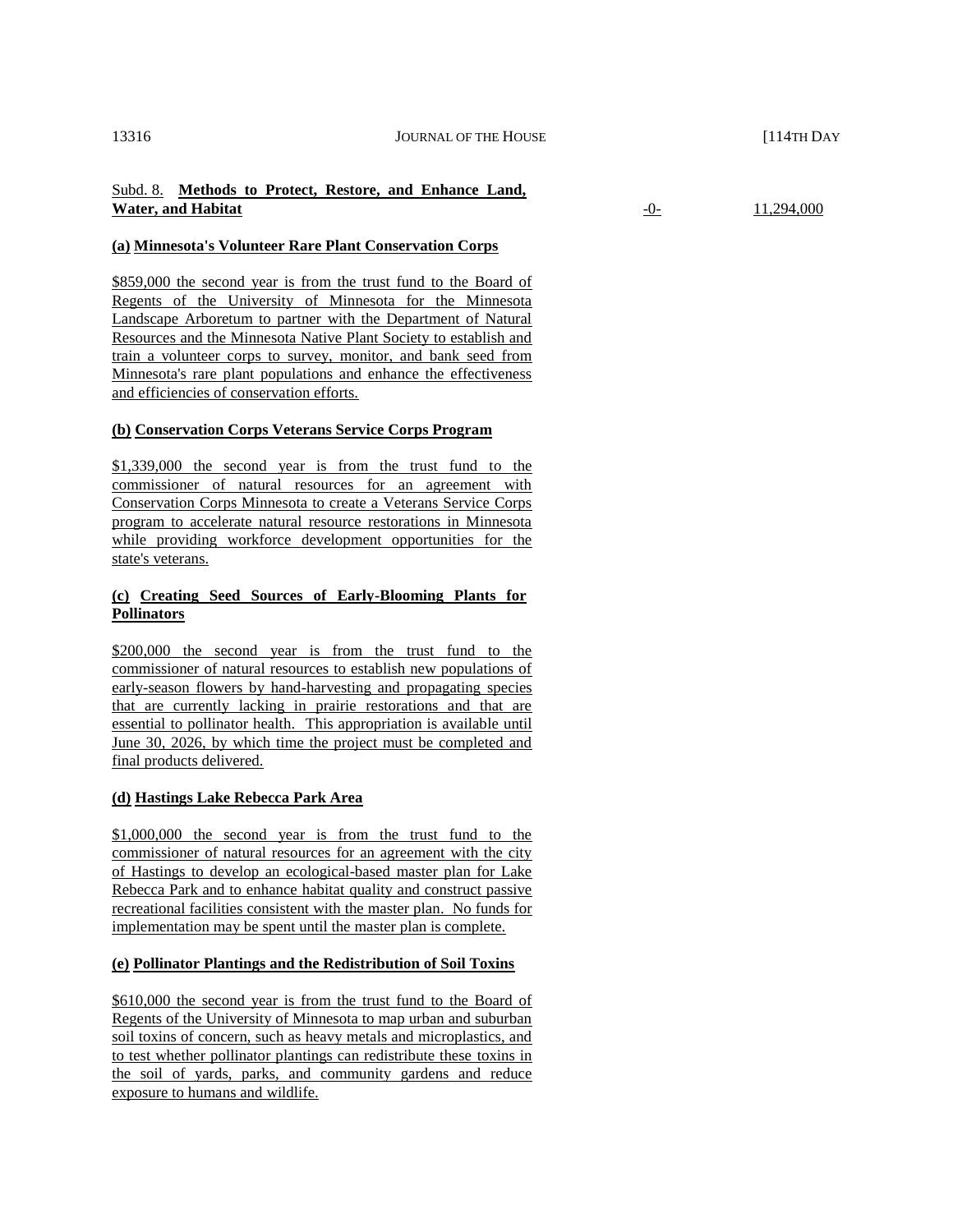# **(f) PFAS Fungal-Wood Chip Filtering System**

\$189,000 the second year is from the trust fund to the Board of Regents of the University of Minnesota to identify, develop, and field-test various types of waste wood chips and fungi to sequester and degrade PFAS leachate from contaminated waste sites. This appropriation is subject to Minnesota Statutes, section 116P.10.

# **(g) Phytoremediation for Extracting Deicing Salt**

\$451,000 the second year is from the trust fund to the Board of Regents of the University of Minnesota to protect lands and waters from contamination by collaborating with the Department of Transportation to develop methods for using native plants to remediate roadside deicing salt.

# **(h) Mustinka River Fish and Wildlife Habitat Corridor Rehabilitation**

\$2,692,000 the second year is from the trust fund to the commissioner of natural resources for an agreement with the Bois de Sioux Watershed District to permanently rehabilitate a straightened reach of the Mustinka River to a naturally functioning stream channel and floodplain corridor for water, fish, and wildlife benefits.

# **(i) Bohemian Flats Savanna Restoration**

\$286,000 the second year is from the trust fund to the commissioner of natural resources for an agreement with Minneapolis Park and Recreation Board to restore an area of compacted urban turf within Bohemian Flats Park and adjacent to the Mississippi River to an oak savanna ecosystem.

# **(j) Watershed and Forest Restoration: What a Match!**

\$3,318,000 the second year is from the trust fund to the Board of Water and Soil Resources, in cooperation with soil and water conservation districts, the Mille Lacs Band of Ojibwe, and the Department of Natural Resources, to accelerate tree planting on privately owned, protected lands for water-quality protection and carbon sequestration.

# **(k) River Habitat Restoration and Recreation in Melrose**

\$350,000 the second year is from the trust fund to the commissioner of natural resources for an agreement with the city of Melrose to conduct habitat restoration and create fishing, canoeing, and camping opportunities along a segment of the Sauk River within the city of Melrose and to provide public education about stream restoration, fish habitat, and the importance of natural areas.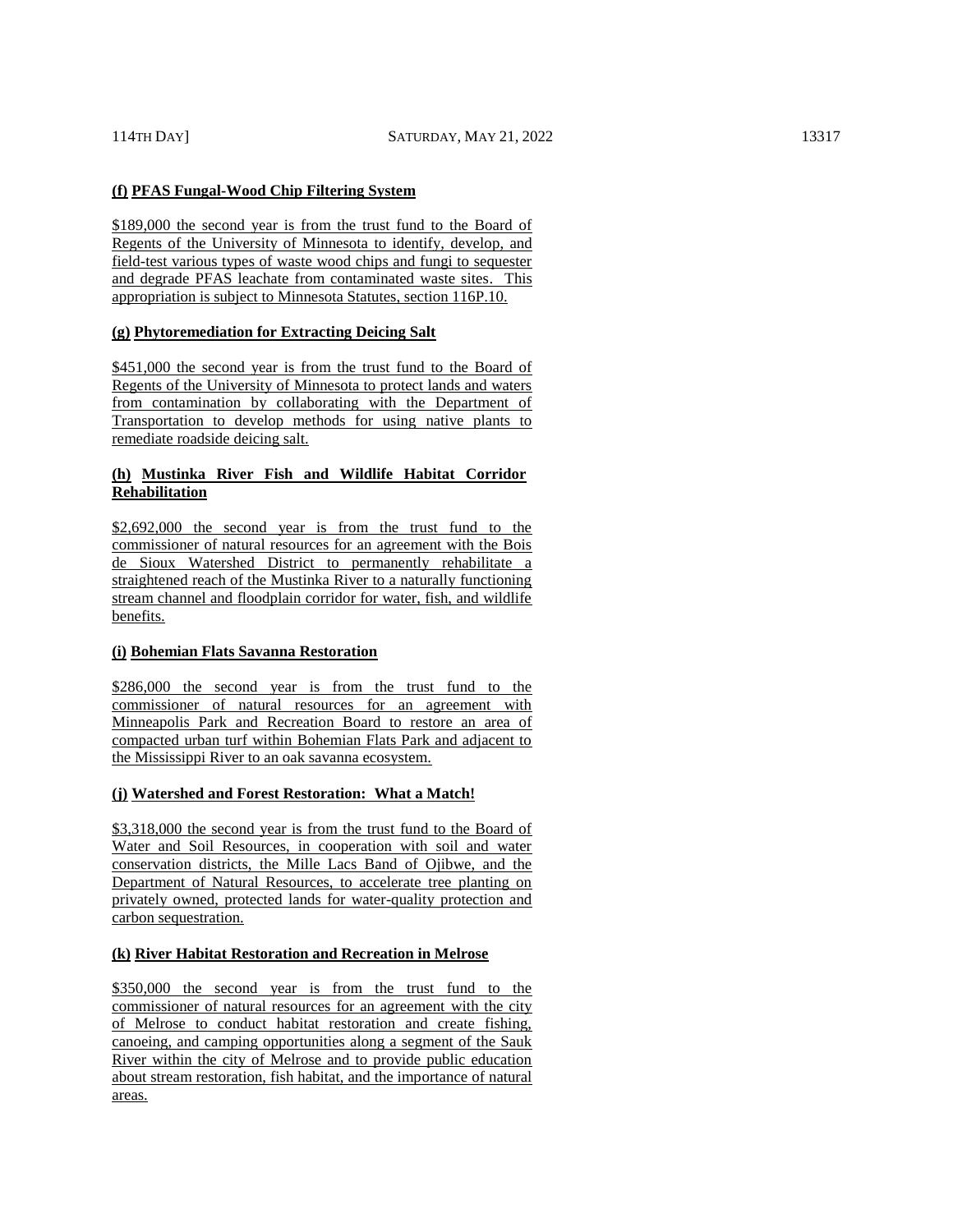# Subd. 9. **Habitat and Recreation** -0- 26,179,000

#### **(a) Mesabi Trail: Wahlsten Road (CR 26) to Tower**

\$1,307,000 the second year is from the trust fund to the commissioner of natural resources for an agreement with the St. Louis and Lake Counties Regional Railroad Authority to acquire easements, engineer, and construct a segment of the Mesabi Trail beginning at the intersection of Wahlsten Road (CR 26) and Benson Road in Embarrass and extending to Tower.

#### **(b) Environmental Learning Classroom with Trails**

\$82,000 the second year is from the trust fund to the commissioner of natural resources for an agreement with Mountain Iron-Buhl Public Schools to build an outdoor classroom pavilion, accessible trails, and a footbridge within the Mountain Iron-Buhl School Forest to conduct environmental education that cultivates a lasting conservation ethic.

#### **(c) Local Parks, Trails, and Natural Areas Grant Programs**

\$3,560,000 the second year is from the trust fund to the commissioner of natural resources to solicit, rank, and fund competitive matching grants for local parks, trail connections, and natural and scenic areas under Minnesota Statutes, section 85.019. This appropriation is for local nature-based recreation, connections to regional and state natural areas, and recreation facilities and may not be used for athletic facilities such as sport fields, courts, and playgrounds.

#### **(d) St. Louis River Re-Connect**

\$500,000 the second year is from the trust fund to the commissioner of natural resources for an agreement with the city of Duluth to expand recreational access along the St. Louis River and estuary by implementing the St. Louis River National Water Trail outreach plan, designing and constructing upgrades and extensions to the Waabizheshikana Trail, and installing interpretive features that describe the cultural and ecological significance of the area.

# **(e) Native Prairie Stewardship and Prairie Bank Easement Acquisition**

\$1,353,000 the second year is from the trust fund to the commissioner of natural resources to provide technical stewardship assistance to private landowners, restore and enhance native prairie protected by easements in the native prairie bank, and acquire easements for the native prairie bank in accordance with Minnesota Statutes, section 84.96, including preparing initial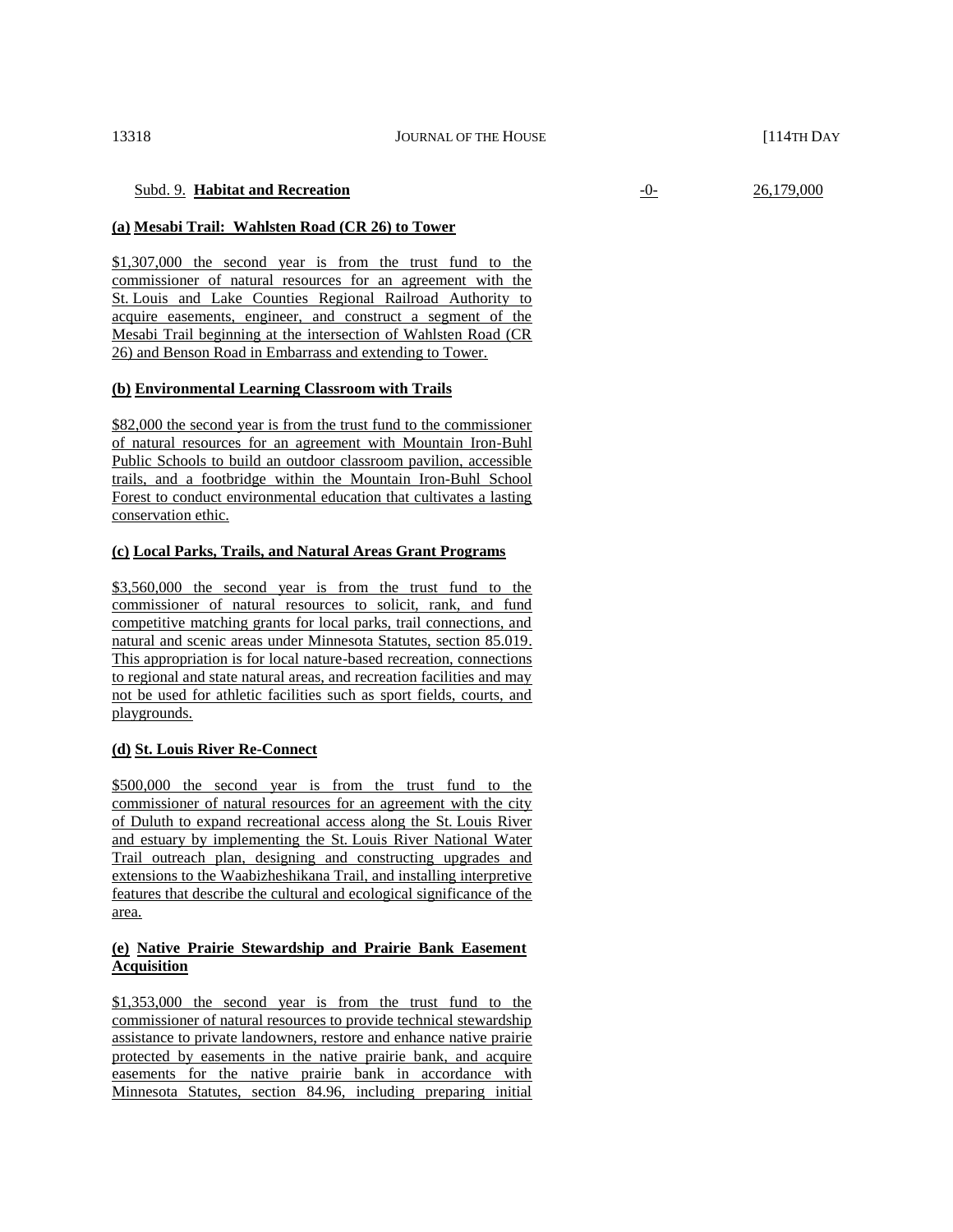baseline property assessments. Up to \$60,000 of this appropriation may be deposited in the natural resources conservation easement stewardship account created under Minnesota Statutes, section 84.69, proportional to the number of easements acquired.

# **(f) Minnesota State Parks and State Trails Maintenance and Development**

\$1,600,000 the second year is from the trust fund to the commissioner of natural resources for maintenance and development at state parks, recreation areas, and trails to protect Minnesota's natural heritage, enhance outdoor recreation, and improve the efficiency of public land management.

#### **(g) Minnesota State Trails Development**

\$7,387,000 the second year is from the trust fund to the commissioner of natural resources to expand recreational opportunities on Minnesota state trails by rehabilitating and enhancing existing state trails and replacing or repairing existing state trail bridges.

#### **(h) SNA Habitat Restoration and Public Engagement**

\$5,000,000 the second year is from the trust fund to the commissioner of natural resources for the scientific and natural areas (SNA) program to restore and enhance exceptional habitat on SNAs and increase public involvement and outreach.

# **(i) The Missing Link: Gull Lake Trail, Fairview Township**

\$1,394,000 the second year is from the trust fund to the commissioner of natural resources for an agreement with Fairview Township to complete the Gull Lake Trail by engineering and constructing the trail's final segment through Fairview Township in the Brainerd Lakes area.

#### **(j) Silver Bay Multimodal Trailhead Project**

\$1,000,000 the second year is from the trust fund to the commissioner of natural resources for an agreement with the city of Silver Bay to develop a multimodal trailhead center to provide safe access to the Superior, Gitchi-Gami, and C.J. Ramstad/North Shore trails; Black Beach Park; and other recreational destinations.

# **(k) Brookston Campground, Boat Launch, and Outdoor Recreational Facility**

\$453,000 the second year is from the trust fund to the commissioner of natural resources for an agreement with the city of Brookston to build a campground, boat launch, and outdoor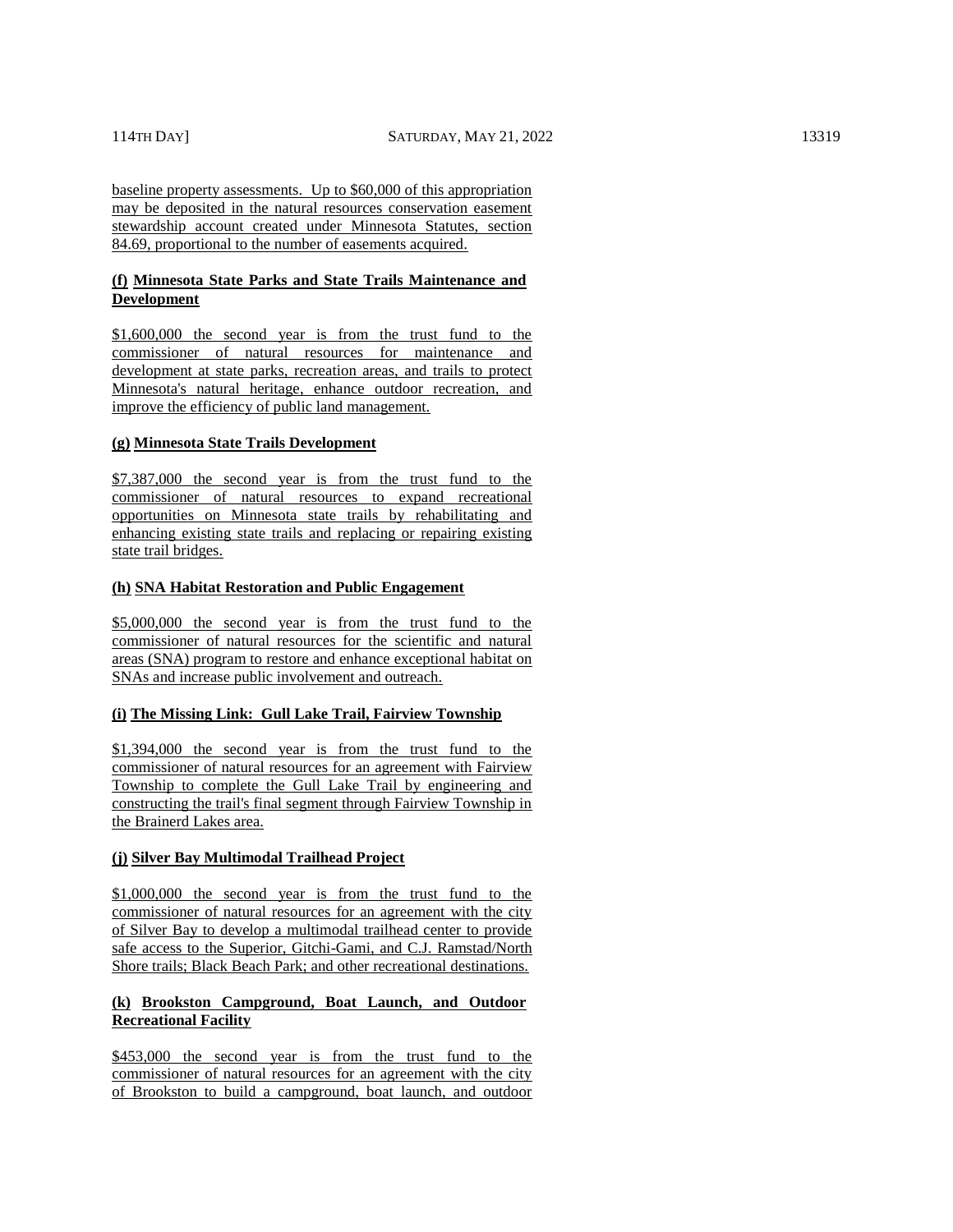recreation area on the banks of the St. Louis River in northeastern Minnesota. Before any trust fund dollars are spent, the city must demonstrate that all funds to complete the project are secured and a fiscal agent must be approved in the work plan.

# **(l) Silver Lake Trail Connection**

\$727,000 the second year is from the trust fund to the commissioner of natural resources for an agreement with the city of Virginia to design, engineer, and construct a multiuse trail that will connect Silver Lake Trail to a new Miners Entertainment and Convention Center and provide lighting on Bailey Lake Trail.

# **(m) Floodwood Campground Improvement Project**

\$816,000 the second year is from the trust fund to the commissioner of natural resources for an agreement with the city of Floodwood to upgrade the Floodwood Campground and connecting trails to provide high-quality nature and recreation experience for people of all ages.

# **(n) Ranier Safe Harbor/Transient Dock - Phase 2**

\$1,000,000 the second year is from the trust fund to the commissioner of natural resources for an agreement with the city of Ranier to construct a safe harbor and transient dock to accommodate watercraft of many sizes to improve public access for boat recreation on Rainy Lake. Before trust fund dollars are spent, a fiscal agent must be approved in the work plan. Before any trust fund dollars are spent, the city must demonstrate that all funds to complete the project are secured. Any revenue generated from selling products or assets developed or acquired with this appropriation must be repaid to the trust fund unless a plan is approved for reinvestment of income in the project as provided under Minnesota Statutes, section 116P.10.

# Subd. 10. **Other Projects** -0- 6,973,000

#### **(a) Aggregate Resource Mapping**

\$500,000 the second year is from the trust fund to the commissioner of natural resources for continued mapping of the aggregate resource potential in the state of Minnesota and to make the information available in print and electronic format to local units of government for use in planning and zoning.

# **(b) Leaded Gasoline Contamination Analysis**

\$200,000 the second year is from the trust fund to the commissioner of administration for a grant to the city of Paynesville to procure an analysis of the extent of leaded gasoline contamination in or near the cities of Paynesville, Foley,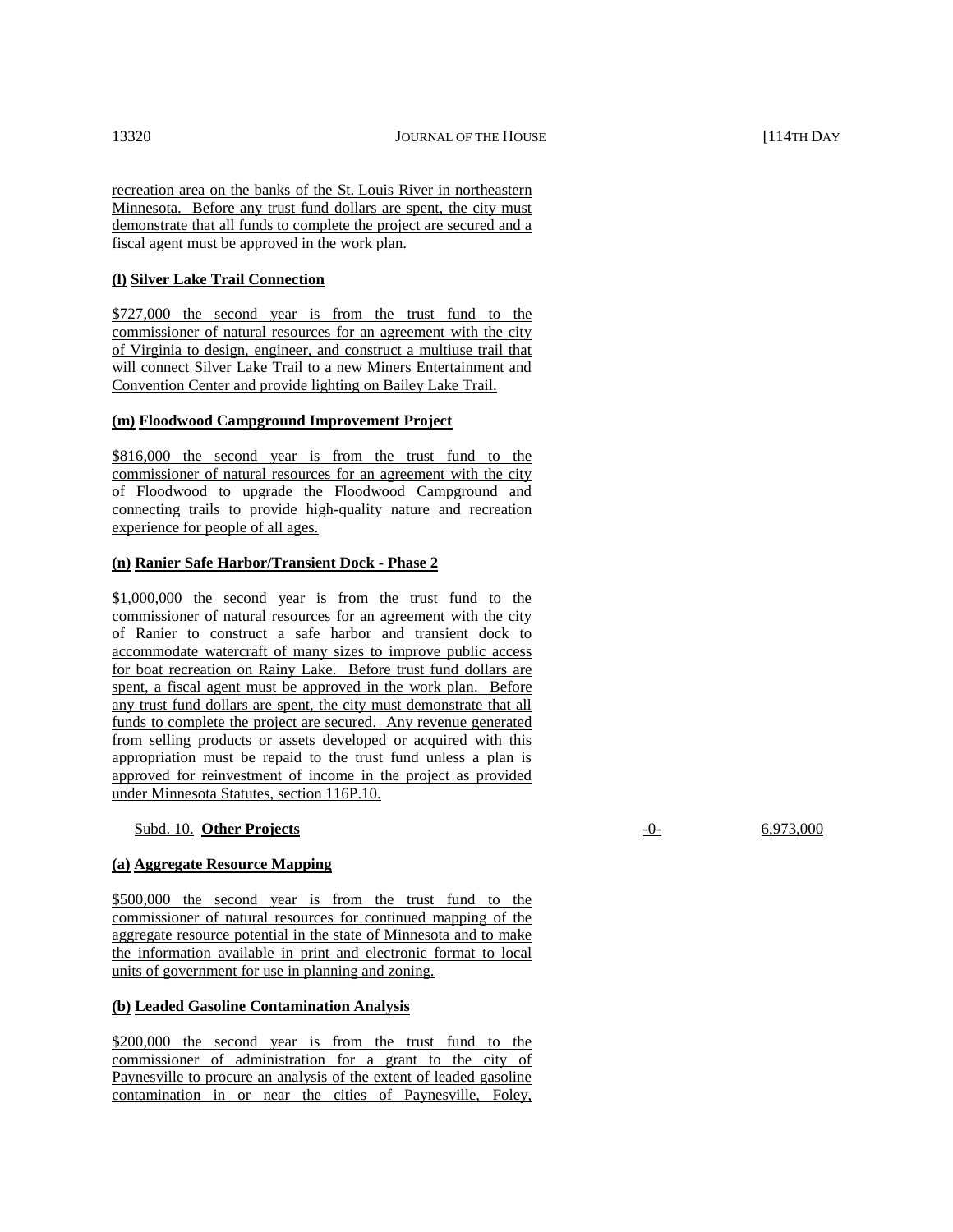Alexandria, and Blaine, and of the threat posed by the contamination to each city's drinking water supply. The vendor selected to perform the analysis must use the same methodology to conduct the analysis for each city and must produce findings that are comparable between cities. The cities must work cooperatively to select a vendor. By January 15, 2024, the city administrator of the city of Paynesville must report the results of the analysis to the chairs and ranking minority members of the house of representatives and senate committees and divisions with jurisdiction over environment and natural resources.

# **(c) Living Snow Fence Program**

\$200,000 the second year is from the trust fund to the commissioner of transportation for contracts to build and improve living snow fences consisting of trees, shrubs, native grasses, and wildflowers. Money appropriated in this paragraph may only be used to acquire and plant trees native to Minnesota. This appropriation is available until June 30, 2026.

# **(d) Forest Data Inventory**

\$500,000 the second year is from the trust fund to the commissioner of natural resources for an enhanced forest inventory on county and private lands.

#### **(e) Conservation Reserve Program State Incentives**

\$750,000 the second year is from the trust fund to the Board of Water and Soil Resources to provide onetime state incentive payments to enrollees in the federal Conservation Reserve Program (CRP) during the continuous enrollment period and to enroll land in conservation easements consistent with Minnesota Statutes, section 103F.515. The board may establish payment rates based on land valuation and on environmental benefit criteria, including but not limited to surface water or groundwater pollution reduction, drinking water protection, soil health, pollinator and wildlife habitat, and other conservation enhancements. The board may use state funds to implement the program and to provide technical assistance to landowners or their agents to fulfill enrollment and contract provisions. The board must consult with the commissioners of agriculture, health, natural resources, and the Pollution Control Agency and the United States Department of Agriculture in establishing program criteria. This appropriation is available until June 30, 2026.

# **(f) Groundwater Storage and Recovery Database**

\$400,000 the second year is from the trust fund to the commissioner of natural resources to complete a centralized aquifer property database to provide needed data for site characterization.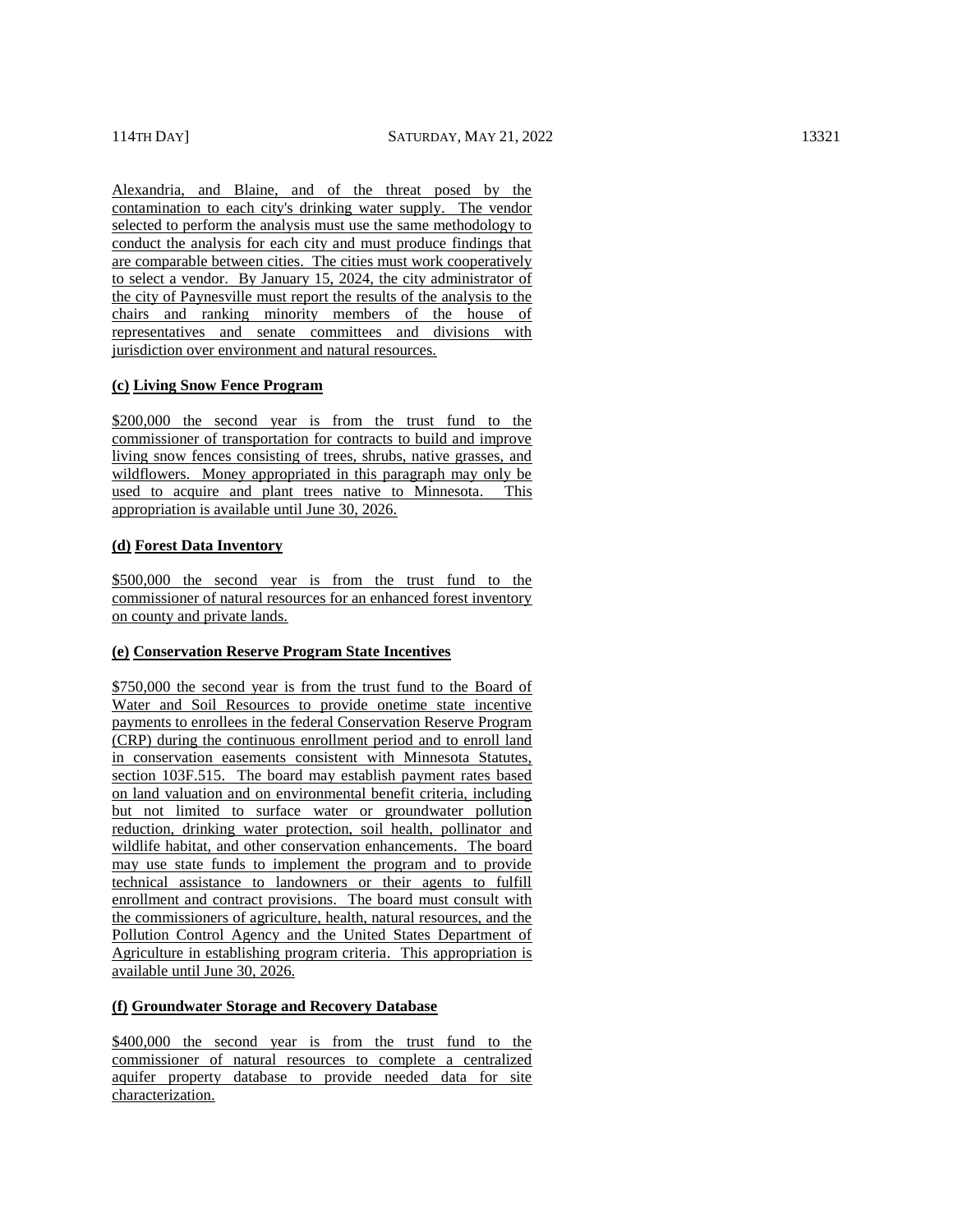# **(g) Rural and Farmstead Ring Levees**

\$360,000 the second year is from the trust fund to the commissioner of natural resources for grants to assist in constructing rural and farmstead ring levees for flood protection in the Red River watershed. A grant may not exceed 50 percent of the cost of the project.

# **(h) Replacing Failing Septic Systems to Protect Groundwater**

\$2,000,000 the second year is from the trust fund to the commissioner of the Pollution Control Agency to counties for grants to low-income landowners to address septic systems that pose an imminent threat to public health or safety or fail to protect groundwater. The issuance of a loan under Minnesota Statutes, section 17.117, for the purpose of replacing a failed septic system, shall not preclude a rural landowner from obtaining a grant under this paragraph or vice versa. This appropriation is available until June 30, 2025.

# **(i) Forever Green**

\$763,000 the second year is from the trust fund to the commissioner of agriculture for grants to the Board of Regents of the University of Minnesota to fund the Forever Green Agriculture Initiative and protect the state's natural resources while increasing the efficiency, profitability, and productivity of Minnesota farmers by incorporating perennial and winter-annual crops into existing agricultural practices.

# **(j) Pig's Eye Landfill Task Force**

\$800,000 the second year is from the trust fund to the commissioner of the Pollution Control Agency to establish a Pig's Eye Landfill Task Force to coordinate efforts to remediate and restore the Pig's Eye Landfill Superfund site and address perfluoroalkyl and polyfluoroalkyl substances (PFAS) contamination of Battle Creek, Pig's Eye Lake, and nearby groundwater. The task force must be made up of at least the commissioner of the Pollution Control Agency, the commissioner of natural resources, the commissioner of health, a representative from the Metropolitan Council, a representative from the city of St. Paul, a representative from the city of South St. Paul, a representative from the city of Newport, a representative from Ramsey County, a representative from Dakota County, a representative from Washington County, and representatives from relevant federal agencies. The task force is subject to Minnesota Statutes, section 15.059, subdivision 6. The task force must submit an annual report to the chairs and ranking minority members of the legislative committees and divisions with jurisdiction over the environment and natural resources on the status of the task force's work. The final report is due February 15, 2026. The task force expires June 30, 2026. This appropriation is available until June 30, 2026.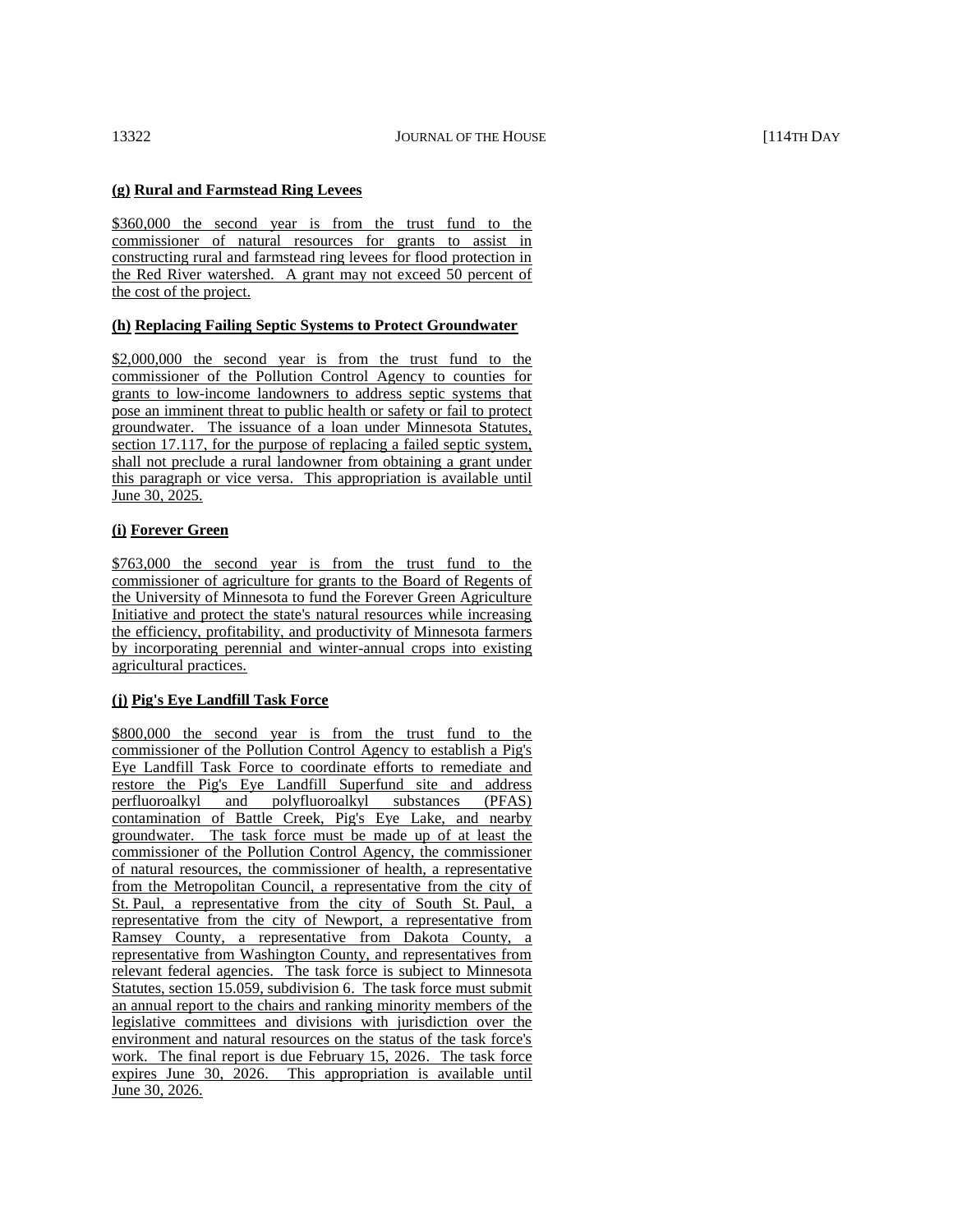#### **(k) Developing Markets for Continuous Living Cover Crops**

\$500,000 the second year is from the trust fund to the commissioner of agriculture for grants to organizations in Minnesota to develop enterprises, supply chains, and markets for continuous living cover crops and cropping systems in the early stage of commercial development, including but not limited to regenerative poultry silvopasture systems, Kernza perennial grain, winter camelina, and elderberry.

#### Subd. 11. **Administrative** -0- 132,000

\$132,000 the second year is from the trust fund to the commissioner of natural resources, at the direction of the Legislative-Citizen Commission on Minnesota Resources, for expenses incurred in preparing and administering contracts, including for the agreements specified in this section.

# Subd. 12. **Availability of Appropriations**

Money appropriated in this section may not be spent on activities unless they are directly related to and necessary for a specific appropriation and are specified in the work plan approved by the Legislative-Citizen Commission on Minnesota Resources. Money appropriated in this section must not be spent on indirect costs or other institutional overhead charges that are not directly related to and necessary for a specific appropriation. Costs that are directly related to and necessary for an appropriation, including financial services, human resources, information services, rent, and utilities, are eligible only if the costs can be clearly justified and individually documented specific to the appropriation's purpose and would not be generated by the recipient but for receipt of the appropriation. No broad allocations for costs in either dollars or percentages are allowed. Unless otherwise provided, the amounts in this section are available for three years beginning July 1, 2022, and ending June 30, 2025, when projects must be completed and final products delivered. For acquisition of real property, the appropriations in this section are available for an additional fiscal year if a binding contract for acquisition of the real property is entered into before the expiration date of the appropriation. If a project receives a federal award, the period of the appropriation is extended to equal the federal award periLod to a maximum trust fund appropriation length of six years.

#### Subd. 13. **Data Availability Requirements Data**

Data collected by the projects funded under this section must conform to guidelines and standards adopted by Minnesota IT Services. Spatial data must also conform to additional guidelines and standards designed to support data coordination and distribution that have been published by the Minnesota Geospatial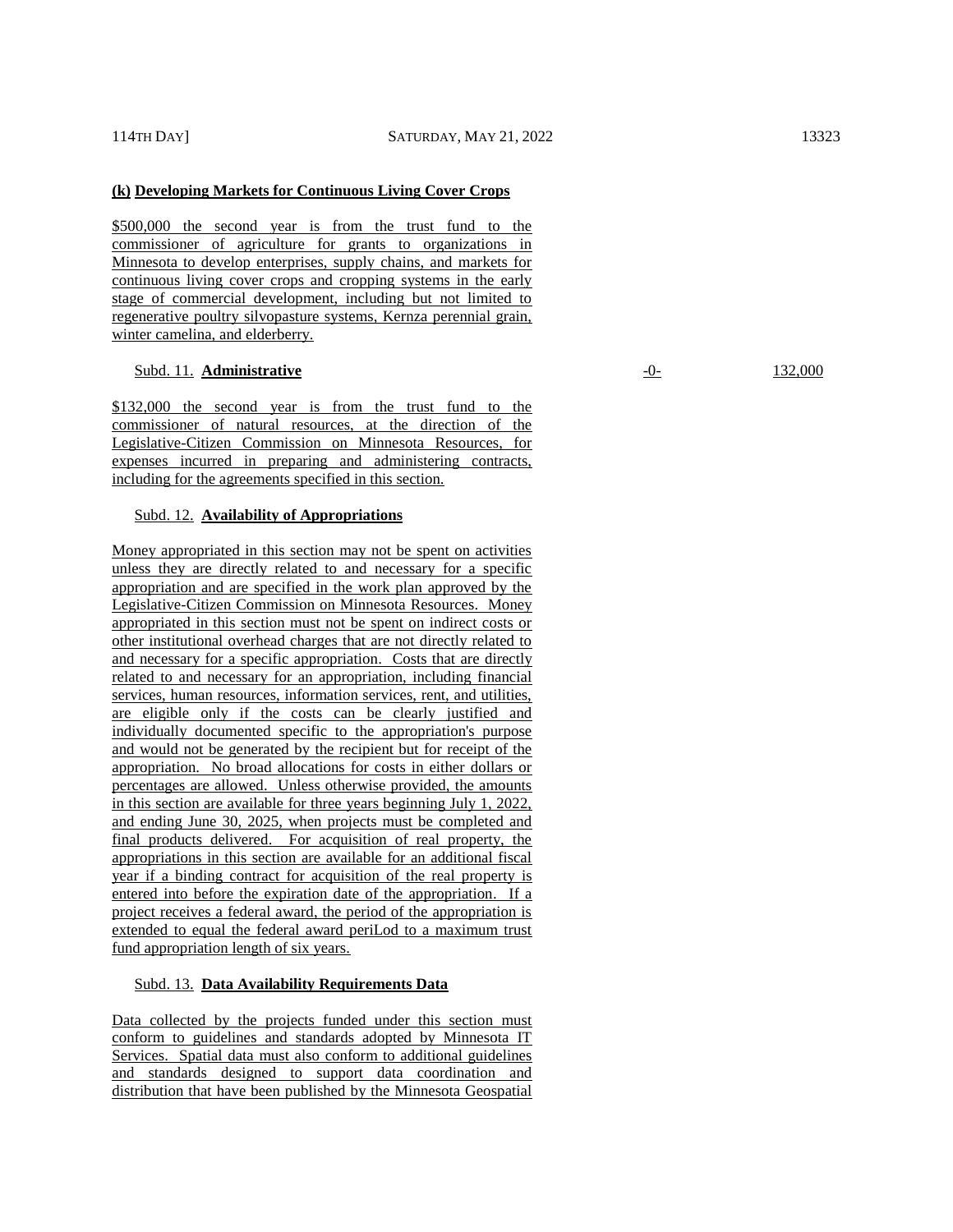Information Office. Descriptions of spatial data must be prepared as specified in the state's geographic metadata guideline and must be submitted to the Minnesota Geospatial Information Office. All data must be accessible and free to the public unless made private under the Data Practices Act, Minnesota Statutes, chapter 13. To the extent practicable, summary data and results of projects funded under this section should be readily accessible on the Internet and identified as having received funding from the environment and natural resources trust fund.

# Subd. 14. **Project Requirements**

(a) As a condition of accepting an appropriation under this section, an agency or entity receiving an appropriation or a party to an agreement from an appropriation must comply with paragraphs (b) to (l) and Minnesota Statutes, chapter 116P, and must submit a work plan and annual or semiannual progress reports in the form determined by the Legislative-Citizen Commission on Minnesota Resources for any project funded in whole or in part with funds from the appropriation. Modifications to the approved work plan and budget expenditures must be made through the amendment process established by the Legislative-Citizen Commission on Minnesota Resources.

(b) A recipient of money appropriated in this section that conducts a restoration using funds appropriated in this section must use native plant species according to the Board of Water and Soil Resources' native vegetation establishment and enhancement guidelines and include an appropriate diversity of native species selected to provide habitat for pollinators throughout the growing season as required under Minnesota Statutes, section 84.973.

(c) For all restorations conducted with money appropriated under this section, a recipient must prepare an ecological restoration and management plan that, to the degree practicable, is consistent with the highest-quality conservation and ecological goals for the restoration site. Consideration should be given to soil, geology, topography, and other relevant factors that would provide the best chance for long-term success and durability of the restoration project. The plan must include the proposed timetable for implementing the restoration, including site preparation, establishment of diverse plant species, maintenance, and additional enhancement to establish the restoration; identify long-term maintenance and management needs of the restoration and how the maintenance, management, and enhancement will be financed; and take advantage of the best-available science and include innovative techniques to achieve the best restoration.

(d) An entity receiving an appropriation in this section for restoration activities must provide an initial restoration evaluation at the completion of the appropriation and an evaluation three years after the completion of the expenditure. Restorations must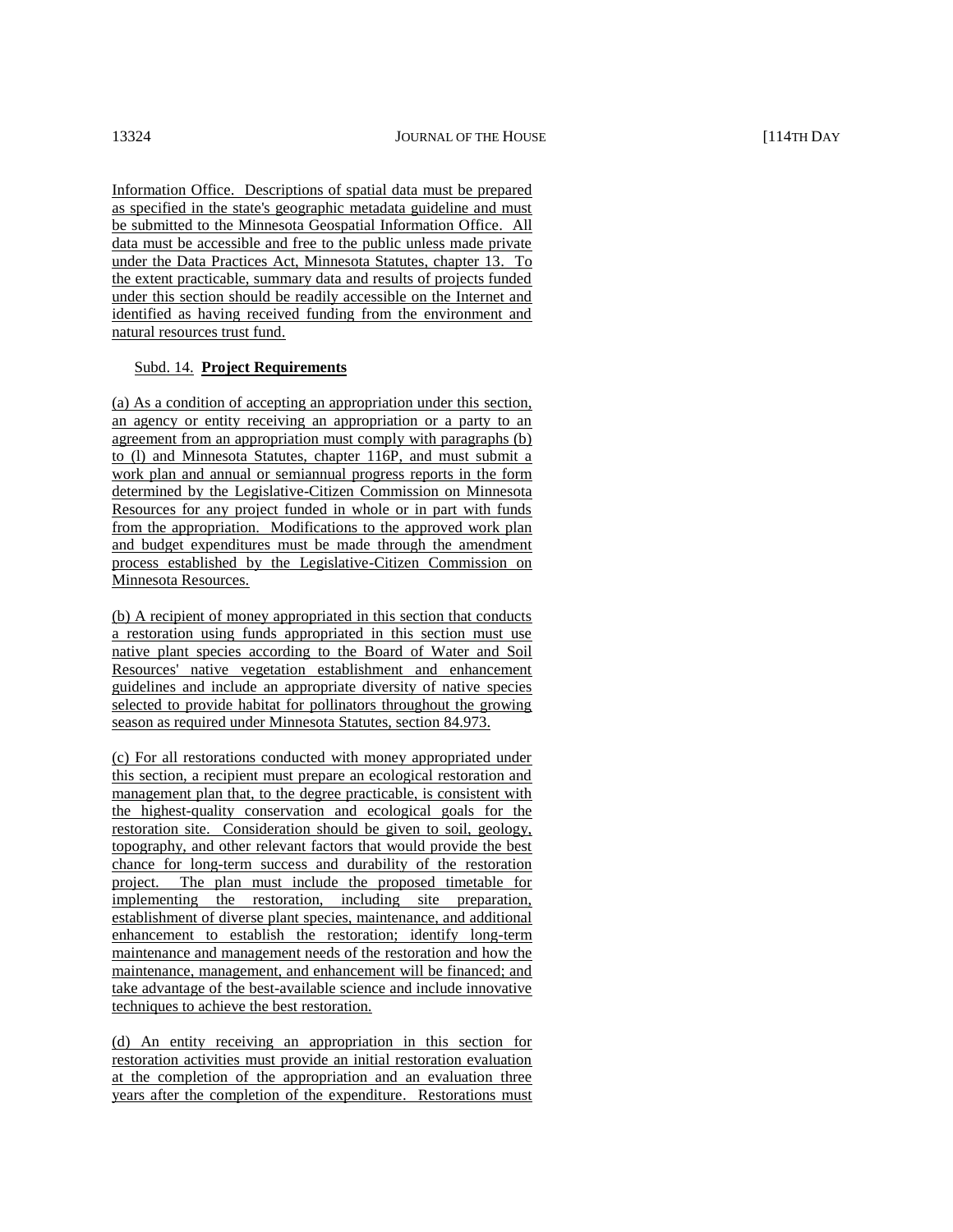be evaluated relative to the stated goals and standards in the restoration plan, current science, and, when applicable, the Board of Water and Soil Resources' native vegetation establishment and enhancement guidelines. The evaluation must determine whether the restorations are meeting planned goals, identify any problems with implementing the restorations, and, if necessary, give recommendations on improving restorations. The evaluation must be focused on improving future restorations.

(e) All restoration and enhancement projects funded with money appropriated in this section must be on land permanently protected by a conservation easement or public ownership.

(f) A recipient of money from an appropriation under this section must give consideration to contracting with Conservation Corps Minnesota for contract restoration and enhancement services.

(g) All conservation easements acquired with money appropriated under this section must:

(1) be permanent;

(2) specify the parties to an easement in the easement;

(3) specify all provisions of an agreement that are permanent;

(4) be sent to the Legislative-Citizen Commission on Minnesota Resources in an electronic format at least ten business days before closing;

(5) include a long-term monitoring and enforcement plan and funding for monitoring and enforcing the easement agreement; and

(6) include requirements in the easement document to protect the quantity and quality of groundwater and surface water through specific activities such as keeping water on the landscape, reducing nutrient and contaminant loading, and not permitting artificial hydrological modifications.

(h) For any acquisition of lands or interest in lands, a recipient of money appropriated under this section must not agree to pay more than 100 percent of the appraised value for a parcel of land using this money to complete the purchase, in part or in whole, except that up to ten percent above the appraised value may be allowed to complete the purchase, in part or in whole, using this money if permission is received in advance of the purchase from the Legislative-Citizen Commission on Minnesota Resources.

(i) For any acquisition of land or interest in land, a recipient of money appropriated under this section must give priority to high-quality natural resources or conservation lands that provide natural buffers to water resources.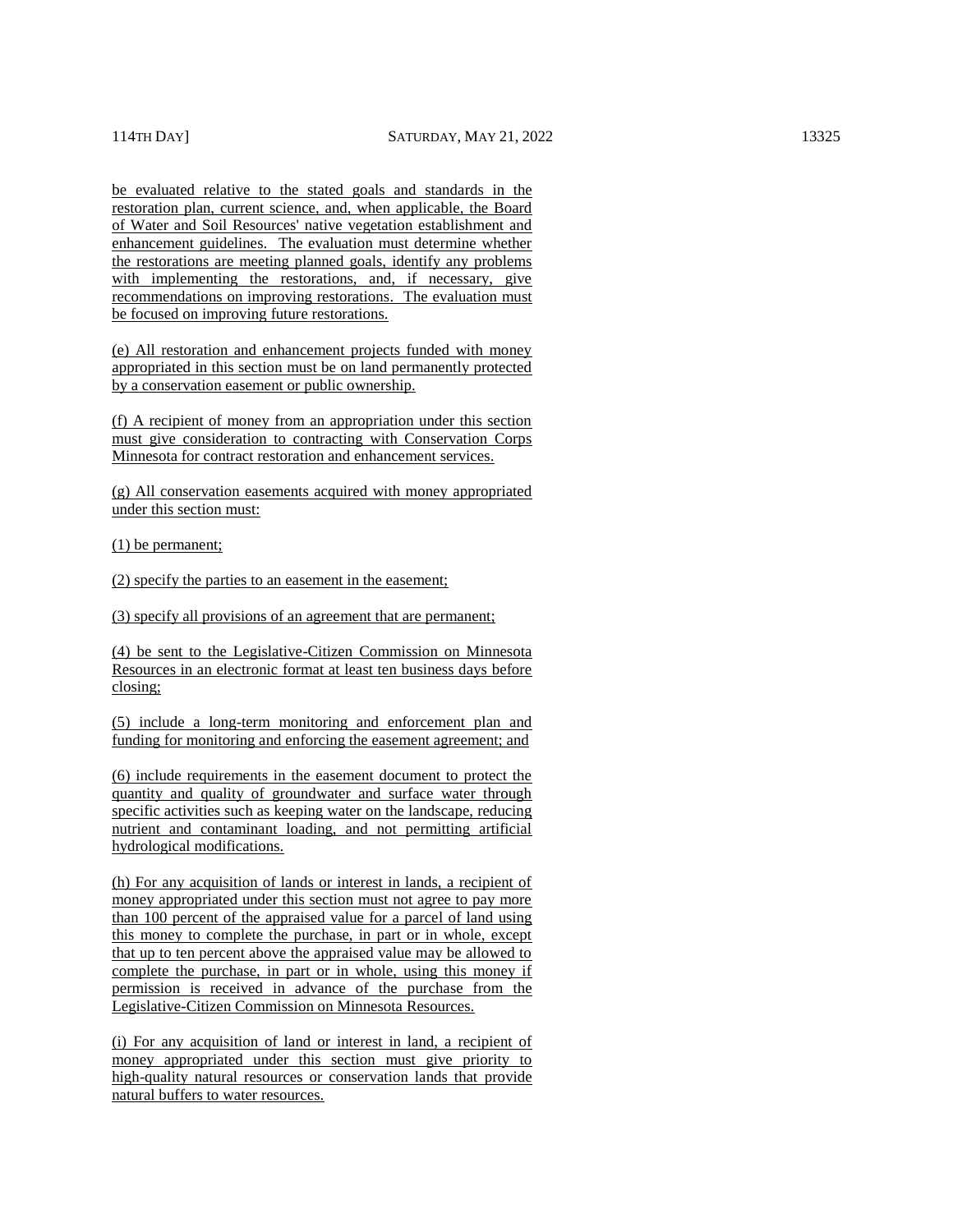(j) For new lands acquired with money appropriated under this section, a recipient must prepare an ecological restoration and management plan in compliance with paragraph (c), including sufficient funding for implementation unless the work plan addresses why a portion of the money is not necessary to achieve a high-quality restoration.

(k) To ensure public accountability for using public funds, a recipient of money appropriated under this section must, within 60 days of the transaction, provide to the Legislative-Citizen Commission on Minnesota Resources documentation of the selection process used to identify parcels acquired and provide documentation of all related transaction costs, including but not limited to appraisals, legal fees, recording fees, commissions, other similar costs, and donations. This information must be provided for all parties involved in the transaction. The recipient must also report to the Legislative-Citizen Commission on Minnesota Resources any difference between the acquisition amount paid to the seller and the state-certified or state-reviewed appraisal, if a state-certified or state-reviewed appraisal was conducted.

(l) A recipient of an appropriation from the trust fund under this section must acknowledge financial support from the environment and natural resources trust fund in project publications, signage, and other public communications and outreach related to work completed using the appropriation. Acknowledgment may occur, as appropriate, through use of the trust fund logo or inclusion of language attributing support from the trust fund. Each direct recipient of money appropriated in this section, as well as each recipient of a grant awarded pursuant to this section, must satisfy all reporting and other requirements incumbent upon constitutionally dedicated funding recipients as provided in Minnesota Statutes, section 3.303, subdivision 10, and chapter 116P.

(m) A recipient of an appropriation from the trust fund under this section that is receiving funding to conduct children's services, as defined in Minnesota Statutes, section 299C.61, subdivision 7, must certify to the Legislative-Citizen Commission on Minnesota Resources, as part of the required work plan, that criminal background checks for background check crimes, as defined in Minnesota Statutes, section 299C.61, subdivision 2, are performed on all employees, contractors, and volunteers that have or may have access to a child to whom the recipient provides children's services using the appropriation.

# Subd. 15. **Payment Conditions and Capital Equipment Expenditures**

(a) All agreements, grants, or contracts referred to in this section must be administered on a reimbursement basis unless otherwise provided in this section. Notwithstanding Minnesota Statutes, section 16A.41, expenditures made on or after July 1, 2022, or the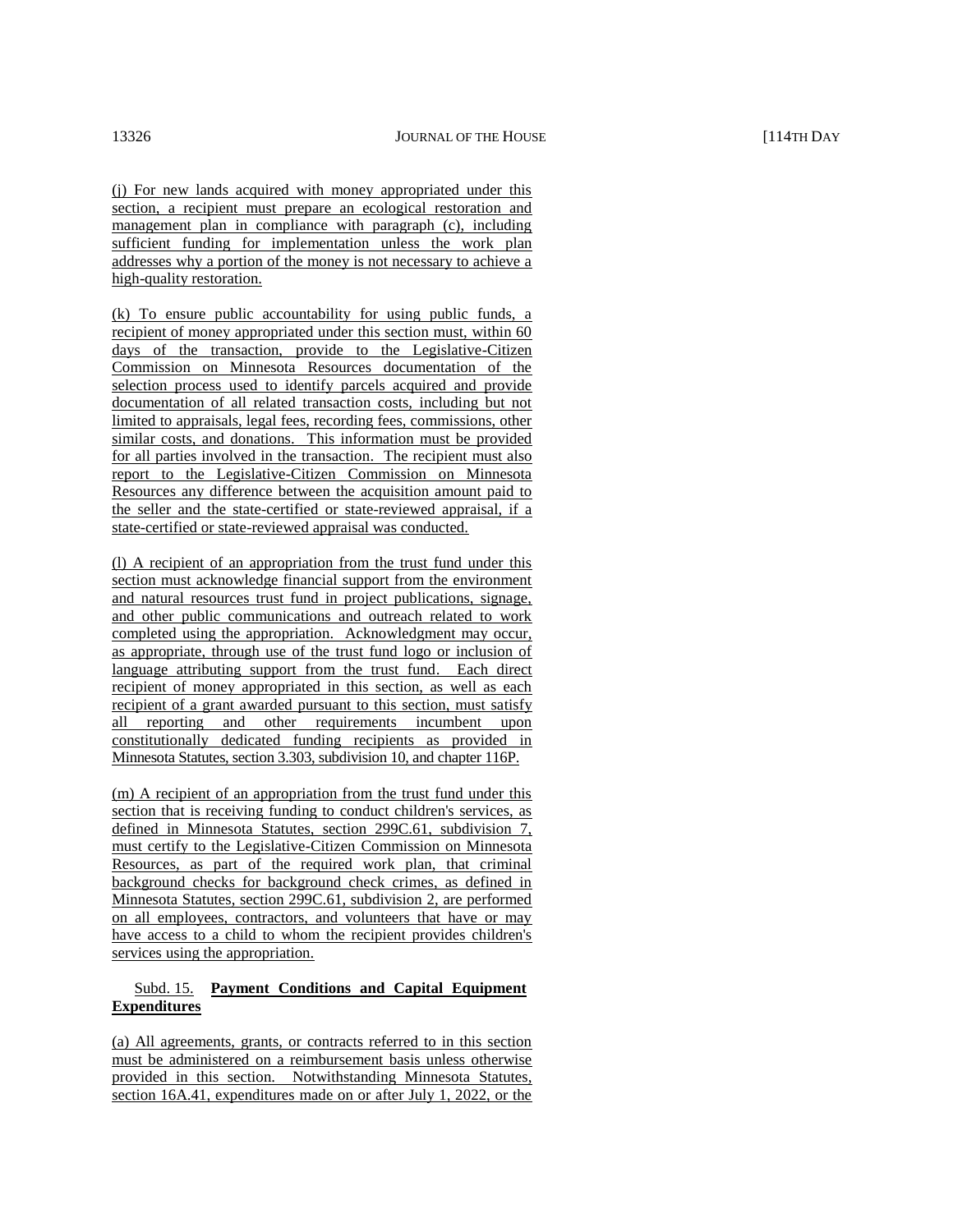date the work plan is approved, whichever is later, are eligible for reimbursement unless otherwise provided in this section. Periodic payments must be made upon receiving documentation that the deliverable items articulated in the approved work plan have been achieved, including partial achievements as evidenced by approved progress reports. Reasonable amounts may be advanced to projects to accommodate cash-flow needs or match federal money. The advances must be approved as part of the work plan. No expenditures for capital equipment are allowed unless expressly authorized in the project work plan.

(b) Single-source contracts as specified in the approved work plan are allowed.

#### Subd. 16. **Purchasing Recycled and Recyclable Materials**

A political subdivision, public or private corporation, or other entity that receives an appropriation under this section must use the appropriation in compliance with Minnesota Statutes, section 16C.0725, regarding purchasing recycled, repairable, and durable materials, and Minnesota Statutes, section 16C.073, regarding purchasing and using paper stock and printing.

# Subd. 17. **Energy Conservation and Sustainable Building Guidelines**

A recipient to whom an appropriation is made under this section for a capital improvement project must ensure that the project complies with the applicable energy conservation and sustainable building guidelines and standards contained in law, including Minnesota Statutes, sections 16B.325, 216C.19, and 216C.20, and rules adopted under those sections. The recipient may use the energy planning, advocacy, and State Energy Office units of the Department of Commerce to obtain information and technical assistance on energy conservation and alternative-energy development relating to planning and constructing the capital improvement project.

#### Subd. 18. **Accessibility**

Structural and nonstructural facilities must meet the design standards in the Americans with Disabilities Act (ADA) accessibility guidelines.

#### Subd. 19. **Carryforward; Extensions**

(a) The availability of the appropriations for the following projects is extended to June 30, 2024:

(1) Laws 2019, First Special Session chapter 4, article 2, section 2, subdivision 8, paragraph (a), Saving Endangered Pollinators through Data-Driven Prairie Restoration; and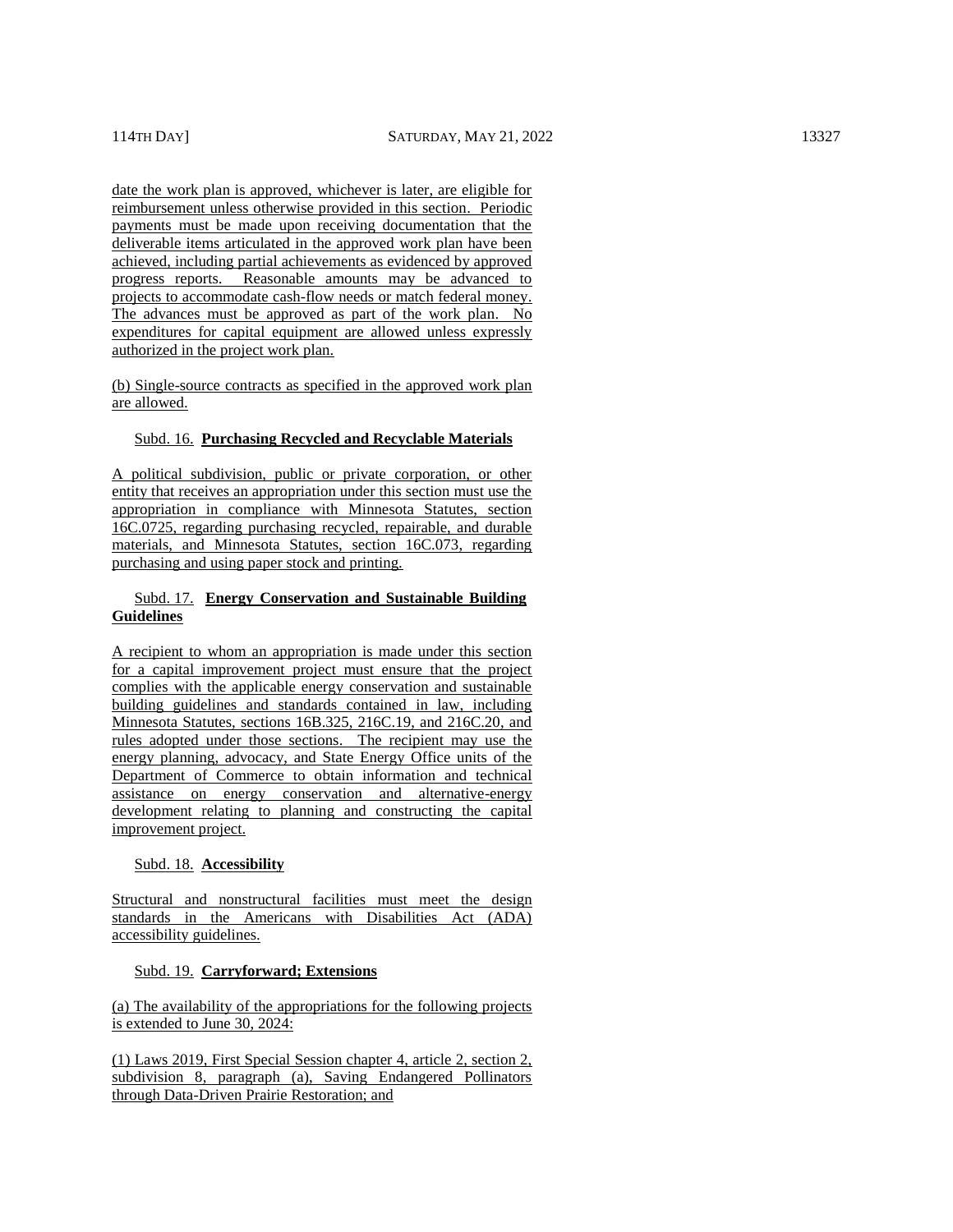(2) Laws 2019, First Special Session chapter 4, article 2, section 2, subdivision 9, paragraph (e), National Loon Center.

(b) The availability of the transfers for the following projects is extended to June 30, 2024:

(1) Laws 2021, First Special Session chapter 6, article 5, section 2, subdivision 20, paragraph (a), clause  $(1)$ , for the Unprecedented Change Threatens Minnesota's Pristine Lakes project;

(2) Laws 2021, First Special Session chapter 6, article 5, section 2, subdivision 20, paragraph (a), clause (2), for the Wastewater Pond Optimization project;

(3) Laws 2021, First Special Session chapter 6, article 5, section 2, subdivision 20, paragraph (a), clause (3), for the Applied Research in State Mineral and Water Resources project;

(4) Laws 2021, First Special Session chapter 6, article 5, section 2, subdivision 20, paragraph (a), clause (4), for the Chloride Pollution Reduction project;

(5) Laws 2021, First Special Session chapter 6, article 5, section 2, subdivision 20, paragraph (a), clause (5), for the CWD Prion Research in Soils project;

(6) Laws 2021, First Special Session chapter 6, article 5, section 2, subdivision 20, paragraph (b), clauses (1) and (2), Lawns to Legumes;

(7) Laws 2021, First Special Session chapter 6, article 5, section 2, subdivision 20, paragraph (c), clauses (1) to (8), Emerging Issues Account; and

(8) Laws 2021, First Special Session chapter 6, article 6, section 2, subdivision 19, paragraph (a), clauses (1) to (4), for the Forest Health Research, Development and Demonstration project at the Natural Resources Research Institute.

(c) Notwithstanding Minnesota Statutes, section 16A.28, or any other law to the contrary, the availability of any appropriation or grant of money from the environment and natural resources trust fund that would otherwise cancel, lapse, or expire on June 30, 2022, is extended to June 30, 2023, if the recipient or grantee:

(1) by June 15, 2022, notifies the Legislative-Citizen Commission on Minnesota Resources in the manner specified by the commission that the recipient or grantee intends to avail itself of the extension available under this subdivision; and

(2) modifies the applicable work plan where required by Minnesota Statutes, section 116P.05, subdivision 2, in accordance with the work plan amendment procedures adopted under that section.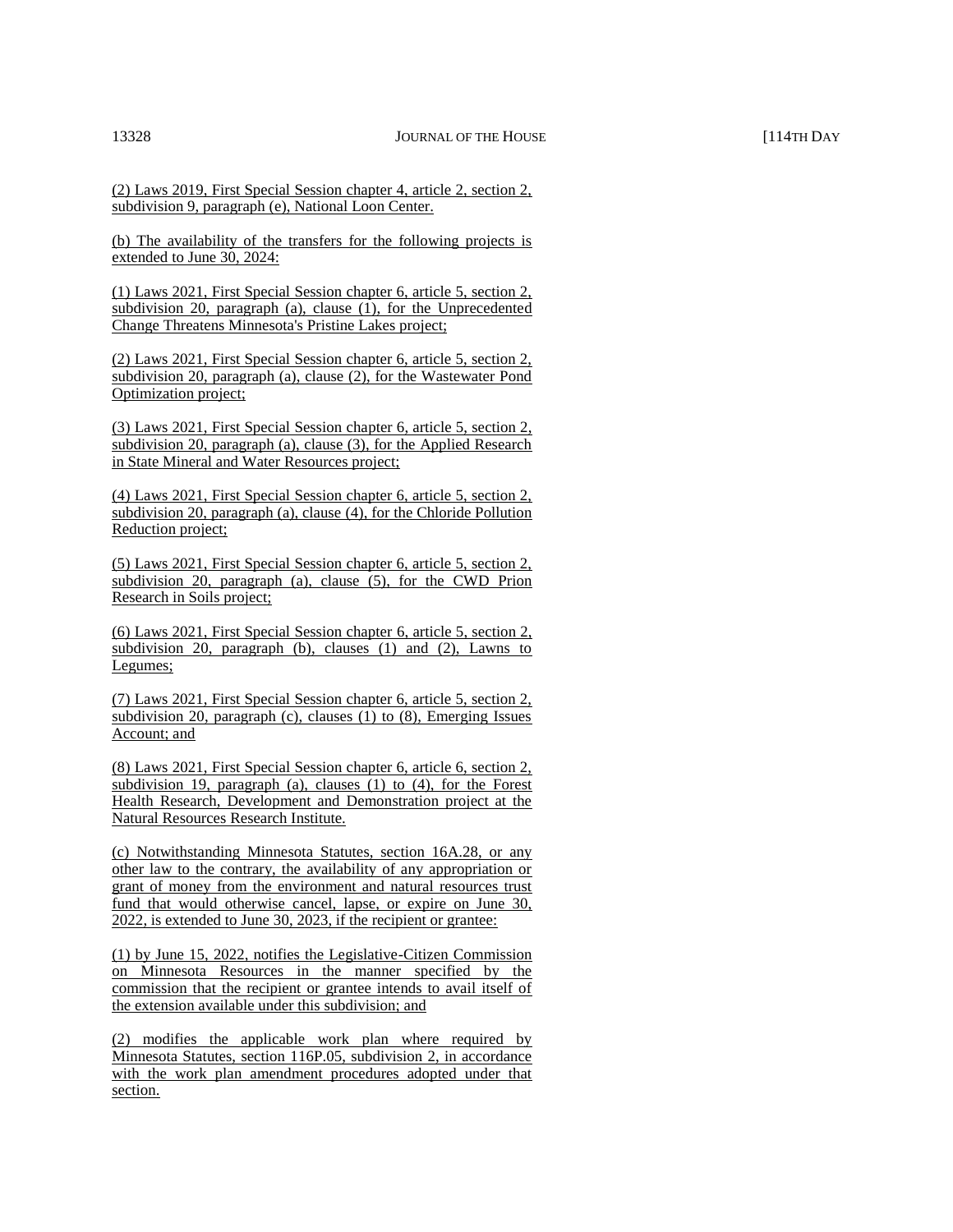(d) The commission must notify the commissioner of management and budget and the commissioner of natural resources of any extension granted under paragraph (c).

Subd. 20. **Transfers** 

(a) The following amounts, estimated to be \$2,183,000, are transferred to the commissioner of natural resources for maintenance and development at state parks, recreation areas, and trails to protect Minnesota's natural heritage, enhance outdoor recreation, and improve the efficiency of public land management:

(1) the unencumbered amount, estimated to be \$925,000, in Laws 2017, chapter 96, section 2, subdivision 7, paragraph (d), District Heating with Renewable Biomass at Camp Ripley Training Center;

(2) the unencumbered amount, estimated to be \$910,000, in Laws 2017, chapter 96, section 2, subdivision 9, paragraph (e), as amended by Laws 2019, First Special Session chapter 4, article 2, section 4, Native Prairie Stewardship and Prairie Bank Easement Acquisition; and

(3) \$348,000 of the unencumbered amount, estimated to be \$550,000, in Laws 2018, chapter 214, section 2, subdivision 9, paragraph (d), Mississippi Blufflands State Trail - Red Wing Barn Bluff to Colvill Park Segment.

(b) The remainder of the unencumbered amount in Laws 2018, chapter 214, section 2, subdivision 9, paragraph (d), not transferred under paragraph (a), clause (3), estimated to be \$202,000, is transferred to an emerging issues account authorized in Minnesota Statutes, section 116P.08, subdivision 4, paragraph (d).

(c) \$78,000 is transferred from the amount appropriated under Laws 2021, First Special Session chapter 6, article 5, section 2, subdivision 4, paragraph (b), to the appropriation in subdivision 11. The commissioner must provide documentation to the Legislative-Citizen Commission on Minnesota Resources on the expenditure of these funds.

(d) The amounts transferred under this subdivision are available until June 30, 2025.

**EFFECTIVE DATE.** Subdivision 19 is effective the day following final enactment. Subdivision 20 is effective June 29, 2022.

Sec. 3. Minnesota Statutes 2020, section 116P.08, subdivision 2, is amended to read:

Subd. 2. **Exceptions.** Money from the trust fund may not be spent for:

(1) purposes of environmental compensation and liability under chapter 115B and response actions under chapter 115C;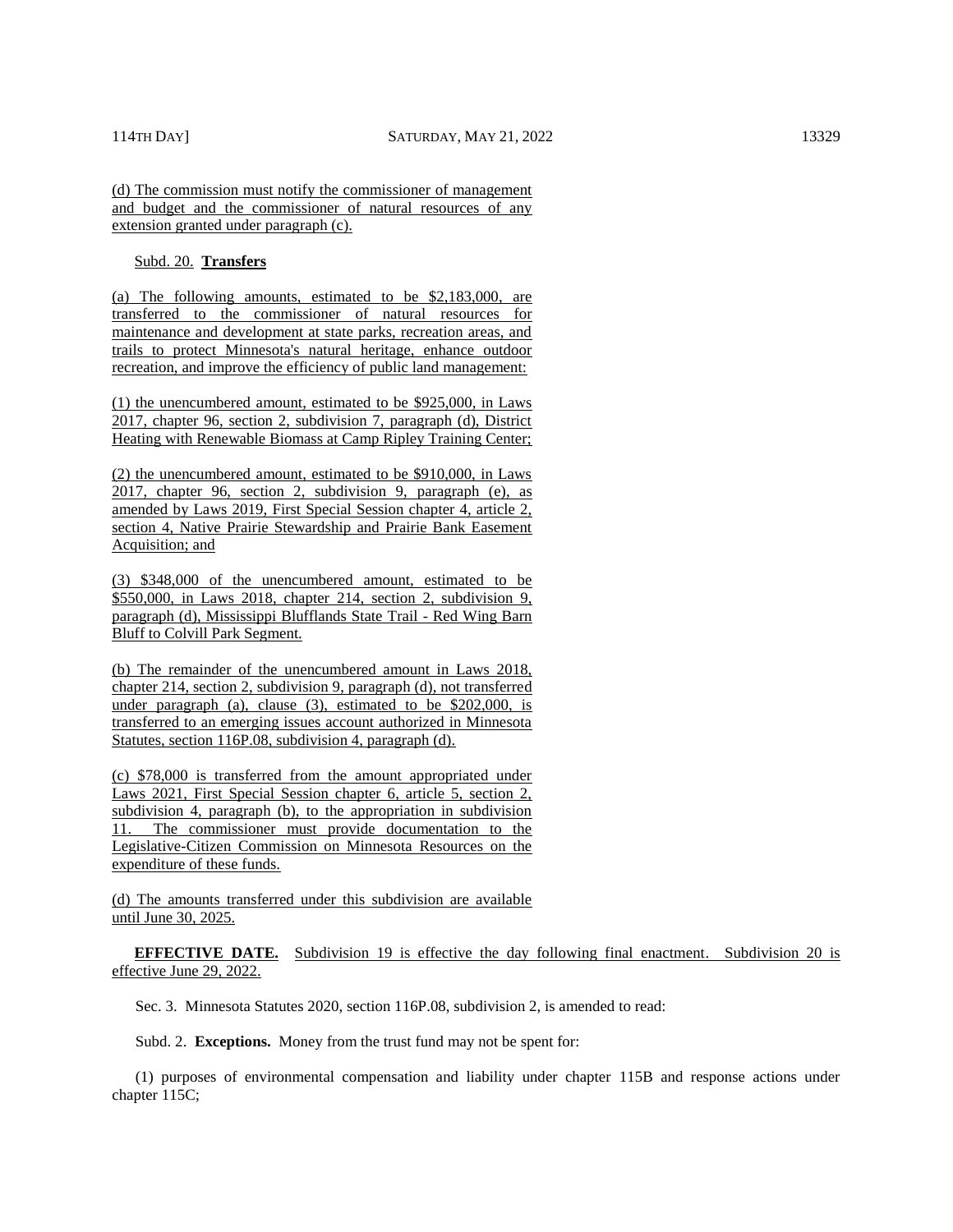(2) purposes of municipal water pollution control in municipalities with a population of 5,000 or more under the authority of chapters 115 and 116;

(3) costs associated with the decommissioning of nuclear power plants;

(4) hazardous waste disposal facilities;

(5) solid waste disposal facilities;  $\theta$ 

(6) projects or purposes inconsistent with the strategic plan; or

(7) acquiring property by eminent domain, unless the owner requests that the owner's property be acquired by eminent domain.

#### Sec. 4. **INFORMATION SUBMITTED WITH CAPITAL PROJECT PROPOSALS.**

The Legislative Citizen Commission on Minnesota Resources must consider whether statutorily requiring additional information to accompany proposals for capital projects would help the commission better evaluate those proposals. By October 15, 2022, the commission must submit its report and recommendations, along with any proposed statutory changes, to the chairs and ranking minority members of the house of representatives and senate committees and divisions with jurisdiction over environment and natural resources."

Delete the title and insert:

"A bill for an act relating to natural resources; appropriating money from environment and natural resources trust fund; providing for extensions and transfers; modifying requirements for expending trust fund money; requiring a report; amending Minnesota Statutes 2020, section 116P.08, subdivision 2."

We request the adoption of this report and repassage of the bill.

House Conferees: RICK HANSEN, PATTY ACOMB and JOSH HEINTZEMAN.

Senate Conferees: TORREY WESTROM, BILL INGEBRIGTSEN and FOUNG HAWJ.

Hansen, R., moved that the report of the Conference Committee on H. F. No. 3765 be adopted and that the bill be repassed as amended by the Conference Committee. The motion prevailed.

H. F. No. 3765, A bill for an act relating to natural resources; appropriating money from environment and natural resources trust fund; providing extensions.

The bill was read for the third time, as amended by Conference, and placed upon its repassage.

The question was taken on the repassage of the bill and the roll was called. There were 115 yeas and 19 nays as follows:

Those who voted in the affirmative were:

| Acomb    | Backer         | Berg           | <b>Burkel</b> | Davnie  | Erickson |
|----------|----------------|----------------|---------------|---------|----------|
| Agbaje   | Bahner         | Bernardy       | Carlson       | Dettmer | Feist    |
| Akland   | Baker          | <b>Bierman</b> | Christensen   | Ecklund | Fischer  |
| Albright | Becker-Finn    | Boe            | Daniels       | Edelson | Franke   |
| Anderson | <b>Bennett</b> | <b>Boldon</b>  | Davids        | Elkins  | Franson  |